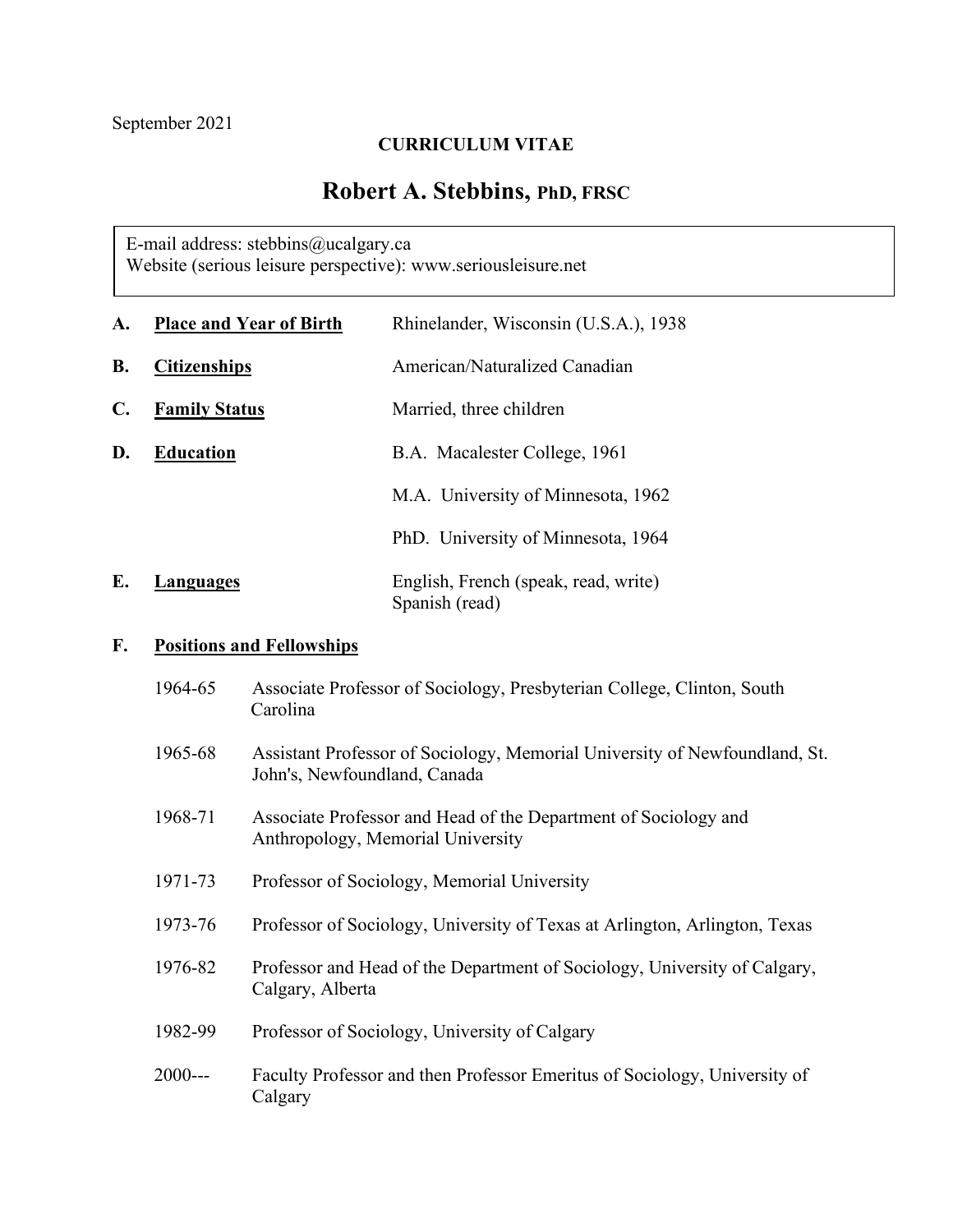| 1992-04    | Faculty Member, World Leisure and Recreation Association International<br>Centre of Excellence (WICE), Wageningen, The Netherlands. |
|------------|-------------------------------------------------------------------------------------------------------------------------------------|
|            | 2001(spring) Visiting Professor, Griffith University, Brisbane, Australia.                                                          |
| 2005-09    | Visiting Professor, University of Bedfordshire, Luton, UK.                                                                          |
| 2009-13    | Honorary Research Associate, Graduate Studies, University of New<br>Brunswick.                                                      |
|            | 2011(spring) Visiting Scholar, School of Health, Physical Education, and Leisure Services,<br>University of Northern Iowa.          |
|            | 2012 (August) Visiting Professor, Seoul School of Integrated Sciences & Technologies,<br>Seoul, South Korea.                        |
| 1987-88    | Fellow, Calgary Institute for the Humanities                                                                                        |
| 1987-90    | President (President-elect, past-President), Canadian Sociology and<br>Anthropology Association                                     |
| 1990(fall) | Killam Resident Fellow, University of Calgary                                                                                       |
| 1990-93    | President (President-Elect, Past-President), Social Science Federation of<br>Canada                                                 |
| 1993-96    | Vice-President, Canadian Association for Leisure Studies                                                                            |
| 1997-02    | Member, Board of Directors, World Leisure and Recreation Association<br>(WLRA)                                                      |
| 1997-10    | Chair, Volunteering Commission, World Leisure and Recreation<br>Association (WLRA)                                                  |
| 1995-09    | Member, editorial board, Loisir et Société/Society and Leisure                                                                      |
| 1997--12   | Associate Editor, Leisure Sciences                                                                                                  |
| 1999--12   | Associate Editor, Deviant Behavior                                                                                                  |
| $2003---$  | Associate Editor, Leisure/Loisir                                                                                                    |
| $2004---$  | Member, editorial board, World Leisure Journal                                                                                      |
|            |                                                                                                                                     |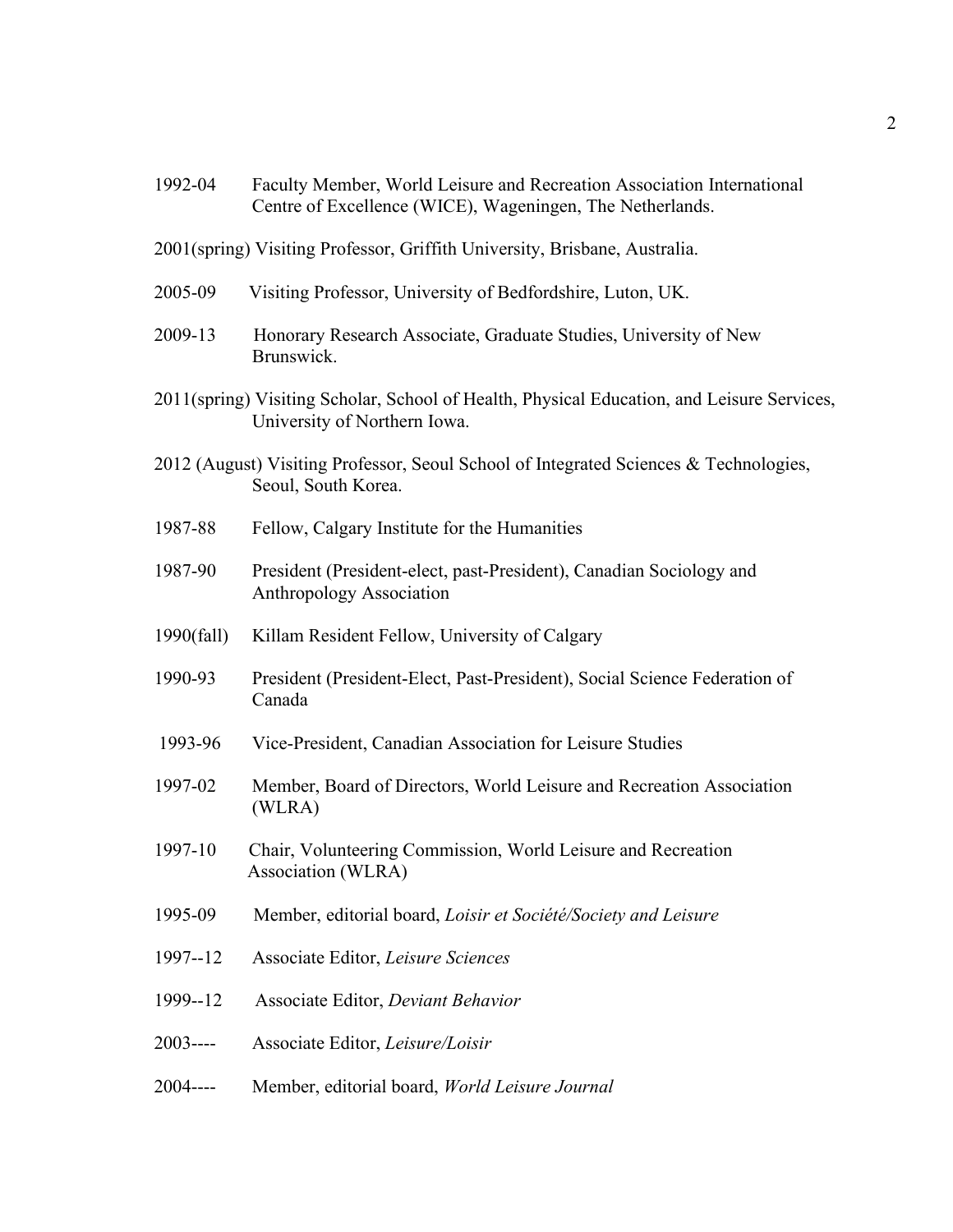| $2007---$ | Member, editorial board, International Journal of Crime, Criminal Justice,<br>and Law                                       |
|-----------|-----------------------------------------------------------------------------------------------------------------------------|
| 2008-11   | Member, editorial board, Journal of International Volunteer Tourism and<br>Social Development (ceased publication in 2011). |
| 2008-11   | Member, Board of Advisory Editors, Handbook of Deviant Behavior (ed.<br>Clifton D. Bryant). New York: Routledge, 2011.      |
| $2010--$  | Vice-President, Research Committee 13 (Sociology of Leisure), International<br>Sociological Association.                    |
| $2015--$  | Associate Editor, Voluntaristics Review: Brill Research Perspectives.                                                       |

#### **G. Honors**

- 1975 "Outstanding Contribution to the School of Liberal Arts," University of Texas at Arlington
- 1993 "Distinguished Teaching Award for 1993," Faculty of Social Sciences, University of Calgary.
- 1996 Elected Fellow, Academy of Leisure Sciences

1996 - "Distinguished Research Award for 1996," Faculty of Social Sciences, University of Calgary

1997 - "Outstanding Contribution Award," Canadian Sociology and Anthropology Association, awarded in 1997

1999 - Elected Fellow, Royal Society of Canada

2003 - "Prix Marguerite Dentinger," Association canadienne française de l`Alberta (award for contribution to francophone community development in Alberta)

2006 – "Prix AMFA, " Association multiculturelle francophone de l'Alberta (award for commitment to francophone immigrants in Alberta)

Who's Who in America (starting with 43rd ed., 1989)

Who's Who in the World (starting with  $22<sup>nd</sup>$  ed., 2005)

Canadian Who's Who (starting with 26th ed., 1991)

2010 – Elected Senior Fellow and Founding Member, World Leisure Academy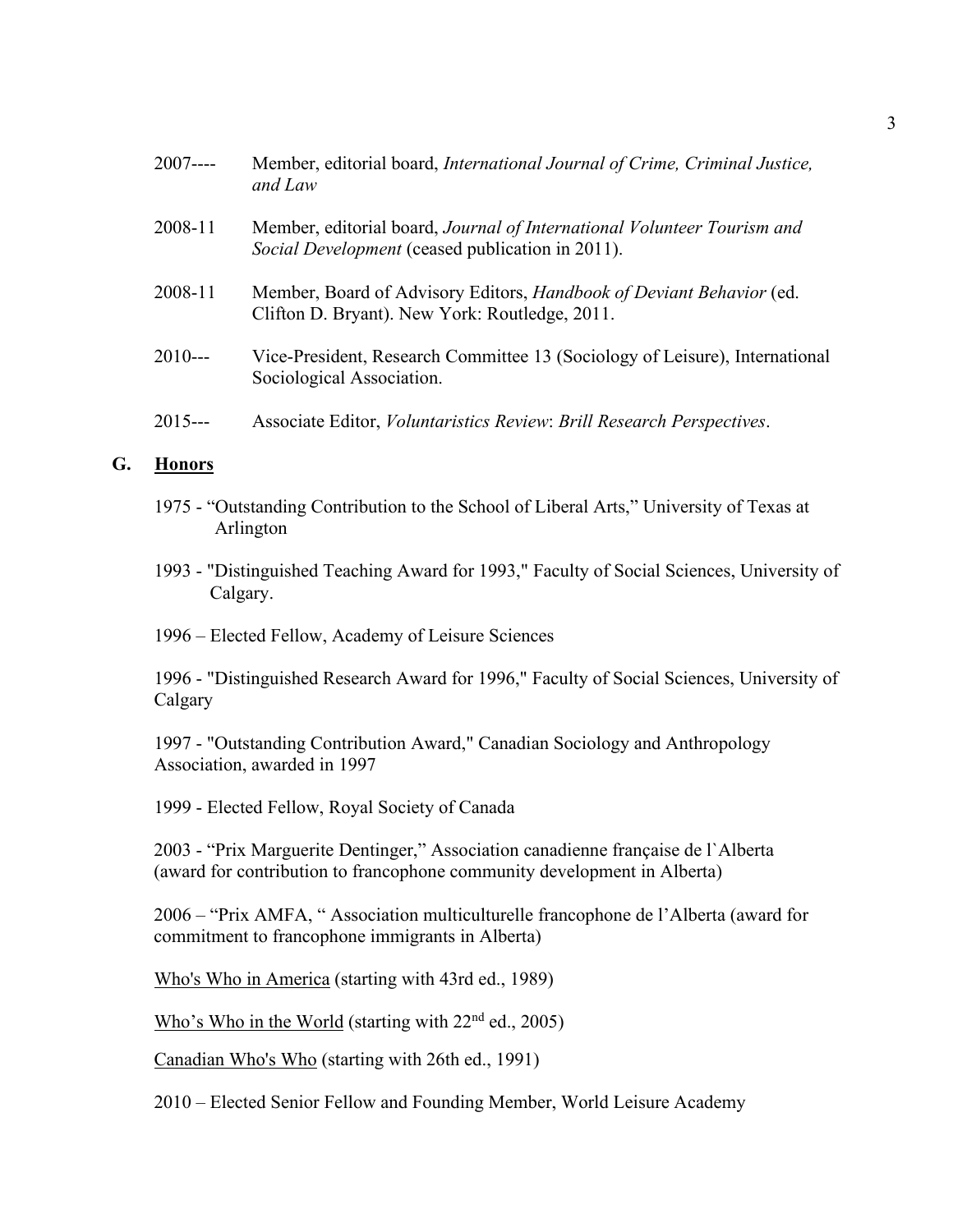2011 – Elected Member, Phi Beta Kappa, Epsilon of Minnesota at Macalester College.

2013 – 2017 Admitted (by jury) as Super Professor in FacultyRow (a global network of accomplished academics)

2019 – Honorary Lifetime Member of the Leisure Studies Association (UK).

### **H. Research and Publication Grants**

Canada Council Sabbatical Leave Fellowship (\$2,000) 1971-72.

National Endowment for the Humanities, Summer Stipend (\$2,000) 1976 to write Amateurs.

Social Science Federation of Canada, publication subvention (\$4,561) 1983, for The Magician.

Social Sciences and Humanities Research Council Research Grant (\$5,744) to study amateur and professional football players, 1983-84.

Social Sciences and Humanities Research Council Pilot Grant (\$6,000) to study cooperative and public housing in Chicoutimi, Quebec and Calgary, Alberta (with Jean-Pierre Deslauriers), 1985.

Social Sciences and Humanities Research Council Research Grant (\$50,210) to study cooperative and public housing in Chicoutimi, Quebec and Calgary, Alberta (with Jean-Pierre Deslauriers), 1986-87.

Social Sciences and Humanities Research Council Research Grant (\$6,918) to study amateur and professional stand-up comics in Canada, 1986-87.

Social Science Federation of Canada, publication subvention (\$6,230) 1987, for Canadian Football.

Social Science Federation of Canada, publication subvention (\$7,117) 1989, for The Laugh Makers.

Secretary of State Research Grant (\$34,869) to study the French community of Calgary, 1989-1990 (with Yvonne Hébert).

Social Science Federation of Canada, publication subvention (\$6,973) 1991, for Amateurs, Professionals, and Serious Leisure.

Social Science Federation of Canada, publication subvention (\$7,142) 1994, for The Franco-Calgarians: French Language, Leisure and Linguistic Lifestyle in an Anglophone City.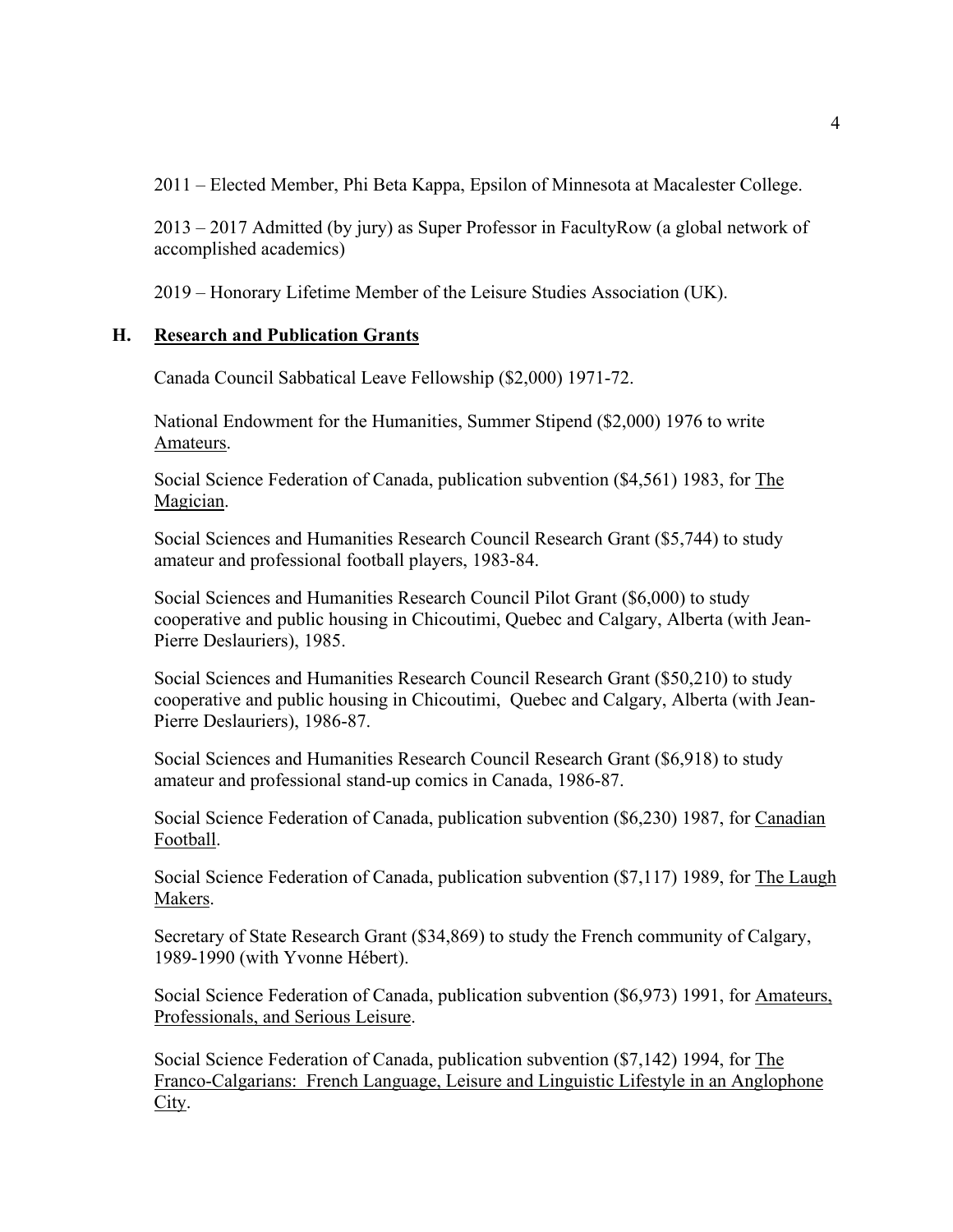Humanities and Social Science Federation of Canada, publication subvention (\$6,496) 1996, for The Barbershop Singer: Inside the Social World of a Musical Hobby.

Social Sciences and Humanities Research Council, General Research Grant (\$81,029) to study low- and high-risk sport (kayakers, mountain climbers, snowboarders) in the Canadian Rockies, 2000-2003 (Principal Investigator, with Augustine Brannigan and Erin Gibbs Van Brunschot).

Solicitor General of Alberta and AUTO 21 (Project 6116) research grant (\$10,000) to study young vehicle thieves as part of the National Study of Young Offender Involvement in Auto Theft, 2003-2004.

Social Sciences and Humanities Research Council and Canadian Heritage (Official Languages Research and Dissemination Program), Research Grant (\$35,300) to study choice of francophone schools by African francophone parents in Calgary, 2006-2007 (Principal Investigator, with Eileen Lohka and Sénamin Amedegnato).

Human Resources Development Canada, New Horizons Research Grant (\$25,000) to study baby boomers and their interest in volunteering as seniors, 2007 (Co-Principal Investigators: R.A. Stebbins and Claudia Emes).

Human Resources Development Canada, New Horizons Research Grant (\$25,000) to study baby boomers and the world of senior volunteering, 2008-2009.

Human Resources Development Canada, New Horizons Research Grant (\$25,000) to study delivery of peer assisted learning for seniors, 2010-2011.

Research Grants Council (Hong Kong) (\$580,250 – HK dollars; \$95,272 Cdn dollars) to examine "Life beyond Study: A Phenomenology of Adolescents' Self-Exploration in Leisure Context," 2015-2017.

#### **I. Keynotes, Plenary Addresses, Special Lectures, Workshops, Seminars**

"Toward Amateur Sociology: A Proposal for the Profession." Maurice Manel Lectureship, Atkinson College, York University, Toronto, Ont., February, 1978.

"Going down the Road toward the Center: Some Routes to follow." Keynote Speaker at the Annual Meeting of the Atlantic Association of Sociologists and Anthropologists, St. John, N.B., March, 1990.

"The Business of Stand-Up Comedy: A Socioeconomic Analysis." Keynote Speaker at the International Theatre Conference, Aichi Arts Centre, Ngoya, Japan, July 1993.

"Casual and Serious Leisure and Post-Traditional Thought in the Information Age."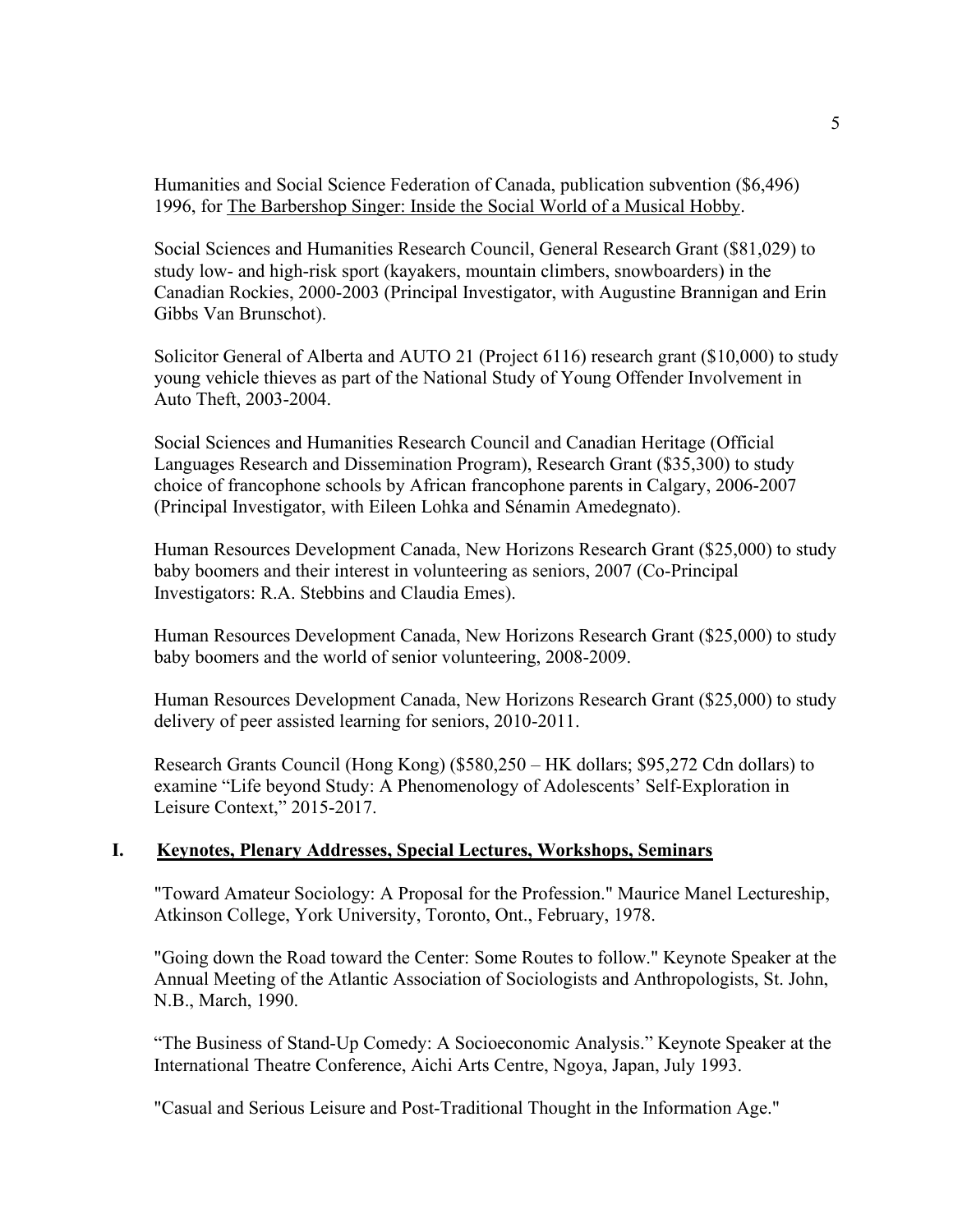Keynote Speaker for the Research Commission, World Leisure and Recreation Association, Fourth World Congress, Cardiff, Wales, July, 1996.

"Leisure Education, Serious Leisure, and Community Development." Keynote Speaker at the World Leisure and Recreation Association Leisure Education and Community Development International Seminar, Jerusalem, Israel, September, 1998.

"Serious Leisure for People with Disabilities." Keynote Speaker at the World Leisure and Recreation Association Leisure Education and Populations of Special Needs International Seminar, Jerusalem, Israel, September, 1998.

"Serious Leisure and Wayward Youth." Keynote Speaker at the World Leisure and Recreation Association Education and Youth at Risk International Seminar, Monterrey, Mexico, October, 1998.

"Encouraging Youthful Involvement in the arts: A Serious Leisure Framework." Keynote Speaker at the Internationale Jugendfachgespräche, Vienna, Austria, June, 1999.

"Exploration: A Modern Social Science Enigma." Keynote Speaker at the Qualitative Analysis Conference 2000, University of New Brunswick, Fredericton, NB, May, 2000.

"Volunteering - Mainstream and Marginal: Preserving the Leisure Experience." Keynote Speaker at the Leisure Studies Association Annual Conference, Glasgow, Scotland, July, 2000.

"Project Leisure: Theoretical Neglect of a Common Use of Free time." Keynote Speaker at the University of Waterloo Graduate Student Leisure Research Symposium, University of Waterloo, Ont., May, 2003.

"Finding Self-Fulfillment in Contemporary Work and Leisure." Keynote Speaker at the Calgary Institute for the Humanities (University of Calgary), 2003 Community Seminar, Calgary, Alta., June, 2003. Passages from this talk were incorporated into "An Elusive Balance," Ideas Program, CBC Radio, aired 12 September 2003.

"Serious Leisure in Leisure Education." Keynote Speaker at the First International Congress on Leisure Education, Deutsche Sporthochschule Köln, Cologne, Germany, March, 2004.

"Thirty-Seven Years of Qualitative Research: Where do We Stand Today? Keynote Speaker at the 21<sup>st</sup> Qualitative Analysis Conference, Carleton University, Ottawa, ON, May, 2004.

"Ethnography Viewed as Exploration: Advantages and Problems." Workshop presented at Northwestern University, Evanston, Ill., October, 2004.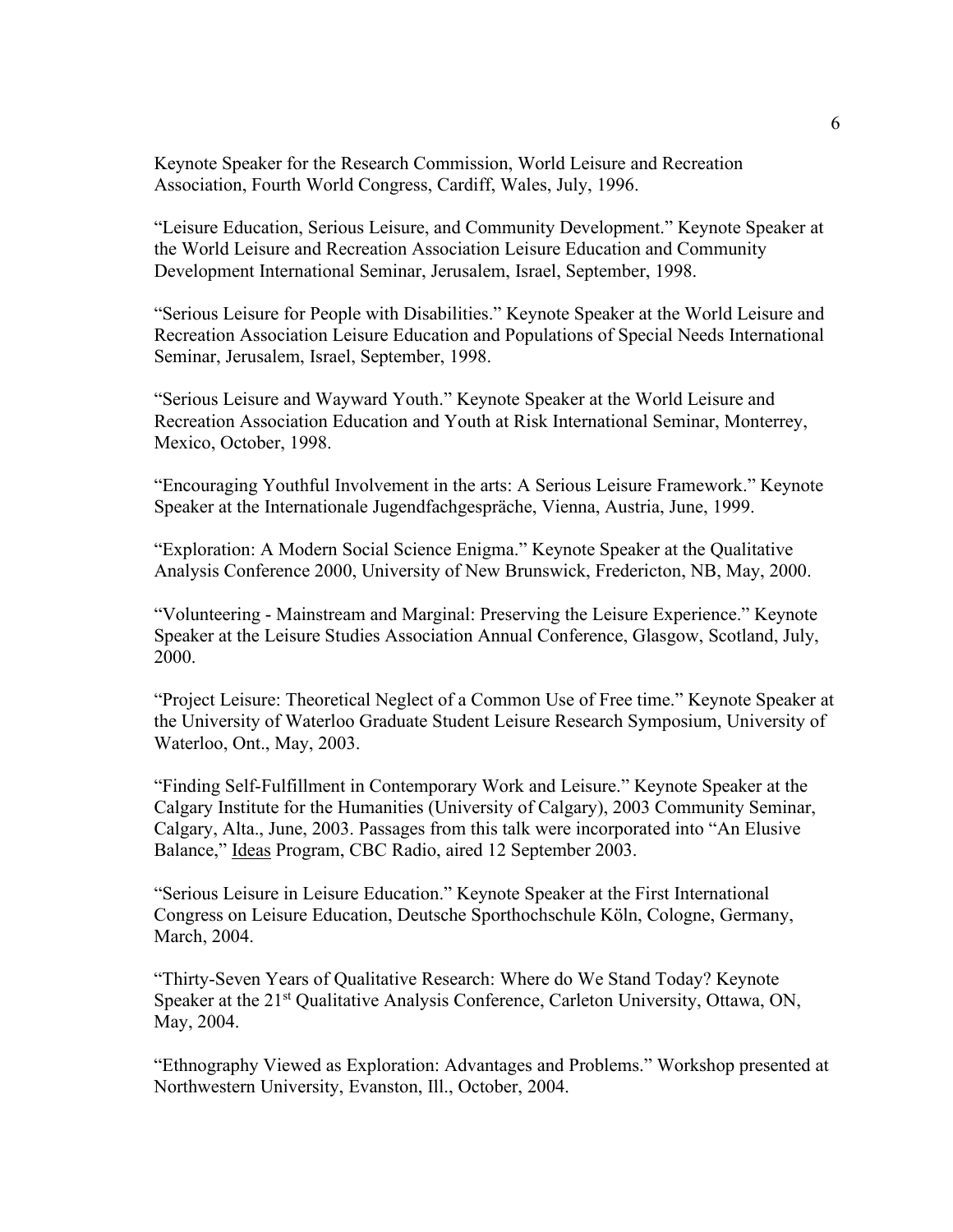"Serious and Casual Leisure: Extensions and Applications." Keynote speaker at the Conference on Serious and Casual Leisure: Extensions and Applications, University of Luton, Luton, UK, November 2005.

"The Serious Leisure Perspective and Positive Psychology." Keynote Speaker at the Positive Psychology -- 3rd European Conference, University of Minho, Braga, Portugal, July, 2006.

"Some Key Problems in Grounded Theoretic Research." Workshop presented at the Grounded Theory Jamboree, University of Calgary, Calgary, Canada, August, 2006.

"Leisure and Information Science: Bridging the Gap." Keynote Speaker at the Annual Meeting of the American Society for Information Science and Technology, Austin. TX, November, 2006.

"Les frontières entre les loisirs et le Travail : Cinq Ponts." Keynote Speaker, at the Colloque du Centre Maurice Halbwachs : « Approches longitudinales : Confrontations Franco-Canadiennes » , Paris, Octobre 2007.

"La vitalité communautaire en milieu minoritaire : Son visage contemporain." Invited speaker at the November meeting of the Cercle Français, University of Saskatchewan, November, 2008.

"Serious Leisure, Devotee Work, and the Development of Positive Sociology." University speaker at the University of Northern Iowa, Cedar Falls, IA, March, 2009.

"Leisure and Selfishness: Diluting Positiveness." University speaker at Chinese Cultural University, Taipei, Taiwan, May 2009.

"Finding the Positive Side of Life: Lessons from Leisure Studies." University speaker at National University of Taiwan, Taipei, Taiwan, May 2009.

"The Serious Leisure Perspective: Applications in the Community." University speaker at National Dong-Hua University, Hualien, Taiwan, May 2009.

"Serious Leisure: A Workshop." Chinese Cultural University, Taipei, Taiwan, May 2009.

"Who goes in for Volunteer Tourism? A Typology." Keynote speaker at the First International Symposium on Volunteering and Tourism, James Cook University, Singapore, June 2009.

"The Leisure Industry and Positive Living: A Neglected Path to Community Development." Keynote speaker at the Fifth International Leisure Symposium, Chuncheon City, South Korea, August 2009.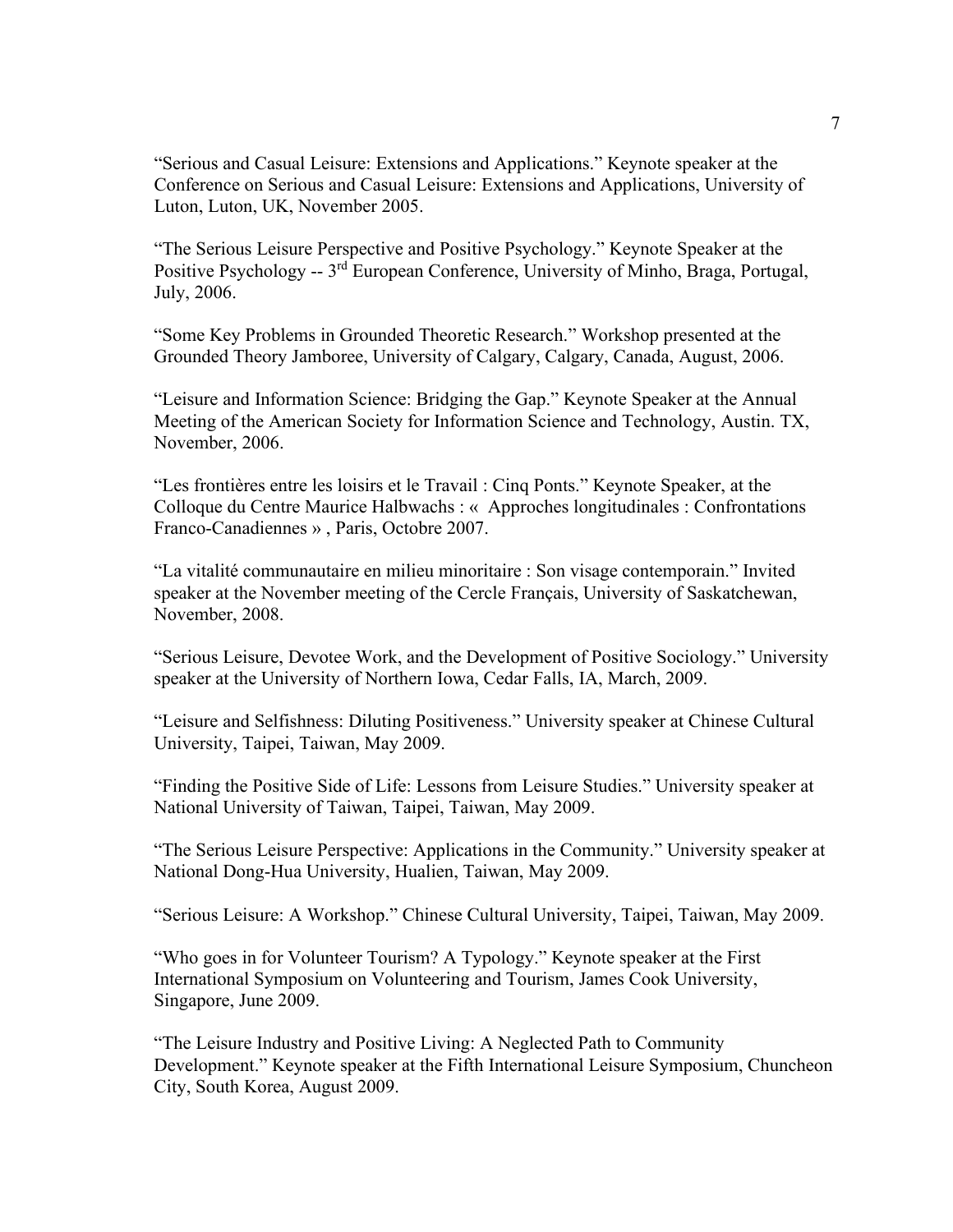"Toward a Theory of Leisure: Practical contributions of the Serious Leisure Perspective." Special lecture presented to the graduate students at the Fifth International Leisure Symposium, Chuncheon City, South Korea, August 2009.

"Social Entrepreneurship as Leisure." Special lecture presented at the Seoul School of Integrated Sciences and Technologies, Seoul, South Korea, August 2009.

"Leisure Studies: The Road Ahead," Keynote speaker at the Ninth Annual Conference of the Australian and New Zealand Association for Leisure Studies, Brisbane, Australia, February 2010.

"Workshop: Serious Leisure and Disability Programs: Providing Leisure Skills and Self-Esteem." Keynote speaker. University of Technology Sydney, Australia, February 2010.

"The Potential of Social Entrepreneurship for Contributing to Society: From Leisure to Altruism." Keynote speaker at "Seminar cum Workshop on Youth NGOs as Social Entrepreneurs." International Youth Centre, Kuala Lumpur, Malaysia, March, 2010.

"Leisure as Principal Actor on the World Stage." World Leisure Academy and Forum Scholar Lecture presented at 11<sup>th</sup> World Congress of the World Leisure Organization, Chuncheon, South Korea, August, 2010.

"Leisure, Positiveness, and Health: A  $21<sup>st</sup>$  Century Imperative." Keynote speaker at the Sociological, Psychological, and Global Perspectives on Leisure Symposium Week, University of Georgia, November, 2010.

"Leisure's Borders: What Are We Exporting beyond Them?" Keynote speaker at the Midterm Conference of ISA's Research Committee 13 (Leisure), Palermo, Italy, September, 2011.

"The Idea of Leisure in Psychology: The Importance of Activity." Special lecture presented to the Faculty of Psychology, University of Barcelona, October, 2011.

"Leisure and Happiness: An Intricate Relationship." Plenary speaker at the China International Leisure Development Forum, Hangzhou, China, November, 2011.

"The Idea of Leisure: Some First Principles." Special Lecture, Asian Pacific Centre for the Study and Training of Leisure," Zhejiang University, China, November, 2011.

"Workshop on the Serious Leisure Perspective." Leisure Studies Association annual conference, Edinburgh, Scotland, July, 2012.

"Recruiting and Retaining Volunteers: Finding Leisure in Altruism." Keynote Speaker, University of the West of Scotland Seminar Series – Volunteering: A Tool for Events in the 21st Century, Hamilton, Scotland, July 2012.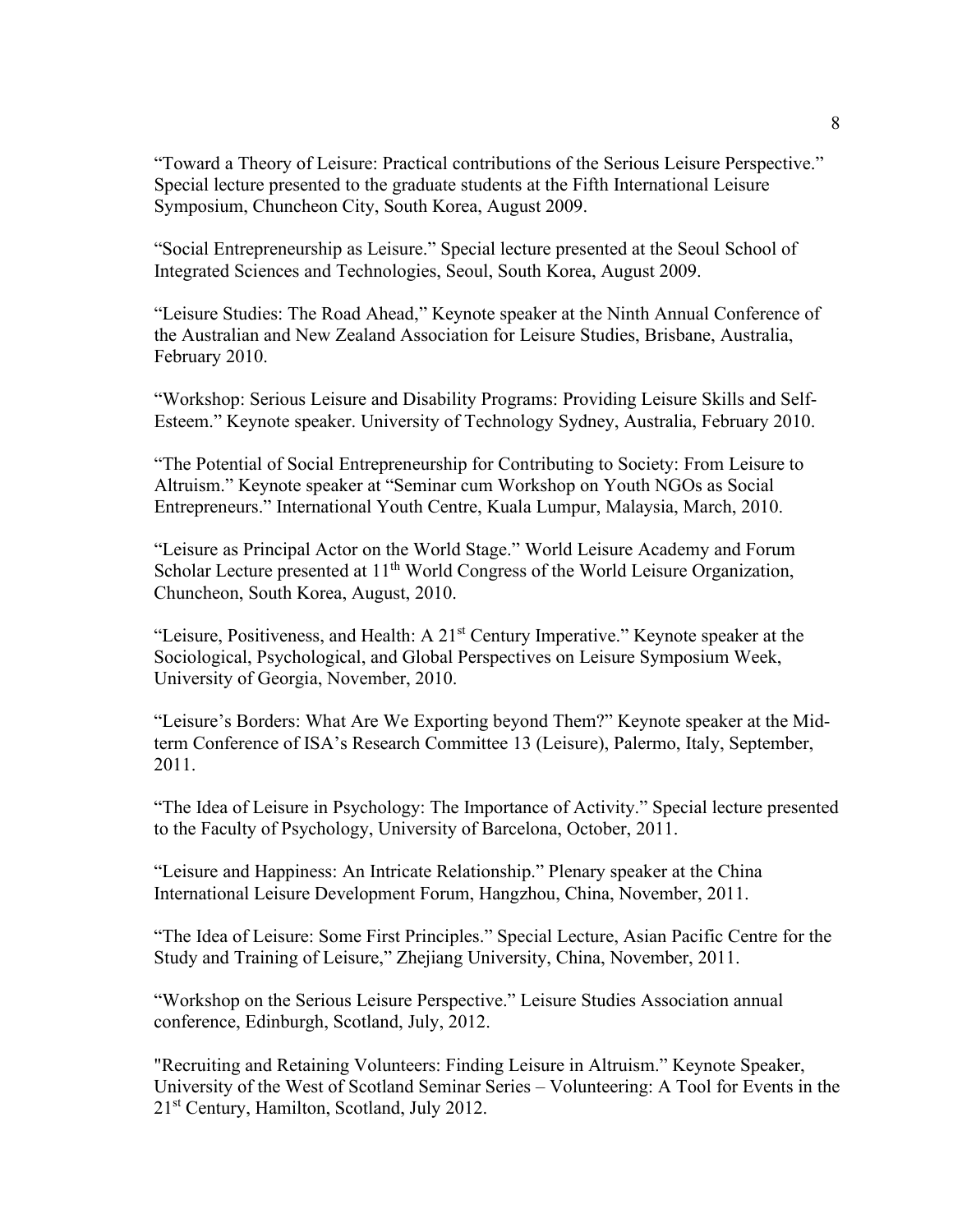"The Serious Leisure Perspective." Lectures (15 hours) presented at the Seoul School of Integrated Sciences & Technologies, Seoul, South Korea, August, 2012.

"The Serious Leisure Perspective: An Introduction." Lecture to therapeutic recreation specialists, Alberta Health Services, Province of Alberta, 7 February 2013 (given online).

"Leisure, Information, and Self-Directed Learning." Colloquium presented at the Faculty of Information, University of Toronto, February, 2013.

"Exploratory Research in a Confirmatory World." Seminar presented at the School of Nursing, Mount Royal University, June, 2013.

"All Leisure is not the Same: A Message for Youth." Special Lecture presented at Sakhnin College, Sakhnin, Israel, 17 March 2014.

"Developing a Quality Lifestyle for Active Aging." Keynote Speaker, Active living and Quality of Life Conference, Hong Kong Baptist University, Hong Kong, June, 2014.

"Developing a Quality Lifestyle for Active Aging" (adapted to the Brazilian context). Keynote Speaker, <sup>1ª</sup> Jornada de Educação e Envelhecimento (1<sup>st</sup> Symposium about Education and Aging), Porto Alegre, Brazil, 30-31 July 2014.

"Dumazedier, the Serious Leisure Perspective, and Leisure in Brazil." Seminar presented at the School of Education of the Federal University of Rio Grande do Sul, Porto Alegre, Brazil, 4 August 2014.

"The Disciplines in the Interdisciplinary Field of Leisure Studies: Implications for Higher Education." Keynote Speaker, 1º Congresso Brasileiro de Estudos sobre o Lazer, promovido pela ANPEL (Associação Nacional de Pesquisa e Pós-Graduação em Estudos de Lazer) (1<sup>st</sup> Brazilian Congress of Studies about Leisure, organized by the National Association of Research and Post-graduation in Leisure Studies), Belo Horizonte, Brazil, 7 August 2014.

"Positive Information: Mapping Its Place in the Social Sciences." Keynote Speaker at the Workshop: "Mapping the Positive Turn for Information Science." iConference 2016, Philadelphia, March 2016.

"La Perspective de Loisir Sérieux: Une Vision Globale des Loisirs." Keynote Speaker at the Séminaires de l'Axe "Action Publique" du LACES, Université de Bordeaux, France, March 2017.

"Serous Leisure." Interview for Grupo Globo (based in Rio de Janeiro, Brazil) and its TV show "Papo de Segunda," 14 August 2017 edition.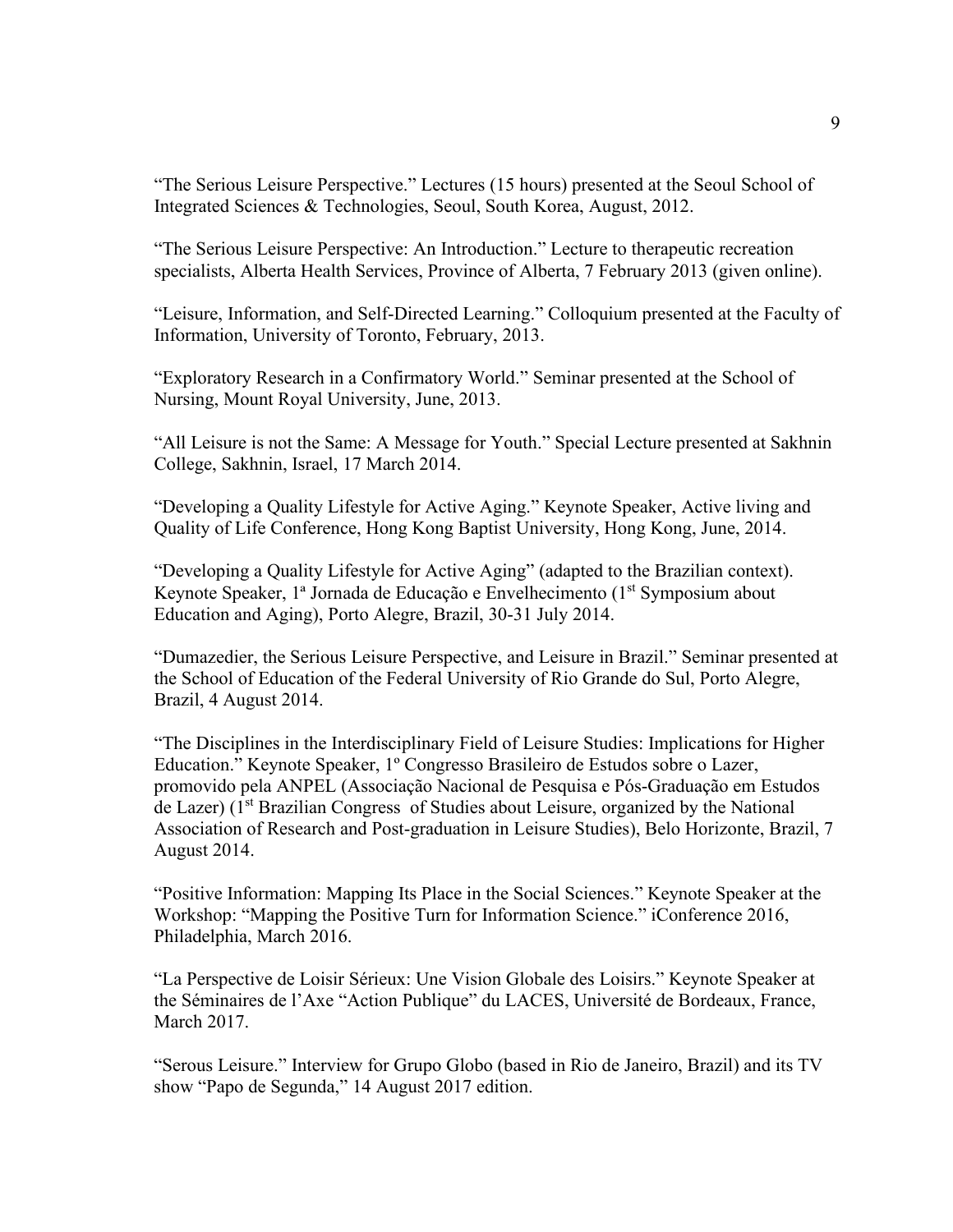"O Lazer Casual é Muito Fraco Para Afastar a Ansiedade." Interview by Litza Mattos for *O Tempo*, 12 November 2017 (in Portuguese).

"Leisure for Seniors Isolating in the Covid-19 Era." Podcast presented on Seniors Junction, 11 August 2021.

"The Ragged Boundaries of Work and Leisure." Opening seminar presented at a sixsession seminar "Rethinking the Free Time/Work Time Divide" at Université de Paris-Est Créteil, 6 October 2021.

## **J. Publications**

#### **1. Books and Scholarly Monographs**

The History of Jazz in Minneapolis. St. Paul, Minn.: Minnesota Historical Society Press, 1964.

Commitment to Deviance: The Nonprofessional Criminal in the Community. (Westport, Conn.: Greenwood, 1971). Published in paperback with new Introduction, 1976.

The Disorderly Classroom: Its Physical and Temporal Conditions. Monographs in Education, No. 12. St. John's, Newfoundland: Committee on Publications, Faculty of Education, Memorial University of Newfoundland, 1974. Reprinted by CANEDEX (Canadian Education Index). Microfiche Service, Cat. No. 74-0075. Toronto: Micromedia, 1974.

Teachers and Meaning: Definitions of Classroom Situations. Leiden, The Netherlands: E.J. Brill, 1975.

Amateurs: On the Margin Between Work and Leisure. Beverly Hills, CA.: Sage Publications, 1979. Foreword by Max Kaplan.

Fieldwork Experience: Qualitative Approaches to Social Research. New York: St. Martin's, 1980. A collection of original essays edited with William Shaffir and Allan Turowetz.

The Sociology of Deviance. New York: St. Martin's Press, 1982. A collection of original essays edited with M. Michael Rosenberg and Allan Turowetz.

The Magician: Career, Culture, and Social Psychology in a Variety Art. Toronto, Ont.: Irwin, 1984. Reprinted as Career, Culture and Social Psychology in a Variety Art: The Magician. Malabar, Florida: Krieger Publishing Co., 1993, with Introduction to Reprinted Edition.

Sociology: The Study of Society. New York: Harper and Row, 1st ed., 1987; 2nd ed., 1990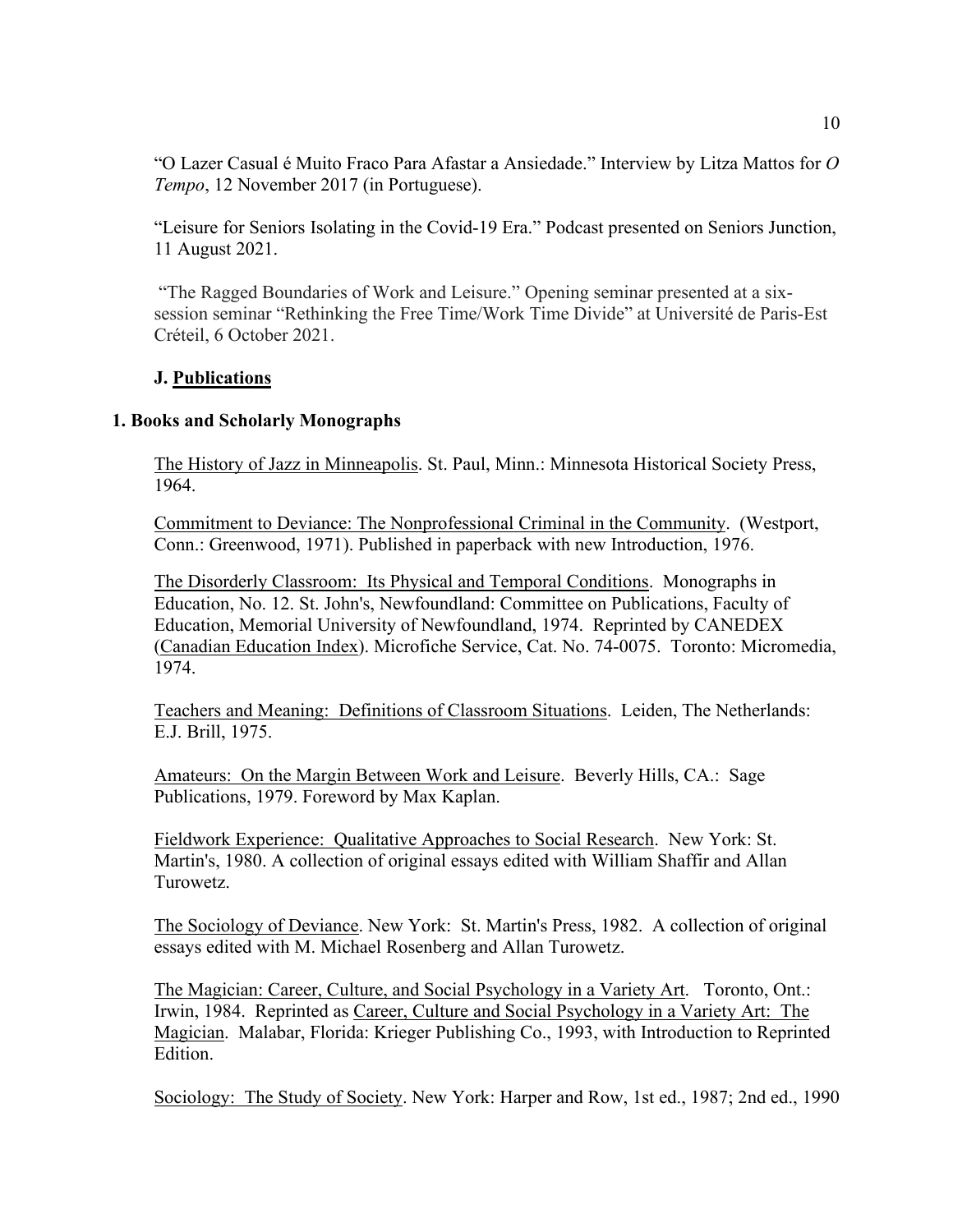(including accompanying Test Bank and Instructor's Manual).

Canadian Football: The View from the Helmet. London, Ont.: Centre for Social and Humanistic Studies, University of Western Ontario, 1987. Reprinted under same title, Toronto: Canadian Scholars Press, 1993, with Introduction to Reprinted Edition.

Deviance: Tolerable Differences. Scarborough, Ont.: McGraw-Hill Ryerson, 1988.

The Laugh-Makers: Stand-Up Comedy as Art, Business, and Life-Style. Montreal and Kingston: McGill-Queen's University Press, 1990. Chapter 7 translated into Japanese as "The Business of Stand-Up Comedy: A Socioeconomic Analysis," International Theater Conference Proceedings. Nagoya, Japan: Aichi Arts Center, 1993, pp. 13-35.

Experiencing Fieldwork: An Inside View of Qualitative Research in the Social Sciences. Newbury Park, California: Sage Publications, 1991. A collection of original essays edited with William Shaffir.

Amateurs, Professionals, and Serious Leisure. Montreal and Kingston: McGill-Queen's University Press, 1992.

Predicaments: Moral Difficulty in Everyday Life. Lanham Maryland: University Press of America, 1993.

The Franco-Calgarians: French Language, Leisure and Linguistic Life-Style in an Anglophone City. Toronto, Ont.: University of Toronto Press, 1994.

The Connoisseur's New Orleans. Calgary, Alta.: University of Calgary Press, 1995.

The Barbershop Singer: Inside the Social World of a Musical Hobby. Toronto, Ont.: University of Toronto Press, 1996.

Tolerable Differences: Living with Deviance, 2nd ed. Toronto, Ont.: McGraw-Hill Ryerson, 1996. A substantially revised and expanded edition of Deviance: Tolerable Differences (1988).

After Work: The Search for an Optimal Leisure Lifestyle. Calgary, Alta.: Detselig Enterprises, 1998.

The Urban Francophone Volunteer: Searching for Personal Meaning and Community Growth in a Linguistic Minority, Vol. 3, No. 2 (New Scholars-New Visions in Canadian Studies quarterly monographs series). Seattle, Wash.: University of Washington, Canadian Studies Centre, 1998.

 The French Enigma: Survival and Development in Canada's Francophone Societies. Calgary, Alta.: Detselig Enterprises, 2000. Foreword by Simon Langlois.

Exploratory Research in the Social Sciences, Sage University Paper Series on Qualitative Research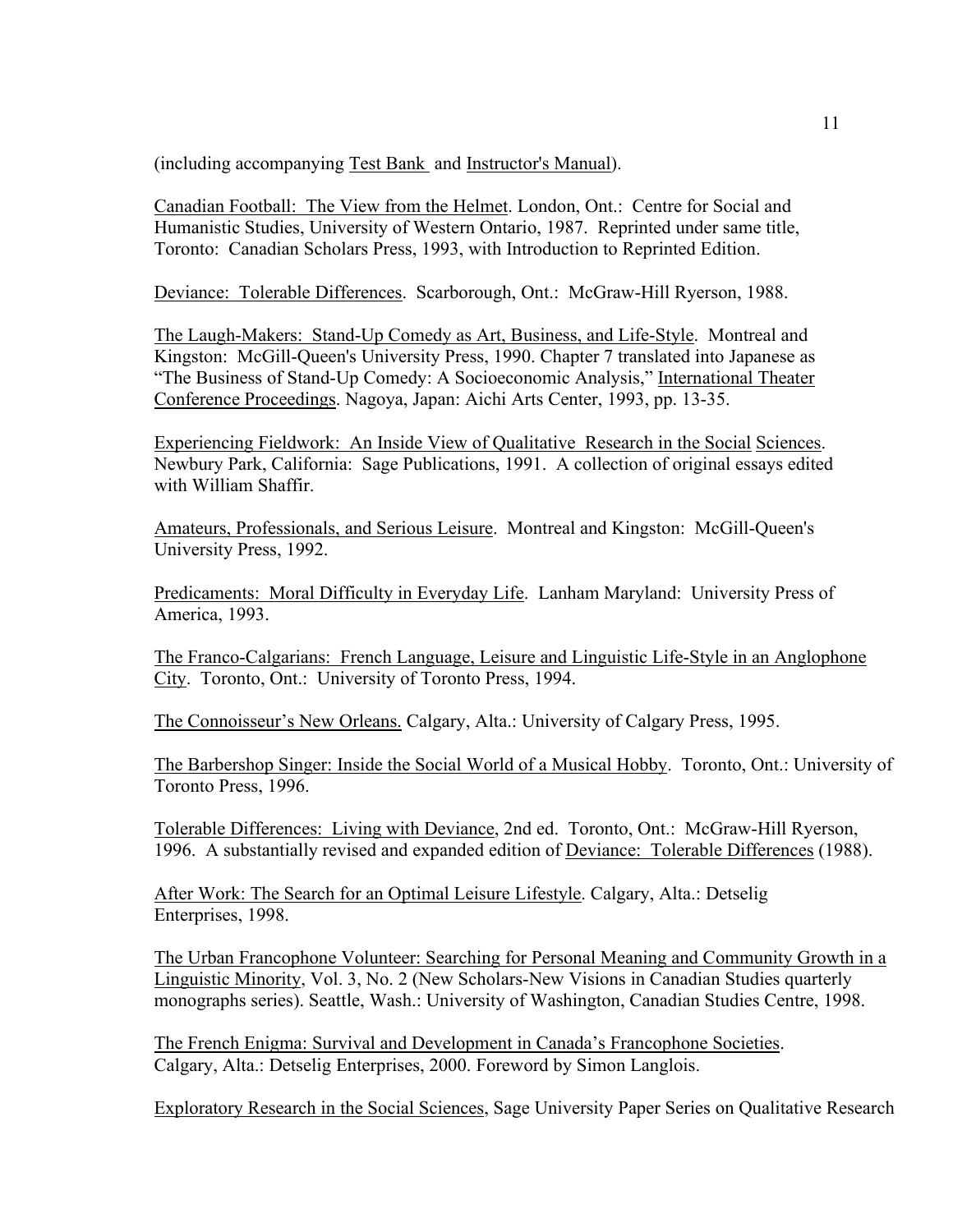Methods, vol. 48. Thousand Oaks, Calif.: Sage Publications, 2001.

New Directions in the Theory and Research of Serious Leisure, Mellen Studies in Sociology, vol. 28. Lewiston, N.Y.: Edwin Mellen Press, 2001. Preface by Chris Rojek.

The Organizational Basis of Leisure Participation: A Motivational Exploration. State College, Penn.: Venture Publishing, 2002.

Francophonie et langue dans un monde diverse en évolution : contacts interlinguistiques et socioculturels. Saint-Boniface, Man.: Presses universitaires de Saint-Boniface, 2003 (a collection of original essays edited with Claude Romney and Micheline Ouellet).

Volunteering as Leisure/Leisure as Volunteering: An International Assessment. Wallingford, Oxon, United Kingdom: CABI Publishing, 2004 (a collection of original essays edited with Margaret Graham).

Between Work and Leisure: The Common Ground of Two Separate Worlds. New Brunswick, NJ: Transaction Publishers, 2004; New York: Routledge, 2017. Paperback edition with new Preface, 2014.

Challenging Mountain Nature: Risk, Motive, and Lifestyle in Three Hobbyist Sports. Calgary, Alta.: Detselig, 2005.

A Dictionary of Nonprofit Terms and Concepts. Bloomington, Ind.: Indiana University Press, 2006 (with David Horton Smith and Michael Dover); 2nd edition, in press. Chinese translation edition by Prof. Xinye WU, 2016: Beijing, China: Peking University Press.

Serious Leisure: A Perspective for Our Time. New Brunswick, NJ: Transaction Publishers, 2007. Korean language edition with a Preface, 2012. Paperback edition with new Introduction, 2015.

The Pivotal Role of Leisure Education: Finding Personal-Fulfillment in This Century. State College, Penn.: Venture Publishing, 2007 (edited with Elie Cohen-Gewerc).

Personal Decisions in the Public Square: Beyond Problem Solving into a Positive Sociology. New Brunswick, NJ: Transaction Publishers, 2009; New York: Routledge, 2017. Published in paperback, 2015.

Leisure and Consumption: Common Ground, Separate Worlds. Houndmills, Basingstoke, UK: Palgrave Macmillan, 2009.

Social Entrepreneurship for Dummies. Hoboken, NJ: Wiley Publishing, 2010 (with Mark Durieux).

Serious Leisure and Nature: Sustainable Consumption in the Outdoors. Houndmills, Basingstoke, UK: Palgrave Macmillan, 2011 (with Lee Davidson).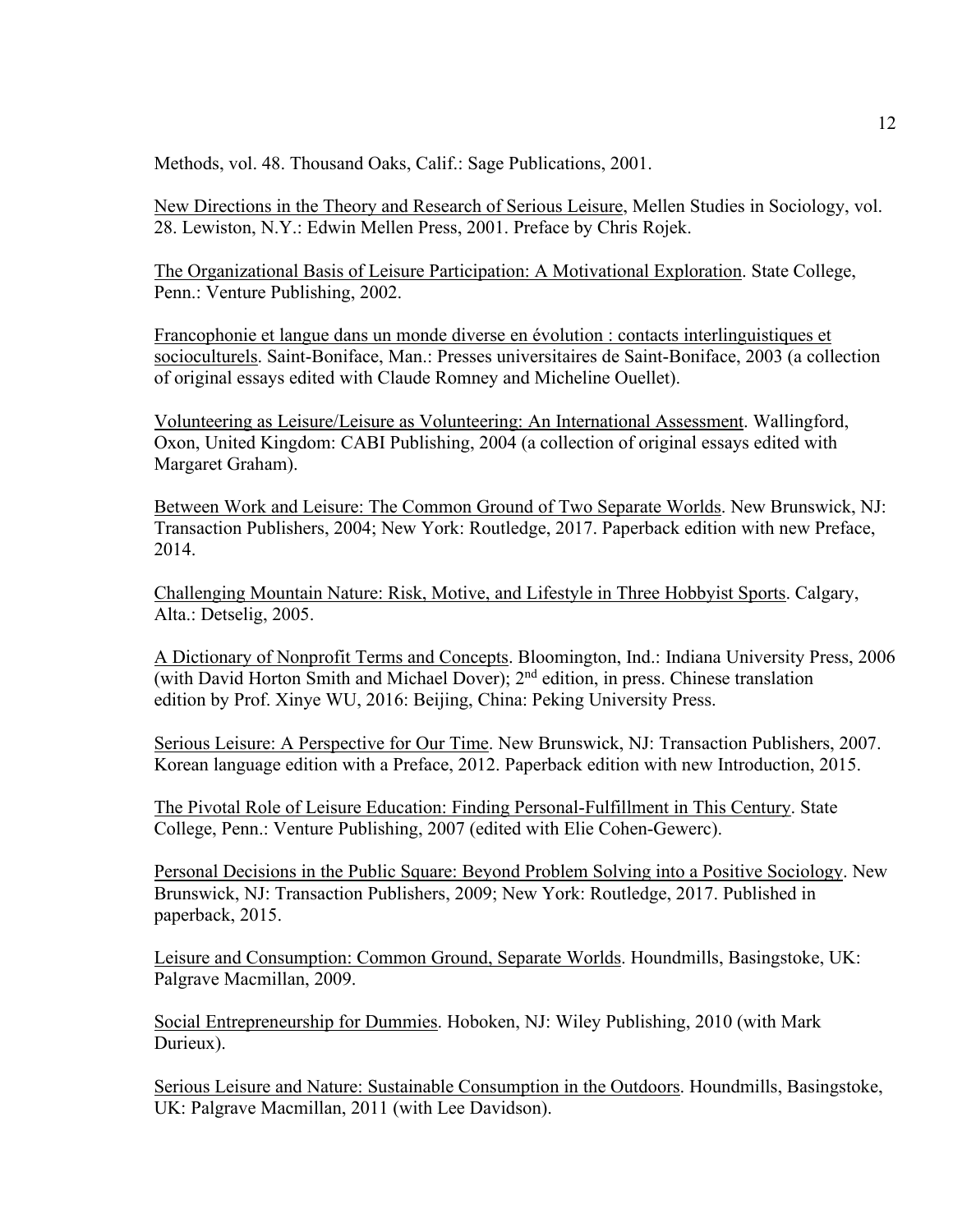The Idea of Leisure: First Principles. New Brunswick, NJ: Transaction Publishers, 2012; New York: Routledge, 2017. Turkish language edition: Serbest zaman fikri temel ilkeler, Çev: Demirel ve ark, Ankara: Spor Yayınevi, 2016).

Work and Leisure in the Middle-East: The Common Ground of Two Separate Worlds. New Brunswick, NJ: Transaction Publishers, 2013; New York: Routledge, 2017.

The Committed Reader: Reading for Utility, Pleasure and Fulfillment in the Twenty-First Century. Lanham, MD: Scarecrow Press, 2013.

Serious Leisure and Individuality. Montreal, QC: McGill-Queen's University Press (with Elie Cohen-Gewerc), 2013.

Leisure Education: A Cross-National View. Abingdon, Oxfordshire, UK: Routledge (edited with Atara Sivan), 2013.

Planning Your Time in Retirement: How to Cultivate a Leisure Lifestyle to Suit Your Needs and Interests. Lanham, MD: Rowman & Littlefield, 2013. Paperback edition, 2015.

The Serious Leisure Perspective: An Introduction. Abingdon, UK: Routledge (with Sam Elkington), 2014.

Careers in Serious Leisure: From Dabbler to Devotee in Search of Fulfillment. Houndmills, UK: Palgrave Macmillan, 2014.

The Interrelationship of Leisure and Play: Play as Leisure, Leisure as Play. Houndmills, UK: Palgrave Macmillan, 2015.

Leisure and Positive Psychology: Linking Activities with Positiveness. Houndmills, UK: Palgrave Macmillan, 2015.

Leisure and the Motive to Volunteer: Theories of Serious, Casual, and Project-Based Leisure. Houndmills, UK: Palgrave Macmillan, 2015. Chinese language edition, 2018, translated by Liu Hao; publishers: Beijing Volunteer Service Development Research Association and China Federation of Literary and Art Circles.

The Palgrave Handbook of Volunteering, Civic Participation, and Nonprofit Associations. Basingstoke, UK: Palgrave Macmillan (edited with David Horton Smith and Jurgen Grotz), 2017.

Leisure Activities in Context: A Micro-Macro/Agency-Structure Interpretation of Leisure. New Brunswick, NJ: Transaction Publishers, 2017; New York: Routledge, 2017.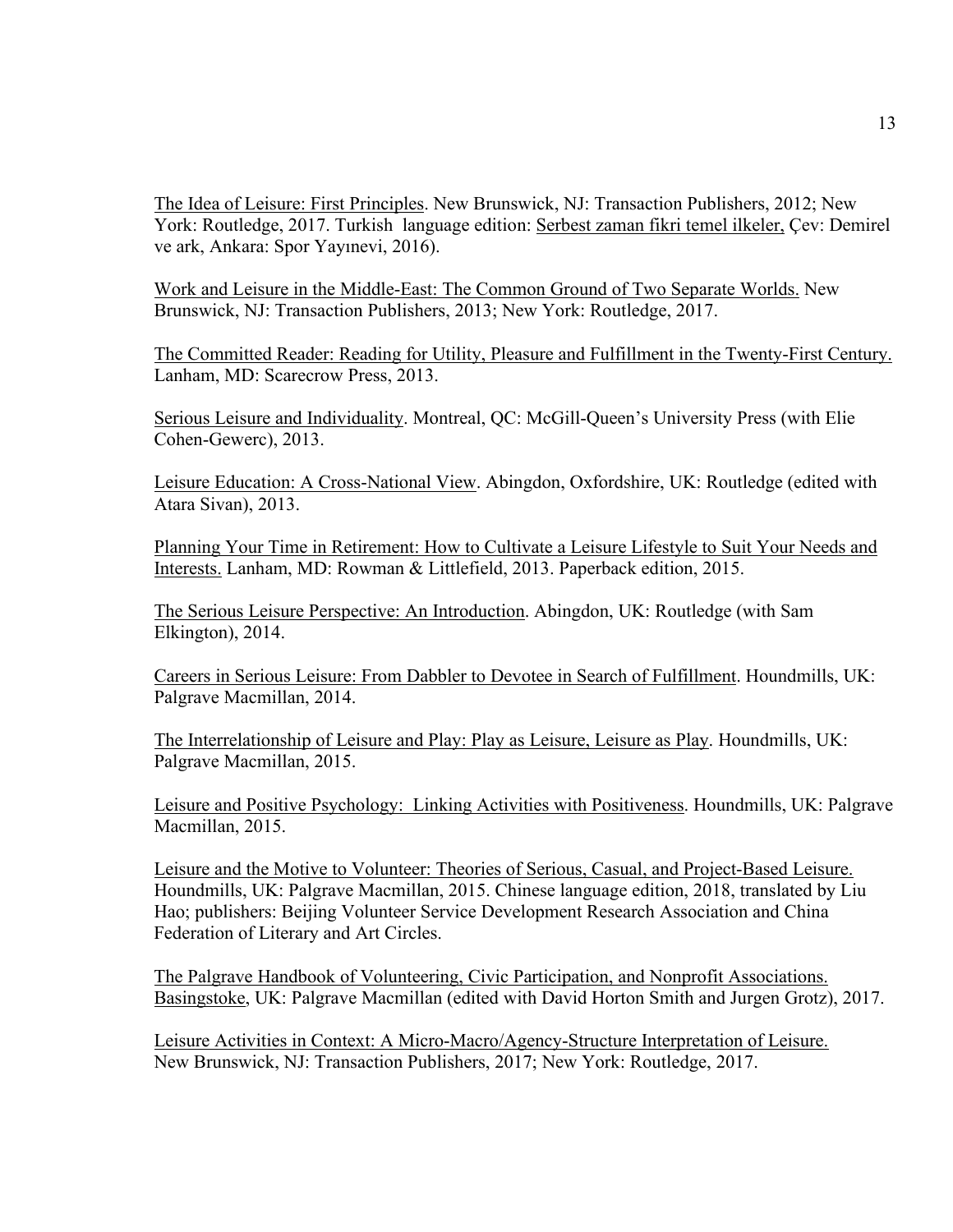Leisure's Legacy: Challenging the Common Sense View of Free Time. Basingstoke, UK: Palgrave Macmillan, 2017.

From Humility to Hubris among Scholars and Politicians: Exploring Expressions of Self-Esteem and Achievement. Bingley, UK: Emerald Group Publishing, 2017.

Social Worlds and the Leisure Experience. Bingley, UK: Emerald Group Publishing, 2018.

Sociability Associations: A Literature Review. Leiden, The Netherlands, Brill, 2018. Also published in *Voluntaristics Review*, 3(2018, 3), pp. 1-66.

Arts Nonprofits – Associations and Agencies: A Literature Review*.* Leiden, The Netherlands, Brill, 2019. Also published in *Voluntaristics Review*, 4(2019, 4), pp. 1-63.

Pondering Everyday Life: Coordination, Continuity, and Comparison. Basingstoke, UK: Palgrave Macmillan, 2020.

The Serious Leisure Perspective: A Synthesis. Basingstoke, UK: Palgrave Macmillan, 2020.

Non-Work Obligations: On the Delicate Art of Dealing with Disagreeableness. Bingley, UK: Emerald Group Publishing, 2021.

Leisure Lifestyles: Organizing Everyday Life for Fun and Fulfillment. Bingley, UK: Emerald Group Publishing, 2021.

Die Welt als Drama. Schlüsselwerke de Symbolischen Interaktion (edited with Michael Dellwing, Scott Grills, and Clinton Sanders). Heidelberg, Germany: Springer, 2021.

Occupational Devotion: Finding Satisfaction and Fulfillment at Work*.* London, UK: Anthem Press, in press.

## **2. Guest Editorships**

World Leisure and Recreation, Special issue: "Volunteerism: The Leisure Perspective," 39 (3, 1997), pp. 3-33.

Loisir et Société/Society and Leisure, Special issue: "Le bénévolat comme loisir, le loisir comme le bénévolat /Volunteering as Leisure, Leisure as Volunteering," 23 (2000, 2), pp. 311-510.

World Leisure Journal, Special issue: "Hobbies and Hobbyists," 43 (2001, 2), pp. 2-38.

Leisure/Loisir, Special issue: "Deviant Leisure," 30 (1, 2006), pp. 3-231 (with Chris Rojek and Anne-Marie Sullivan).

Voluntary Action, Special issue: four articles on ethics in Volunteering, 8 (2007, 3), pp. 1-60 (with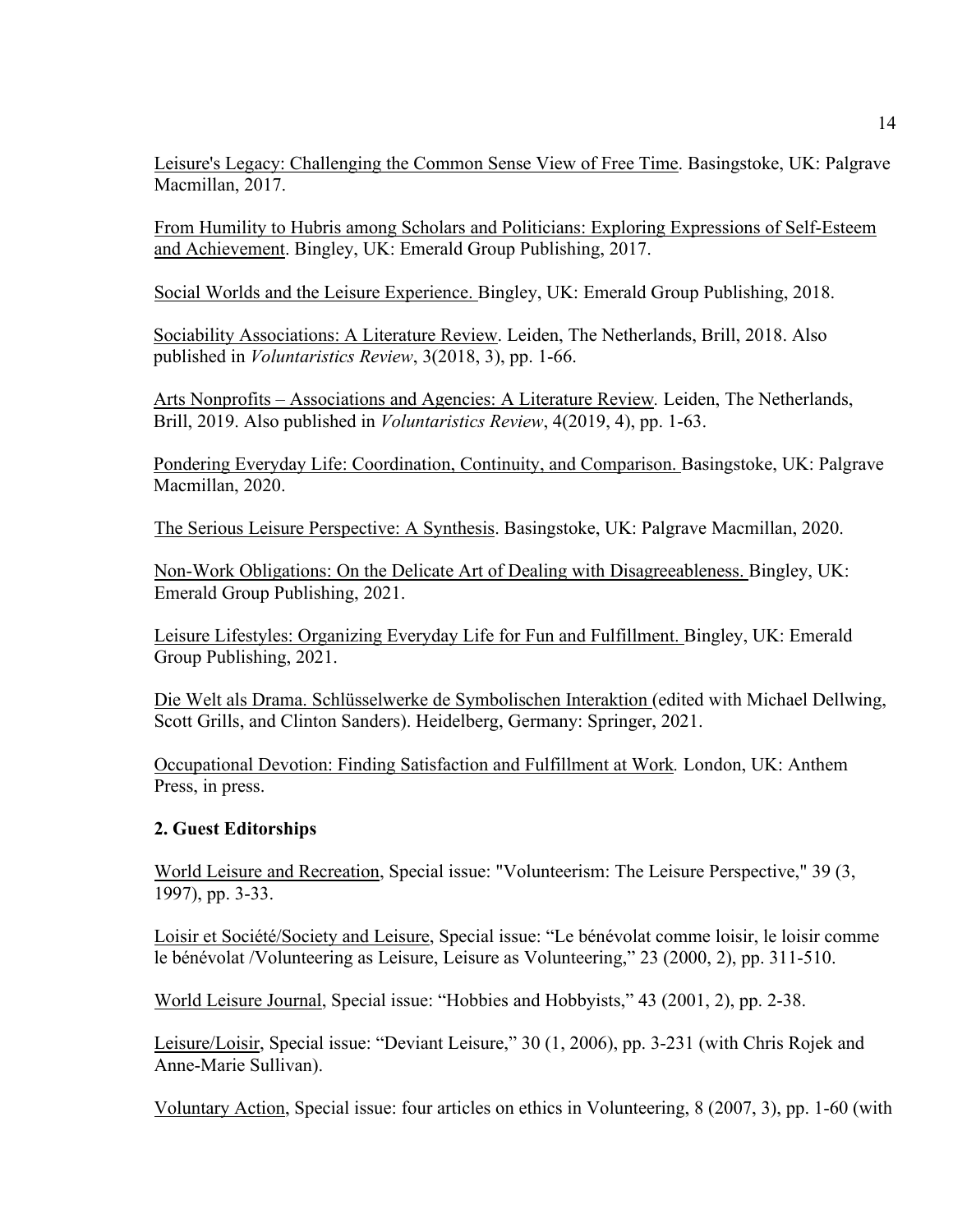Margaret Graham).

World Leisure Journal, Special issue: "Leisure Education," 54(2012, 1), pp. 1-84 (with Atara Sivan).

Loisir et Société/Society and Leisure. Special issue: "Le Cycle de Vie des Loisirs/The Life Cycle of Leisure Activities," 38 (2015, 1), pp. 1-100 (with André Suchet).

Revista Educação & Realidade. Special issue: (with Saulo Neves de Oliveira).

World Leisure Journal. Special Issue: "Leisure between Vision and Reality," 59 (2017, 3), pp. 181- 248 (with Elie Cohen-Gewerc).

### **3. Articles and Chapters**

"The Conflict between Musical and Commercial Values in the Minneapolis Jazz Community," Proceedings of the Minnesota Academy of Science, 30:1 (1962), pp. 75-79.

"A Historical and Experimental Design for the Study of a Jazz Community," Indian Sociological Bulletin, 2:4 (July, 1965), pp. 228-242.

"Class, Status, and Power among Jazz and Commercial Musicians," The Sociological Quarterly, 7:2 (Spring, 1966), pp. 197-213. Reprinted in Clifton D. Bryant (ed.), Work and Its Social Dimensions (Englewood Cliffs, N.J.: Prentice-Hall, 1972).

"A Note on the Concept of Role Distance," American Journal of Sociology, 73:2 (September, 1967), pp. 247-250.

"Some Observations on the Social Psychology of Classroom Situations," NTA Journal: The Official Journal of the Newfoundland Teachers' Association, 59:1 (October, 1967), pp. 17-26.

"A Theory of the Definition of the Situation," The Canadian Review of Sociology and Anthropology, 4:3 (August, 1967), pp. 148-164. Reprinted in Adrian Furnham and Michael Argyle (eds.), The Psychology of Social Situations (New York: Pergamon, 1981).

"A Theory of the Jazz Community," The Sociological Quarterly, 9:3 (Summer, 1968), pp. 318- 331. Reprinted in Charles Nanry (ed.) American Music: From Storyville to Woodstock (New Brunswick, N.J.: Transaction Books, 1972).

"Social Network as a Subjective Construct: A New Application for an Old Idea,"The Canadian Review of Sociology and Anthropology, 6:1 (February, 1969), pp. 1-14. Reprinted in I. Davies and K. Herman (eds.) Social Space: A Canadian Perspective (Toronto: New Press, 1972).

"On Linking Barth and Homans: A Theoretical Note," Man (N.S.), 4:3 (September, 1969), pp. 432-437.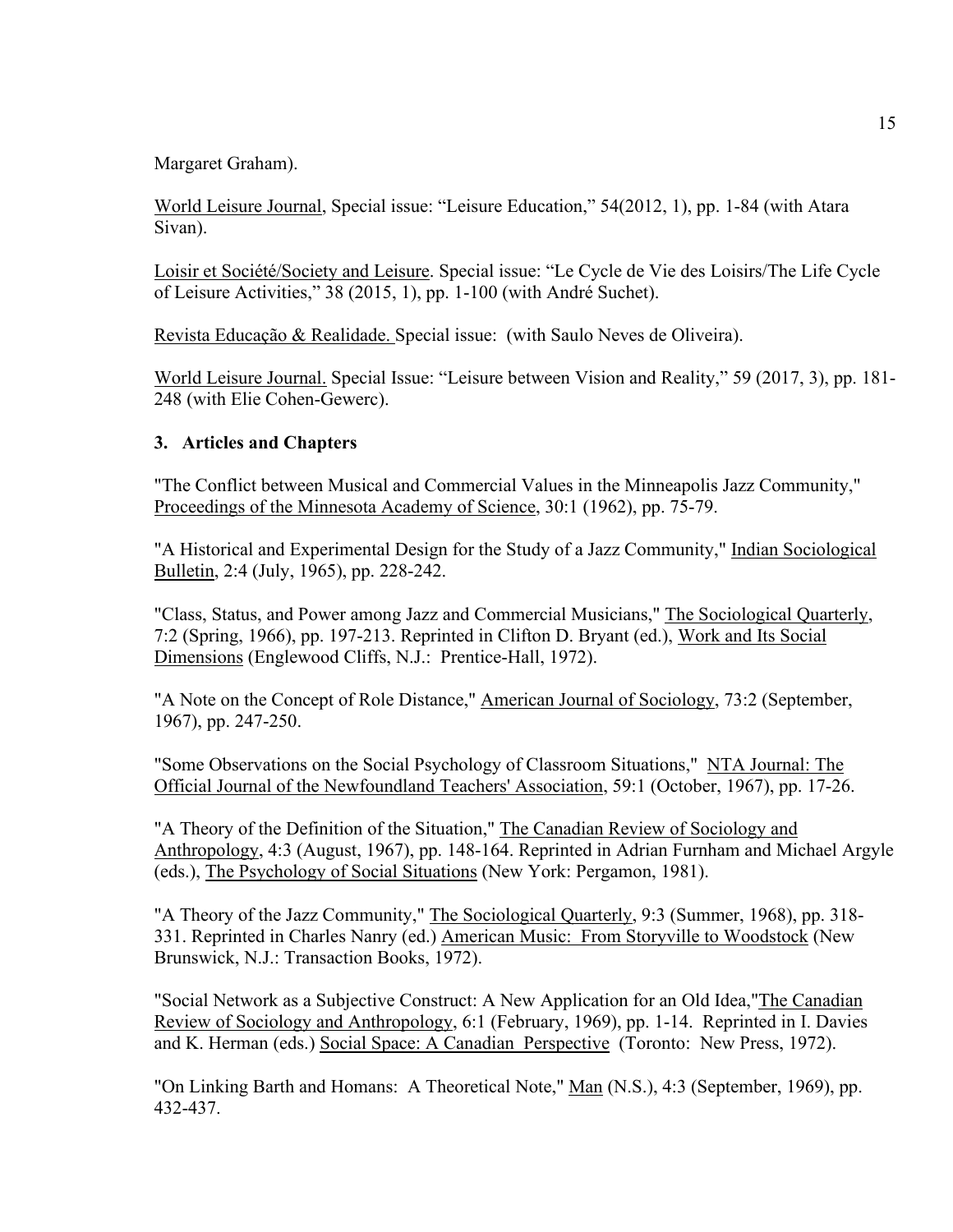"Studying the Definition of the Situation: Theory and Field Research Strategies," The Canadian Review of Sociology and Anthropology, 6:4 (November, 1969), pp. 193-211. Reprinted in Jerome G. Manis and Bernard N. Meltzer (eds.) Symbolic Interaction, rev. eds. (Boston: Allyn and Bacon, 1972, 1978).

"Role Distance, Role-Distance Behavior, and Jazz Musicians," The British Journal of Sociology, 20:4 (December, 1969), pp. 405-415. Reprinted in Dennis Brissett (ed.) Life as Theatre (Chicago: Aldine, 1975). Reprinted in Carol Warren, Sociology (Homewood, Ill.: Dorsey, 1977).

Career: The Subjective Approach," The Sociological Quarterly, 11:1 (Winter, 1970), pp. 32-49. Reprinted and translated into German in Michael Dellwing, Scott Grills, Clinton Sanders, and Robert A. Stebbins (eds.), Die Welt als Drama. Schlüsselwerke de Symbolischen Interaktion, Heidelberg, Germany: Springer, 2021.

"On Misunderstanding the Concept of Commitment: A Theoretical Clarification," Social Forces, 48:4 (June, 1970), pp. 526-529.

"The Meaning of Disorderly Behavior: Teachers' Definitions of a Classroom Situation," Sociology of Education, 44:2 (Spring, 1971), pp. 217-236. Reprinted in Roger Dale (ed.), The Culture of the School (Bletchley, Bucks, England: Open University Press, 1972).

"The Subjective Career as a Basis for Reducing Role Conflict," The Pacific Sociological Review, 14:4 (Fall, 1971), pp. 383-402.

"Music, How Youth Can Be Attracted to It," The Bass Soundpost, 3:1-6 (1971), pp. 13-14.

"The Unstructured Research Interview as Incipient Interpersonal Relationship," Sociology and Social Research, 56:2 (January, 1972), pp. 164-179.

"Modesty, Pride, and Conceit: Variations in the Expression of Self-Esteem," The Pacific Sociological Review, 15:4 (Fall, 1972), pp.461-481.

"Physical Context Influences on Behavior: The Case of Classroom Disorderliness," Environment and Behavior, 5:3 (September, 1973), pp. 291-314. Reprinted in Martyn Hammersley and Peter Woods (eds.), The Process of Schooling (London: Routledge and Kegan Paul; 1976.

"Formalization: Notes on a Theory of the Rise and Change of Social Forms," International Journal of Contemporary Sociology, 11:2-3 (April-July, 1974), pp. 105-119.

"Putting People On: Deception of our Fellowman in Everyday Life," Sociology and Social Research, 59:3 (April, 1975), pp. 189-200.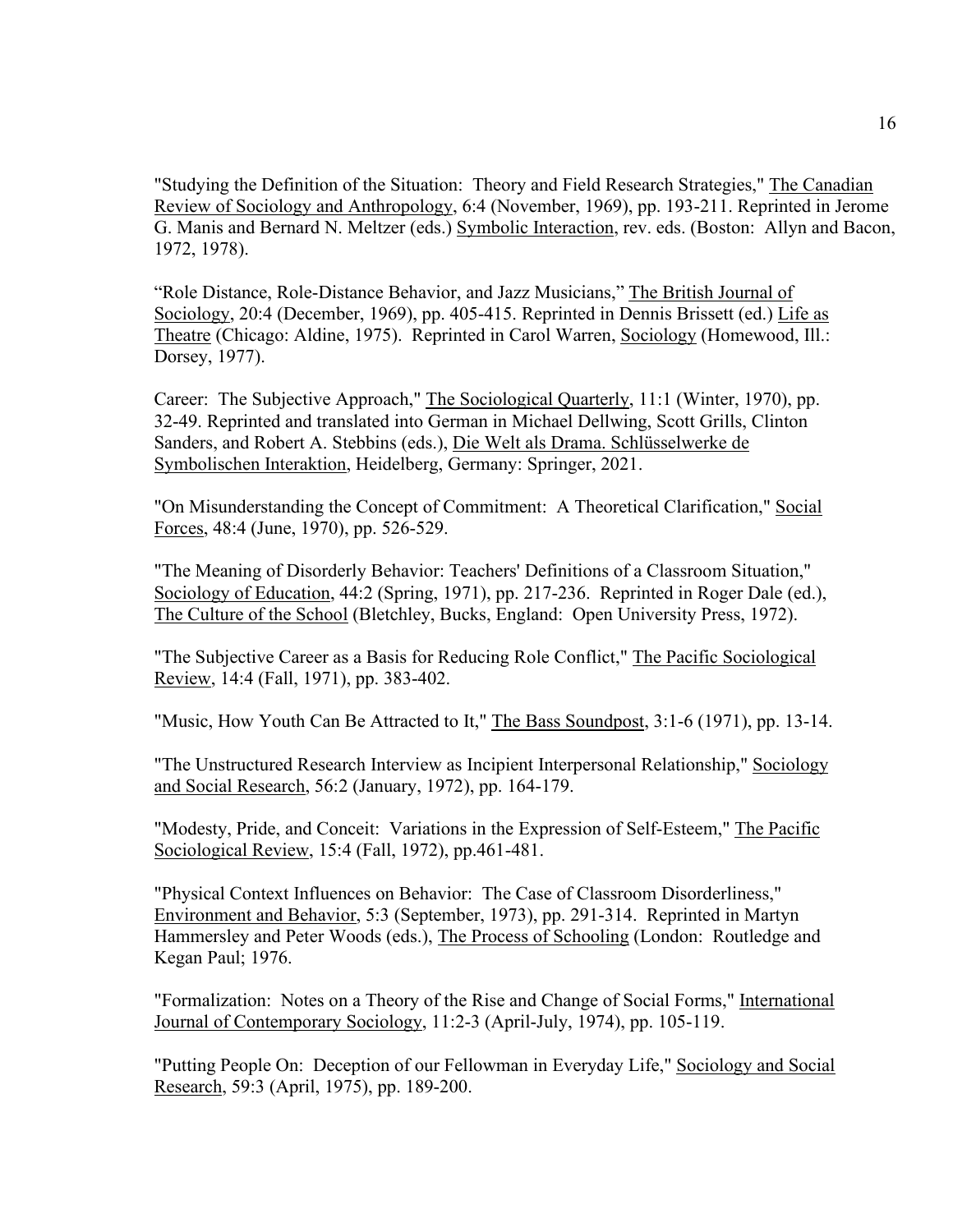"Police Definitions of the Situation: Evaluation of a Diploma Program in Law Enforcement and Community Relations." Canadian Journal of Criminology and Correction (with Colin Flynn), 17:4 (October, 1975), pp. 334-353. Reprinted in Katherina Lundy and Barbara Warme (eds.), Work in the Canadian Context (Scarborough, Ont.: Butterworths, 1981).

"Situational Ignorance and Its Consequences," Humboldt Journal of Social Relations, 3:1 (Fall/Winter, 1975), pp. 13-18.

"Music Among Friends: The Social Networks of Amateur Musicians," International Review of Sociology (Series II), 12 (April-August, 1976), pp. 52-73. Reprinted in Arnold R. Blau and Judith W. Foster (eds.) Art and Society, (Albany, N.Y.: State University of New York Press, 1989), pp. 227-242. Reprinted in Popular Music: Critical Concepts In Media and Cultural Studies, Volume 1, Simon Frith (ed.) (London: Routledge, 2004), pp. 227-245.

"The Future of Commitment Theory," Social Problems Theory Division Newsletter. Society for the Study of Social Problems), 5 (Winter, 1976), pp. 26-27.

"Conceited Talk: A Test of Hypotheses," Psychological Reports, 39 (December, 1976), pp. 1111-1116.

"The Amateur: Two Sociological Definitions," Pacific Sociological Review, 20:4 (October, 1977), pp. 582-606.

"Definition of the Situation and Motivation in the Sociology of Education." In Richard Carlton, Louise Colley, and Neil MacKinnon (eds.), Education in a Changing Canadian Society. Agincourt, Ont.: Gage, 1977), pp. 439-448.

"Meaning of Academic Performance: How Teachers Define a Classroom Situation," in School Experience, edited by P.E. Woods and M.H. Hammersley (London: Croom Helm, 1977), pp. 28-55.

"Whitewashing Conceit: A Failure to Confirm," Psychological Reports, 41(June, 1978), pp. 1155-1158.

Classical Music Amateurs: A Definitional Study," Humboldt Journal of Social Relations, 5:2 (Spring-Summer, 1978), pp. 78-103.

"Amateurism and Postretirement Years," Journal of Physical Education and Recreation (Leisure Today supplement), 49 (October, 1978) pp. 40-41.

"Toward Amateur Sociology: A Proposal for the Profession," The American Sociologist, 13 (November 1978) pp. 239-247. Comments and Rejoinder, pp. 247-252.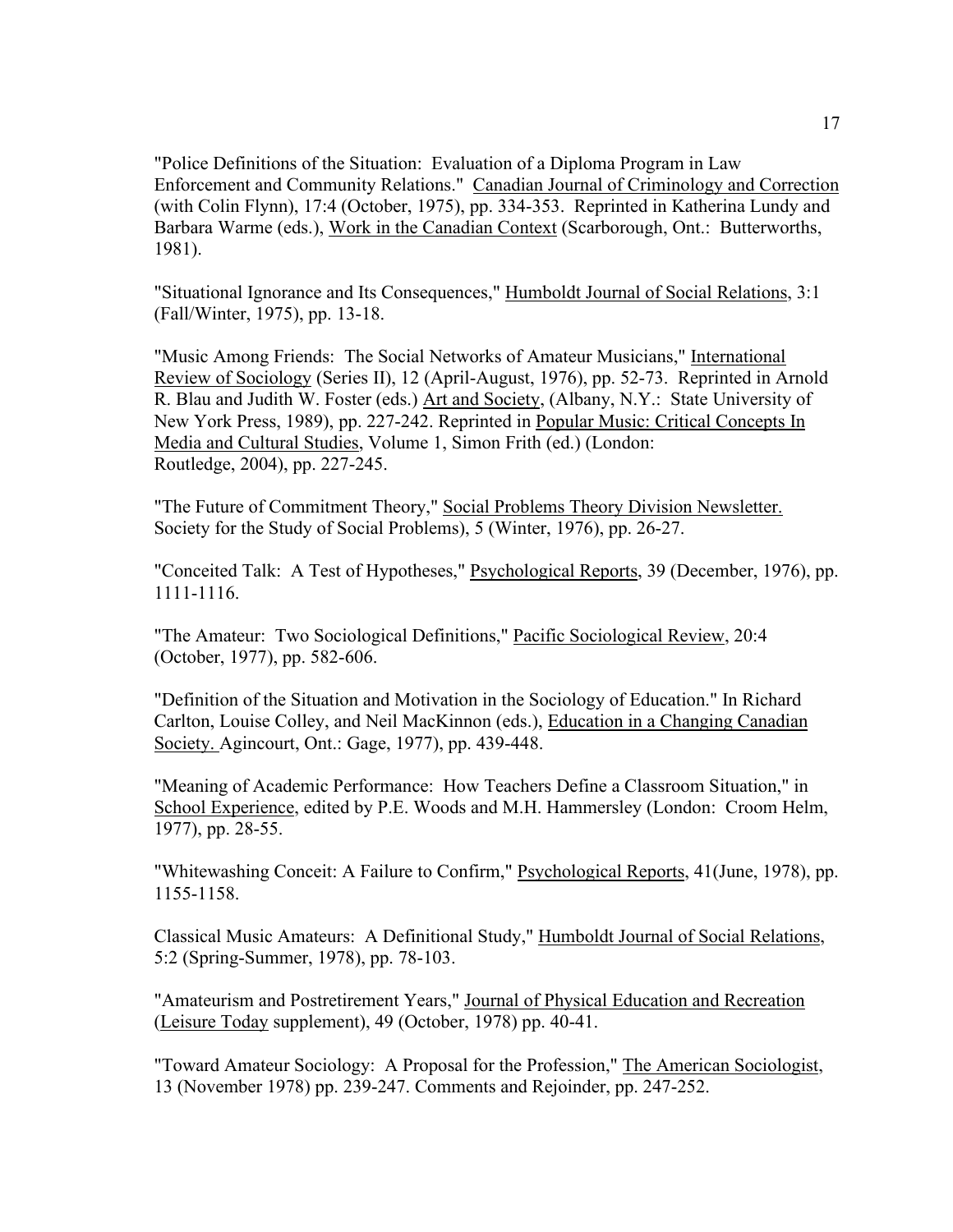"Creating High Culture: The American Amateur Classical Musician," Journal of American Culture, 1:3 (Fall, 1978), pp. 616-631.

"Comic Relief in Everyday Life: Dramaturgic Observations on a Function of Humor," Symbolic Interaction, 2 (Spring, 1979):95-104.

"Family, Work, and Amateur Acting: The Imperfect Mesh," in Jiri Zuzanek (ed.) Social Research and Cultural Policy. (Waterloo: Otium Publications, University of Waterloo, 1979), pp. 245-255.

"Attribution, Labelling, and Definition of the Situation," SASP Newsletter, 5 (December, 1979), pp. 7-9.

"The Role of Humor in Teaching: Strategy and Self-Expression," in Peter Woods (ed.) Teacher Strategies: Explorations in the Sociology of the School, (London: Croom Helm, 1980), pp. 84-97.

"Avocational Science: The Amateur Routine in Archaeology and Astronomy," International Journal of Comparative Sociology*,* 21 (March-June, 1980):34-48.

"'Amateur' and 'Hobbyist' as Concepts for the Study of Leisure Problems," Social Problems," 27 (April, 1980), pp. 413-417.

"Toward a Social Psychology of Stage Fright," in Marie Hart and Susan Birrell (eds.), Sport in the Sociocultural Process. (Dubuque, IA: Wm. C. Brown, 1981), pp. 156-163.

"The Social Psychology of Selfishness," Canadian Review of Sociology and Anthropology, 18 (February 1981), pp. 82-92. Reprinted in Alexander Himmelfarb and C. James Richardson (eds.), Sociology for Canadians: A Reader (Scarborough, Ont.: McGraw-Hill Ryerson, 1984), pp. 151-158. A.O. Reid (ed.), Retail Merchandising: Concepts, Dynamics and Applications (Columbus, OH: Charles E. Merrill, 1986).

"Science Amators? Rewards and Costs in Amateur Astronomy and Archaeology," Journal of Leisure Research, 13 (4, 1981): 289-304.

"Classroom Ethnography and the Definition of the Situation," in Len Barton and Stephen Walker (eds.), Schools, Teachers, and Teaching (London: Falmer Press, 1981), pp. 243- 264.

"Looking Downwards: Sociological Images of the Vocation and Avocation of Astronomy," Journal of Royal Astronomical Society of Canada, 75 (February, 1981): 2-14. Reprinted in Southern Stars: Journal of the Royal Astronomical Society of New Zealand, 29 (June, 1982): 177-189.

"Making Magic: Production of a Variety Art," Journal of Popular Culture, 16 (Fall,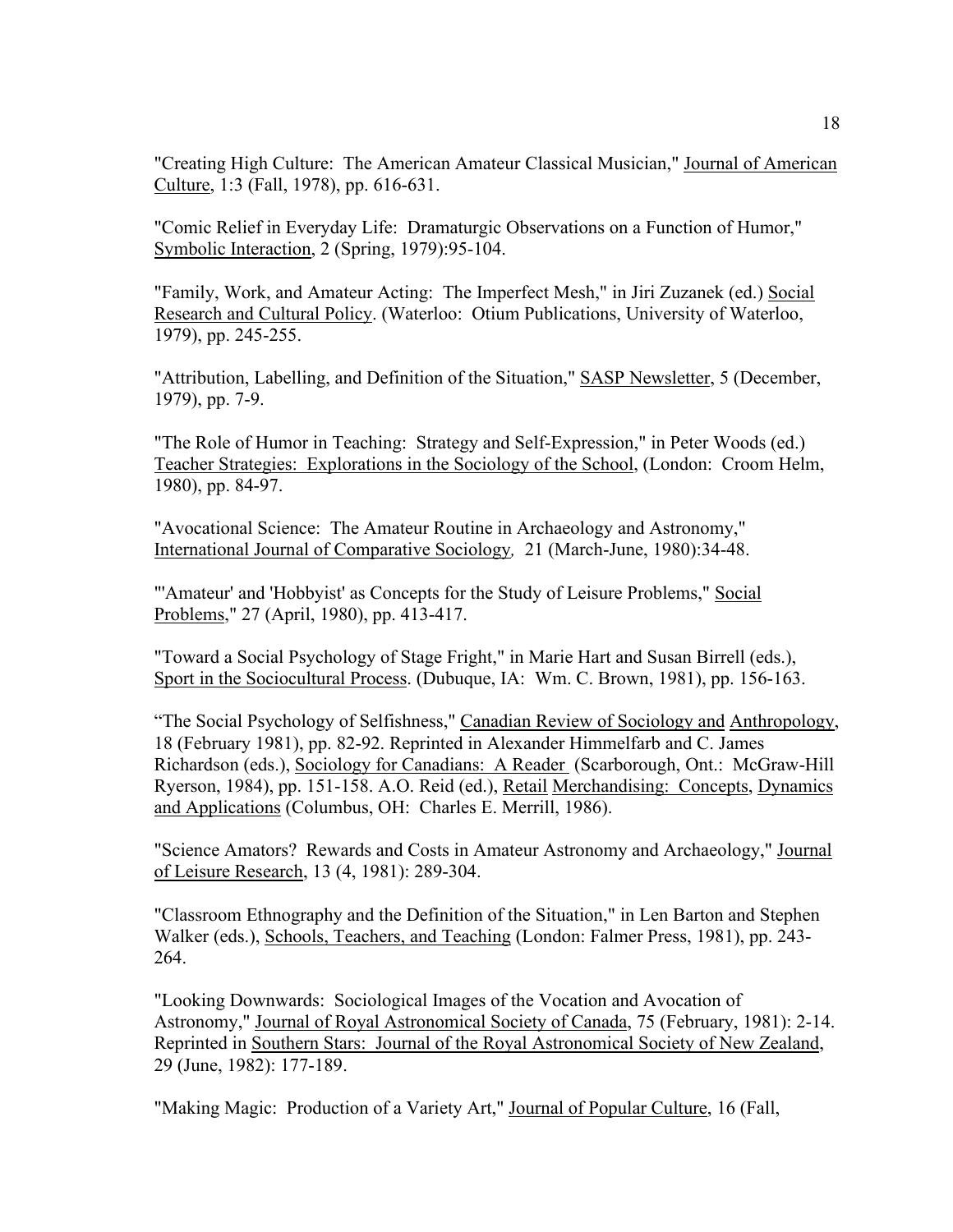1982):116-26.

"Amateur and Professional Astronomers: A Study of Their Interrelationships," Urban Life, 10 (January, 1982): 433-454.

"Serious Leisure: A Conceptual Statement." Pacific Sociological Review, 25 (April, 1982), pp. 251-272. Reprinted in Chris Rojek (ed.), Leisure Studies, Vol. 4: Research Issues and Agendas (Thousand Oaks, CA: Sage, 2010), pp. 143-158. Translated into French as "Loisirs sérieux : un exposé conceptuel." In Anne Degenne, Catherine Marry, and Stéphane Moulin (eds.). Les Catégories Sociales et Leurs Frontières. Québec, QC : Les Presses de l'Université Laval, 2011, pp. 121-146.

"Life-Sharing Volunteers: Getting to Know Them." Wisconsin Sociologist, 22 (Fall, 1985), pp. 158-160.

"The Service Marketplace." Marketplace Exchange, 1 (Fall-Winter, 1985): 3-4.

"Definition of the Situation: A Review," in Adrian Furnham (ed.), Social Behaviour in Context. (Boston: Allyn and Bacon, 1986), pp. 134-154.

"Education," in K. Ishwaran (ed.), Introductory Sociology. (Don Mills, Ont.: Addison-Wesley, 1986), pp. 557-581.

"Careers in Professional Football: Maintenance and Decline," in K.L.P. Lundy and B.D. Warme (eds.), Work in the Canadian Context, 2nd ed. (Toronto: Butterworths, 1986, pp. 352-369).

"Deviance and Social Control," in Michael M. Rosenberg et al (eds.), An Introduction to Sociology, 2nd ed. (Toronto: Methuen, 1987), pp. 425-451.

"Professional-Amateur Relations as a neglected Dimension in the Study of Occupations: The Case of Entertainment Magicians," in Helen Z. Lopata (ed.) Current Research on Occupations and Professions, Vol. 4. (Greenwich, CT: JAI Press, 1987), pp. 89-107.

"Interactionist Theories," in Rick Linden (ed.), Criminology: A Canadian Perspective. (Toronto: Harcourt, Brace, Jovanovich Canada, 1987), pp. 199-216; 2nd ed., 1992, pp. 293-313; 3rd ed., 1996, pp. 325-346; 4th ed., 2000, pp. 333-357; 5th ed., 2004, pp. 347-373;  $6^{th}$  ed., 2008, pp. 371-396; 7<sup>th</sup> ed., 2012, pp. 408-432; 8<sup>th</sup> ed., 2016, pp. 357-379; 9<sup>th</sup> ed., 2020, pp. 353-374.

"Fitting in: The Researcher as Learner and Participant." Quality and Quantity 21 (1987):103-108.

"Les forces et les limites des méthodes qualitatives dans l'étude des mouvements sociaux." In Jean-Pierre Deslauriers and Christina Gagnon (eds.), Entre le savoir et l'action: choix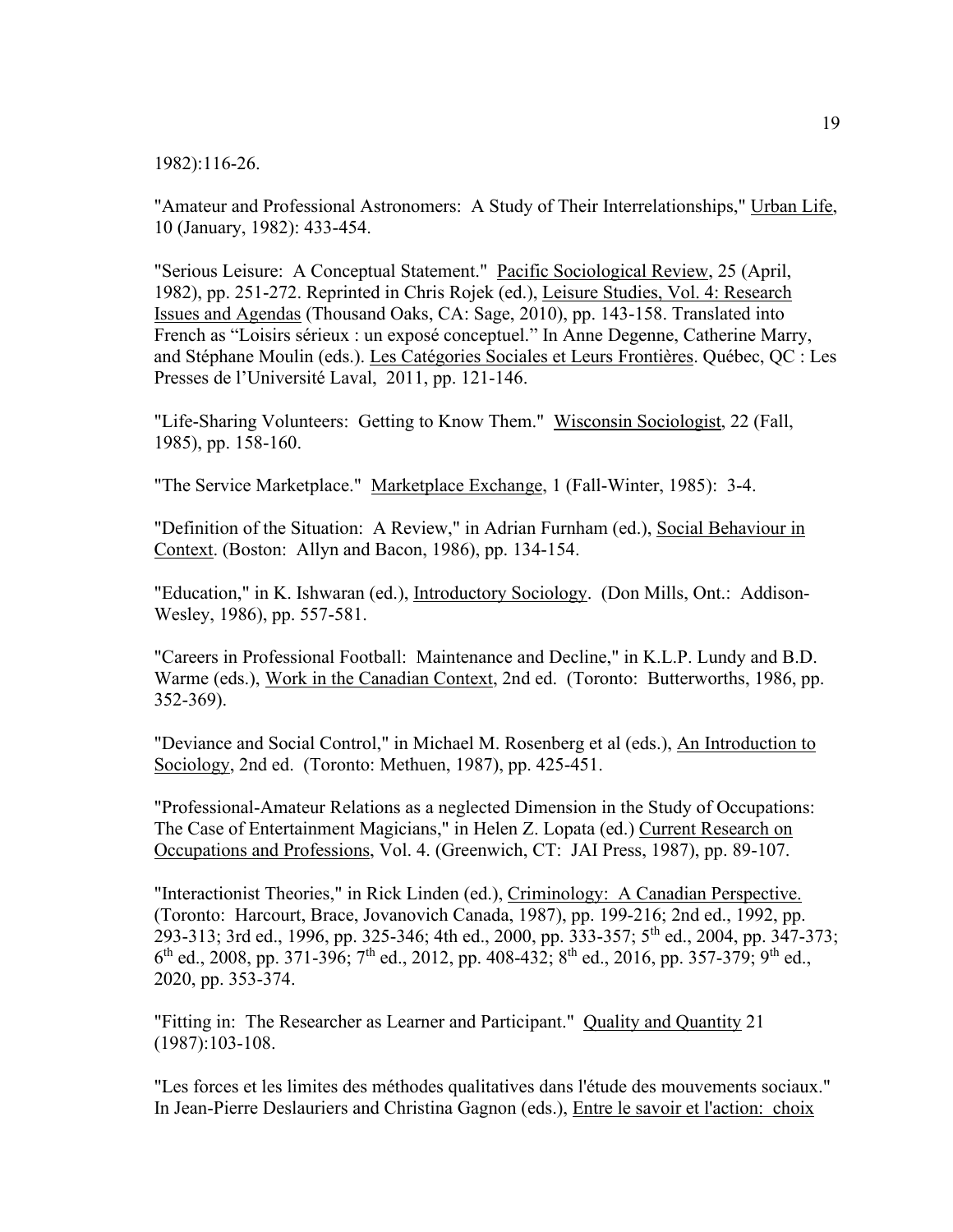ethiques et méthodologiques. Chicoutimi, Québec: Groupe de recherche et d'intervention régional, Université de Québec à Chicoutimi, 1987, pp. 75-86.

"Amateurs and their Place in Professional Science," in Donald S. Hayes, David R. Genet, and Russell M. Genet (eds), New Generation Small Telescopes (Mesa, Ariz.: Fairborn Press, 1987), pp. 217-225.

"Men, Husbands, and Fathers," in Nancy Mandell and Ann Duffy (eds.), Reconstructing the Canadian Family: Feminist Perspectives (Toronto: Butterworths, 1989, pp. 27-47).

"Trust and the Study of Amateur and Professional Football. "Arena Review 13 (1989), pp. 61-66.

"Goin' down the Road toward the Center: Some Routes to Follow." Society/Société 14 (May, 1990) pp. 1-5.

"Do We Ever Leave the Field? Notes on Secondary Fieldwork Involvements," in W.B. Shaffir and R.A. Stebbins (eds.), Experiencing Fieldwork: An Inside View of Qualitative Research. Newbury Park, CA: Sage, 1991, pp. 248-255.

"Ambivalence at the 55 Yard Line: Transformation and Resistance in Canadian Football," in David Taras and Helen Holmes (eds.), Seeing Ourselves: Media Power and Policy in Canada. (Toronto: Harcourt, Brace, Jovanovich Canada, 1992), pp. 324-332. Reprinted with revisions in The Beaver Bites Back? American Popular Culture in Canada, David H. Flaherty and Frank E. Manning (eds.), Montreal and Kingston: McGill-Queen's University Press, 1993 pp. 163-74.

"Deviance," in E.F. Borgatta and M.L. Borgatta (eds.), **Encyclopedia of Sociology**. New York: Macmillan, 1992, pp. 468-476.

"Hobbies as Marginal Leisure: The Case of Barbershop Singers." Loisir et société/Society and Leisure 15 (1992), pp. 375-386. Reprinted in Barney G. Glaser (ed.), Grounded Theory: 1984-1994, Vol. 2. Mill Valley, Calif.: Sociology Press, 1995, pp. 853-863.

"Costs and Rewards in Barbershop Singing." Leisure Studies, 11 (1992), pp. 123-133.

"Concatenated Exploration: Notes on a Neglected Type of Longitudinal Research." Quality and Quantity, 26 (1992), pp. 435-442. Reprinted in Barney G. Glaser, Grounded Theory: 1984-1994, Vol. 1. Mill Valley, Calif.: Sociology Press, 1995, pp. 21-28.

"Becoming a Barbershop Singer," in M. Kaplan (ed.), Barbershopping: Musical and Social Harmony. Cranbury, NJ: Associated University Presses, 1993, pp. 55-72.

"Stacking in Professional Canadian Football: Implications from the Canadian Game." International Review for the Sociology of Sport 28 (1993), pp. 65-73.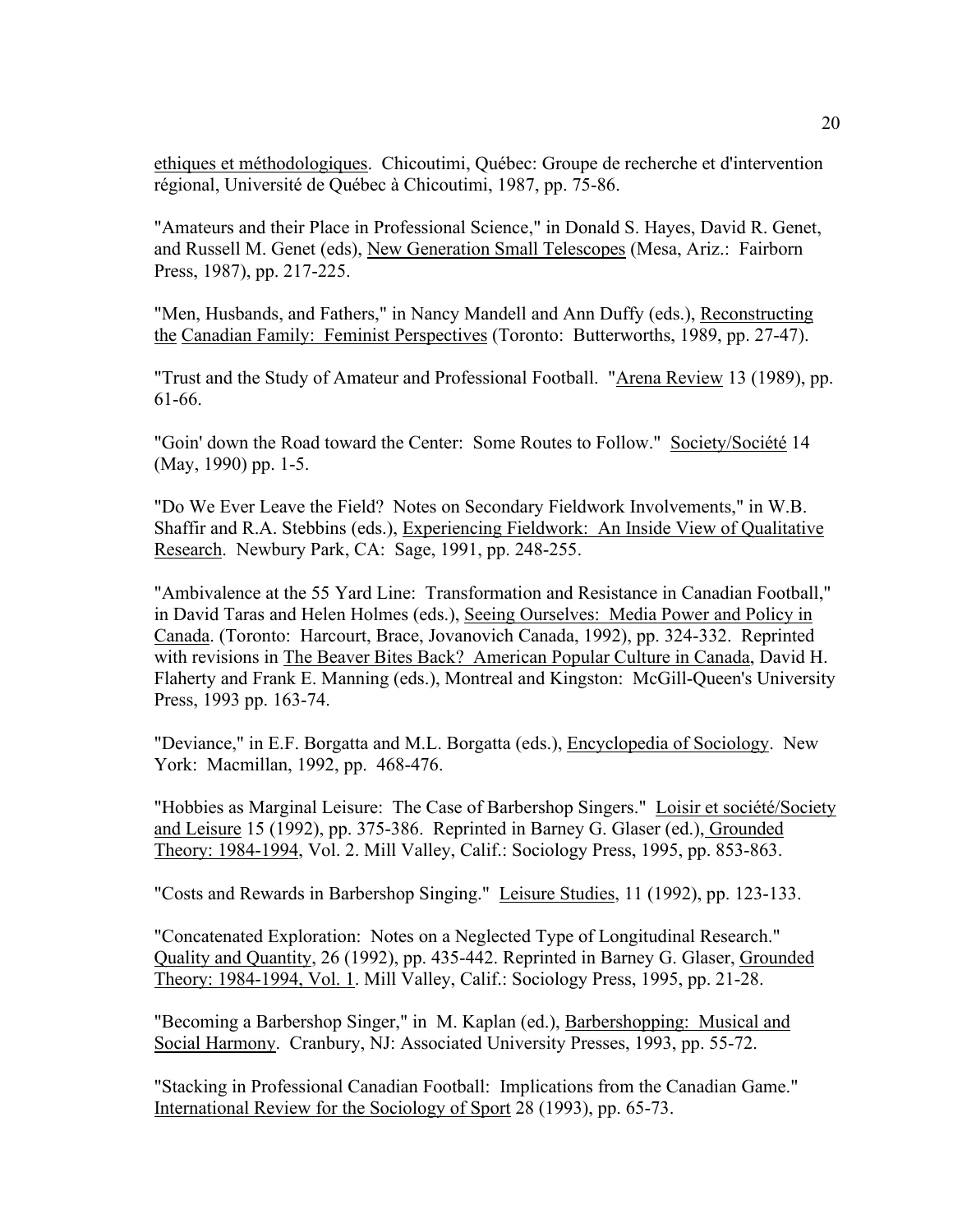"Social World, Life-Style, and Serious Leisure: Toward a Mesostructural Analysis." World Leisure and Recreation, 35 (spring, 1993), pp. 23-26.

"Le style de vie francophone en milieu minoritaire." Cahiers franco-canadiens de l'Quest 5 (automne, 1993), pp. 177-193.

"The Social Roles of the Stand-Up Comic." Canadian Theatre Review, no. 77 (December, 1993), pp. 4-7.

"Serious Leisure." Lo Spettacolo, 43 (April-June, 1993), pp. 213-225.

"La francophonie de Calgary: une étude démolinguistique." In Cardinal L. (ed.), Une langue qui pense: la recherche en milieu minoritiare au Canada. Ottawa: Les Presses de l´Université d´Ottawa, 1993, pp. 144-182. (with Y. Hébert)

"Doing Stand-up: Comedians Onstage," in W.B. Shaffir, R. Prus, and M.L. Dietz (eds.), Doing Everyday Life: Ethnography as Human Lived Experience. Mississauga, Ont.: Copp Clark Longman, 1994, pp. 245-259.

"The Liberal Arts Hobbies: A Neglected Subtype of Serious Leisure." Loisir et Société/Society and Leisure, 17 (1994), pp. 173-186.

"Field Research as Social Experience: Learning to do Ethnography," in Shaffir, W.B., Prus, R., and Dietz, M.L. (eds.), Doing Everyday Life: Ethnography as Human Lived Experience. Mississauga, Ont.: Copp Clark Longman, 1994 with W. Shaffir and M.L. Dietz, pp. 30-54.

"The Qualitative Study of Technology: Notes on 'From High Touch to High Tech.'" Technology Studies 1 (1994), pp. 201-204. (Commentary)

"Leisure and Selfishness: An Exploration," in Gerald S. Fain (ed.), Leisure and Ethics: Reflections on the Philosophy of Leisure, Vol. II, Reston, Virginia: American Alliance for Health, Physical Education, Recreation, and Dance, 1995, pp. 292-303.

"Il tempo libero utilizzato seriamente." Lo Spettacolo, 43 (Aprile-Giugno, 1993), pp. 213- 226. Reprinted in English as "Serious Leisure," Newsletter (official newsletter of RC13 of the International Sociological Association) (July, 1995), pp. 4-10.

"Establishing Trust in Field Research on Team Sport," in Theory and Methods in Sport-Related Research. Leicester, Eng.: Centre for Research into Sport and Society, University of Leicester, 1995, pp. 145-154.

"Famille, loisir, bilinguisme et style de vie francophone en milieu minoritaire." Recherches Sociographiques 36 (1995), pp. 265-278.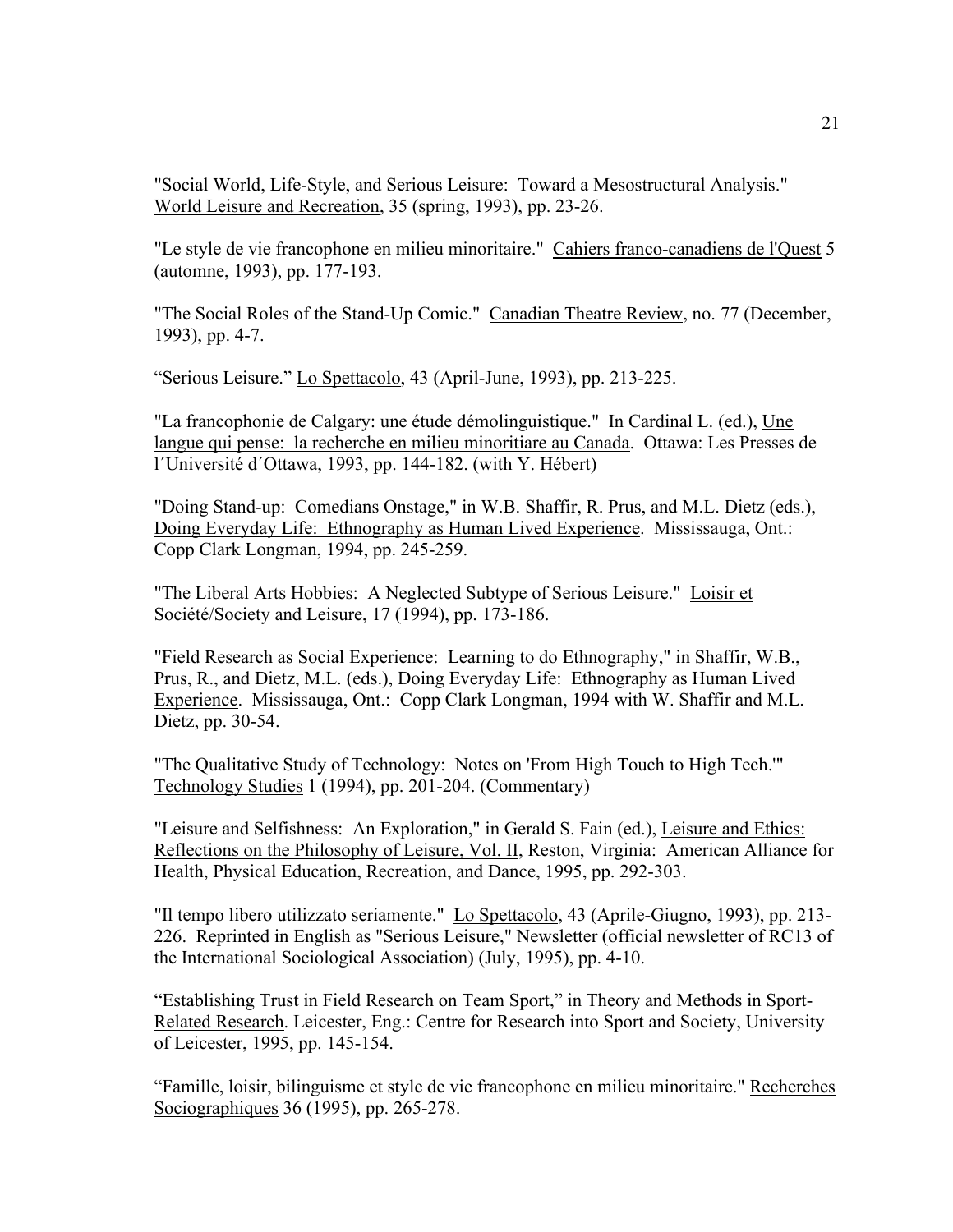"Le style de vie linguistique: une nouvelle optique pour l'étude des communautés francophone hors Québec," in Benoît Cazabon (ed.), Pour un espace de recherche au Canada français: discours, objets et méthodes. Ottawa: Presses de l'Université d'Ottawa, 1996, pp. 127-140.

"Volunteering: A Serious Leisure Perspective." Nonprofit and Voluntary Sector Quarterly, 25 (1996), pp. 211-224.

"Cultural Tourism as Serious Leisure." Annals of Tourism Research, 23 (1996), pp. 948- 950.

"Defusing Awkward Situations: Comic Relief as an Interactive Strategy for People with Disabilities." Journal of Leisurability, 23 (1996, Fall), pp. 3-7.

"Casual and Serious Leisure and Post-Traditional Thought in the Information Age." World Leisure and Recreation, 38 (1996 [3]), pp. 4-11.

"Serious Leisure in the Jobless Future." Transactions of the Institute of Humanities (Kanto Gakuin University), 20 (1996), pp. 239-257.

"Lifestyle as a Generic Concept in Ethnographic Research." Quality and Quantity, 31 (1997): 347-360.

"Identity and Cultural Tourism." Annals of Tourism Research, 24 (1997), pp. 450-452.

"Serious Leisure and Well Being," in John T. Haworth (ed.), Work, Leisure and Well-Being. London: Routledge, 1997, pp. 117-130.

"Casual Leisure: A Conceptual Statement." Leisure Studies, 16 (1997), pp 17-25. Reprinted in Chris Rojek (ed.), Leisure Studies, Vol. 4: Research Issues and Agendas (Thousand Oaks, CA: Sage, 2010), pp. 159-168.

"Exploratory Research as an Antidote to Theoretical Stagnation in Leisure Studies." Loisir et Société/Society and Leisure, 20 (1997), pp. 421-434.

"Serious Leisure as a Substitute for Work." Newsletter (official newsletter of the RC13 of the International Sociological Association) (September, 1997), pp, 10-13.

"La sociologie des francophones hors Québec : de nouveaux concepts pour l'analyse du milieu urbain. In Harvey, Carol J. and MacDonell, Alan (eds.), La Francophonie sur les Marges, vol. 16. Winnipeg: Presses Universitaires de Saint-Boniface (1997), pp. 67-77.

"Meaning, Fragmentation, and Exploration: Bêtes Noires of Leisure Science." Leisure Sciences, 19 (1997), pp. 281-284 (commentary).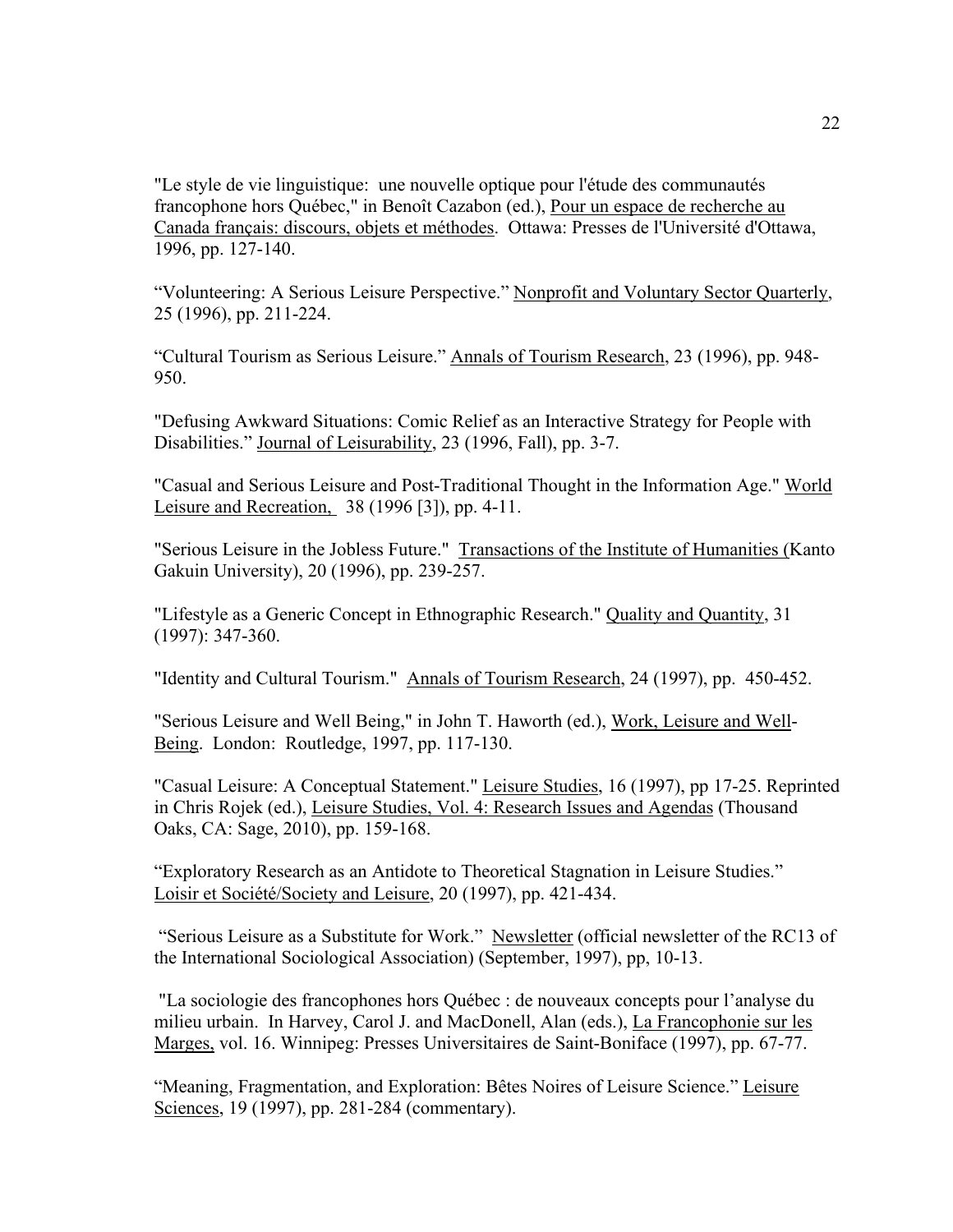"Les francophones de l'Ouest canadien et l'avenir sans travail: l'ère du bénévole." Cahiers franco-canadiens de l'Ouest, 10 (1998), pp. 257-269.

"The Ethnic Outsider: The Hurdles of Anglophone Field Research on North American Francophones," in Scott Grills (ed.), Fieldwork Settings: Accomplishing Ethnographic Research. Thousand Oaks, Calif.: Sage, 1998, pp. 65-75.

"Of time and Serious Leisure in the Information Age: The Case of the Netherlands." Vrijetijdstudies, 16 (1998), pp. 19-32.

"Apprendre le français en milieu minoritaire: quelques stratégies d'usage pour les élèves," in Georges Duquette and Pierre Riopel (eds.), L'éducation en milieu minoritaire et la formation des maîtres en Acadie et dans les communautés francophones du Canada. Sudbury, Ont.: Presses de l'Université Laurentienne (1998), pp. 187-198.

"Serious Leisure," in Thomas L. Burton and Edgar L. Jackson (eds.), Leisure Studies: Prospects for the Twenty-First Century. State College, Penn.: Venture Publishing Co. (1999), pp. 69-80.

"Encouraging Youthful Involvement in the Arts: A Serious Leisure Framework." Lo Spettacolo, 49 (July-September, 1999), pp. 261-275.

"Educating for Serious Leisure: Leisure Education in Theory and Practice." World Leisure and Recreation, 41 (1999 [4]), pp. 14-19.

"Optimal Leisure Lifestyle: Combining Serious and Casual Leisure for Personal Well-Being," in Manuel Cuenca Cabeza (ed.), Leisure and Human Development: Proposals for the 6th World Leisure Congress. Bilbao, Spain: University of Deusto (2000), pp. 101-107.

"Leisure Education, Serious Leisure, and Community Development," in Atara Sivan and Hillel Ruskin (eds.), Leisure Education, Community Development, and Populations with Special Needs. Wallingford, Oxon, Eng.: CAB International (2000), pp. 21-30.

"Serious Leisure for People with Disabilities," in Atara Sivan and Hillel Ruskin (eds.), Leisure Education Community Development, and Populations with Special Needs. Wallingford, Oxon, Eng.: CAB International (2000), pp. 101-108.

"Obligation as an Aspect of Leisure Experience." Journal of Leisure Research, 32 (2000), pp. 152-155.

"The Extraprofessional Life: Leisure, Retirement, and Unemployment." Current Sociology, 48 (2000), pp. 1-27.

"A Contextual Analysis of the Idea of Serious Leisure: A Study in the Sociology of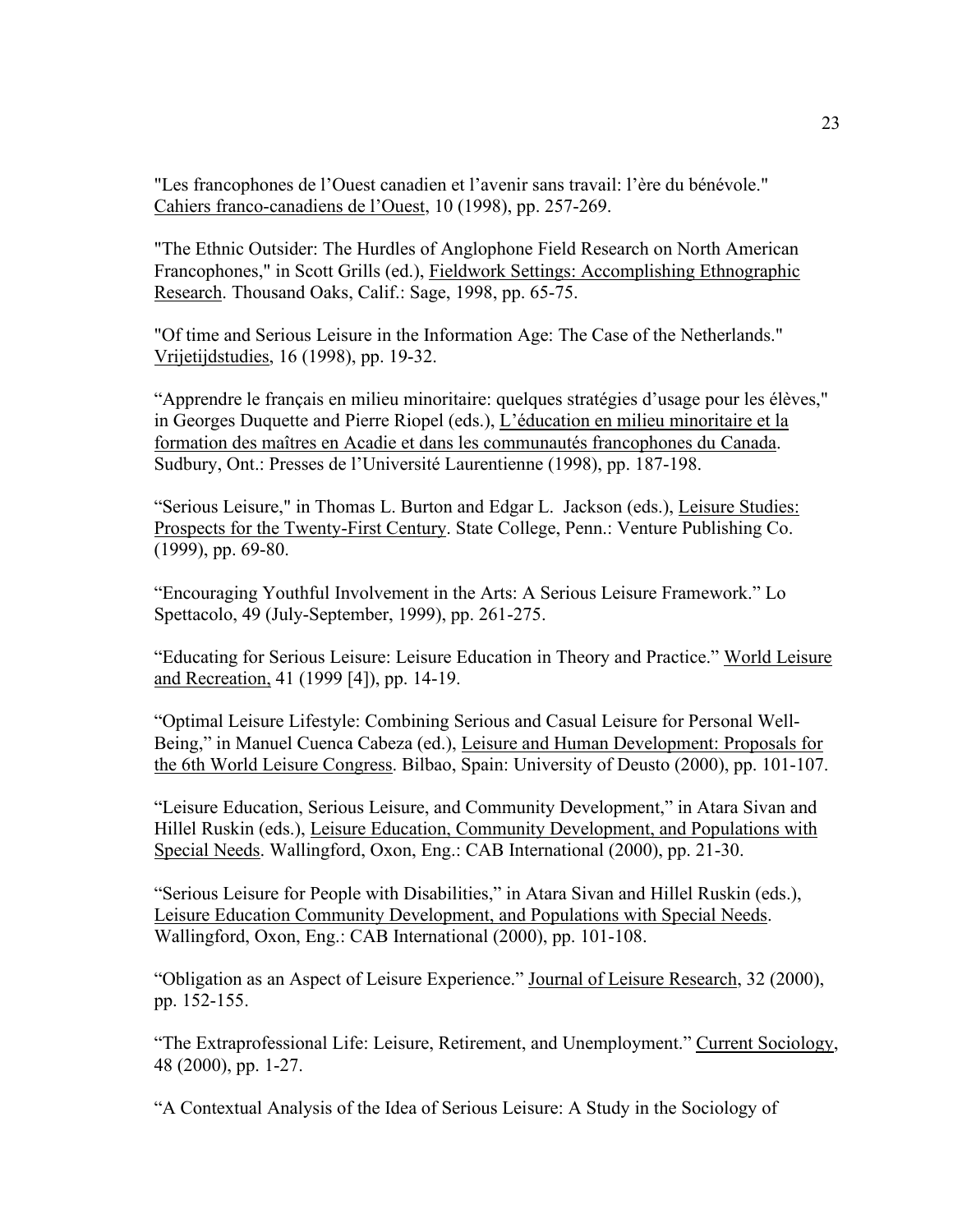Knowledge." World Leisure and Recreation, 42 (2000 [1]), pp. 4-9.

"Free Time in the 21st Century: Toward an Optimal Leisure Lifestyle." Sociological Studies, No. 7 (2000), pp. 64-72 (in Russian).

"Introduction: Antinomies in Volunteering, Choice/Obligation, Leisure/Work." Loisir et Société/Society and Leisure, 23 (2000), pp. 313-326.

"Leisure, Values, and Social Change," in Ishwar Modi (ed.), Values and Social Change: Essays in Honour of T.K.N. Unnithan. Jaipur, India: Rawat Publications, 2000, pp. 113- 124.

"Leisure, Deviance in," in Clifton D. Bryant (ed.), Encyclopedia of Criminology and Deviant Behavior, vol. 1. Bristol, PA: Taylor & Francis (2001), pp. 195-199.

"Serious Leisure." Society, 38 (May-June, 2001), pp. 53-57.

"The Aid to Scholarly Publication Programme: Contributions to Sociology." Canadian Journal of Sociology, 26 (2001), pp. 453-468.

"Serious Leisure, Leisure Education, and Youth at Risk," in Adriana E. Estrada-Gonzalez (ed.), Educación, Tiempo Libre y Juventud en Riesgo (Leisure Education and Youth at Risk). Monterrey, Mexico: Universidad Mexicana del Noreste, in press, pp.

"Sports, Physical Fitness, and Serious Leisure: A Motivational Analysis," in Frank H. Fu and Hillel Ruskin (eds.), Physical Fitness and Activity in the Context of Leisure Education. Hong Kong, China: Dr. Stephen Hui Research Centre for Physical Recreation and Wellness, Hong Kong Baptist University, 2001, pp. 123-136.

"Schools as a Stage for and as Preventive Institutions of Violence: Educational Aspects," in Hillel Ruskin and Manfred Lammer (eds.), Fair Play: Violence in Sport and Society. Jerusalem, Israel: Cosell Center for Physical Education, Leisure, and Health Promotion, Hebrew University of Jerusalem, 2001, pp. 47-62.

"The Costs and Benefits of Hedonism: Some Consequences of taking Casual Leisure seriously." Leisure Studies, 20 (2001, 4), pp. 305-309.

"Volunteering – Mainstream and Marginal: Preserving the Leisure Experience," in Margaret Graham and Malcolm Foley (eds.), Volunteering in Leisure: Marginal or Inclusive? (LSA Publication No. 75). Eastbourne, UK: Leisure Studies Association, 2001, pp. 1-10.

"Les immigrants francophones de Calgary: leurs problèmes d'insertion dans les communautés francophones et anglophones." Cahiers Franco-Canadiens de l'Ouest, 13 (2001, no. 1), pp. 37-50 (with Charles Korazemo).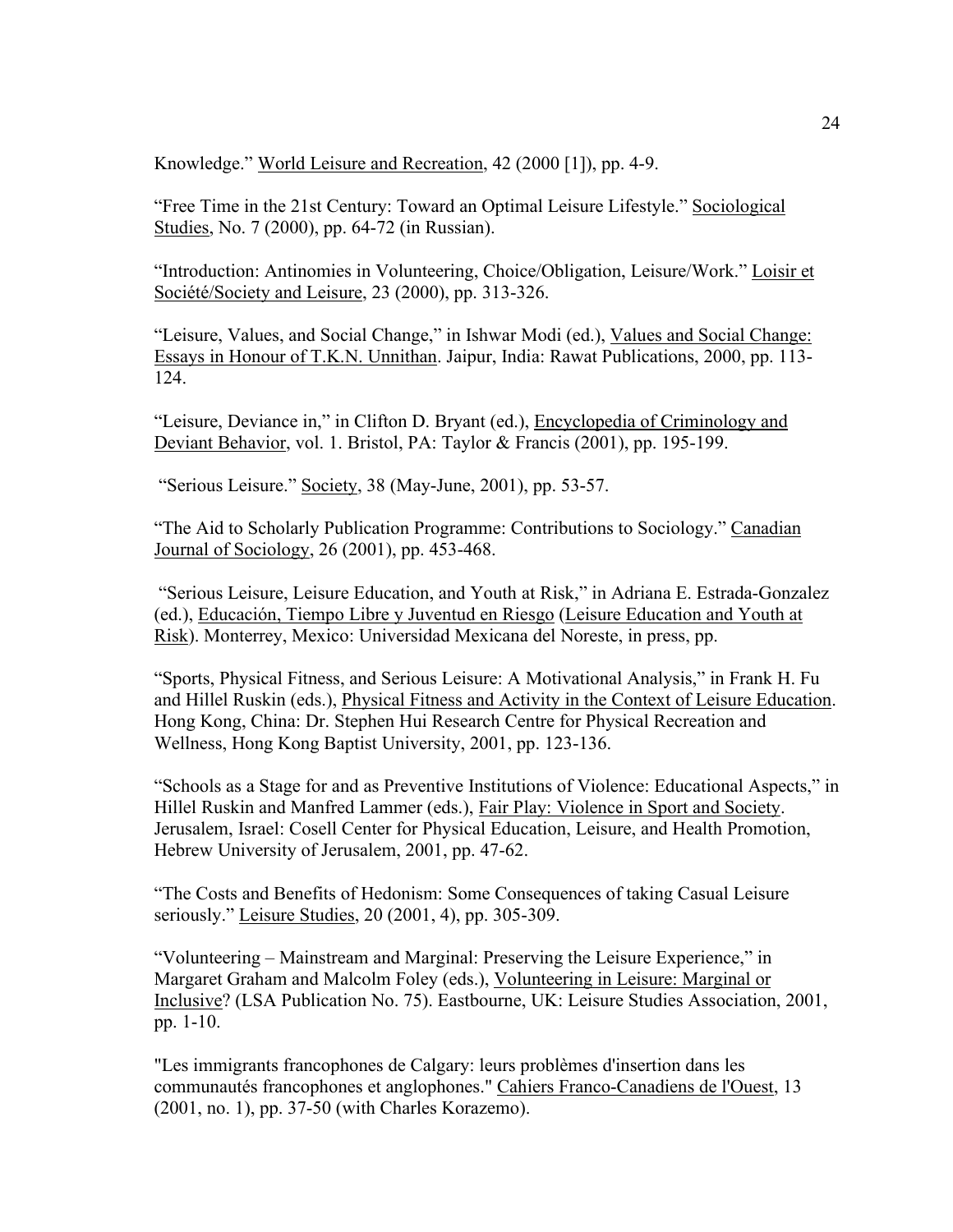"Deviance and Sport," in Jane Crossman (ed.), Canadian Sport Sociology. Toronto: Nelson Canada, 2003, pp. 74-89.

"Sports and Leisure," in Larry T. Reynolds and Nancy J. Herman-Kinney (eds.), Handbook of Symbolic Interactionism. Walnut Creek, CA: AltaMira Press, 2003, pp. 875-891.

"The Use of Complementary and Alternative Therapies by People with Multiple Sclerosis." Chronic Diseases in Canada, 24 (Spring/Summer, 2003), pp. 75-79 (with Stacy Page, Marja Verhoef, Luanne M. Metz, and J. Christopher Levy).

"Cannabis Use as Described by People with Multiple Sclerosis." Canadian Journal of Neurological Sciences, 30 (2003), pp. 201-205 (with Stacy A. Page, Marja Verhoef, Luanne M. Metz, and J. Christopher Levy).

"Serious Leisure," in John Jenkins and John Pigram (eds.), Encyclopedia of Leisure and Outdoor Recreation. London: Routledge, 2003, pp. 452-455.

"Volunteering," in John Jenkins and John Pigram (eds.), Encyclopedia of Leisure and Outdoor Recreation. London: Routledge, 2003, pp. 541-542.

"Casual Leisure," in John Jenkins and John Pigram (eds.), Encyclopedia of Leisure and Outdoor Recreation. London: Routledge, 2003, pp. 44-46.

"Hobbies," in John Jenkins and John Pigram (eds.), Encyclopedia of Leisure and Outdoor Recreation. London: Routledge, 2003, pp. 228-229.

"Leisure Reflections," Leisure Studies Association Newsletter, (a regular series of short articles on contemporary issues in leisure studies):

- No. 1. "Choice and Experiential Definitions of Leisure," 63 (November, 2002), pp. 18-20.
- No. 2. "Boredom in Free Time," 64 (March, 2003), pp. 29-31.
- No. 3. "Leisure and Citizen Participation: A Salutary Reciprocity," 65 (July, 2003), pp. 20-22.
- No. 4. "Relaxation: Rocking-Chair Leisure and More," 66 (November, 2003), pp. 13-15.
- No. 5. "Shopping as Leisure and Obligation," 67 (March, 2004), pp. 9-12.
- No. 6. "Career and Life Course: Leisure as Process," 68 (July, 2004), pp. 18-21.
- No. 7. "Fun, Enjoyable, Satisfying, Fulfilling: Describing Positive Leisure Experience," 69 (November, 2004), pp. 8-11.
- No. 8. "Serious Leisure, Recreational Specialization, and Complex Leisure Activity," 70 (March, 2005), pp. 11-13.
- No. 9. "On the Importance of Concepts in Leisure Studies," 71 (July, 2005), pp. 32-35.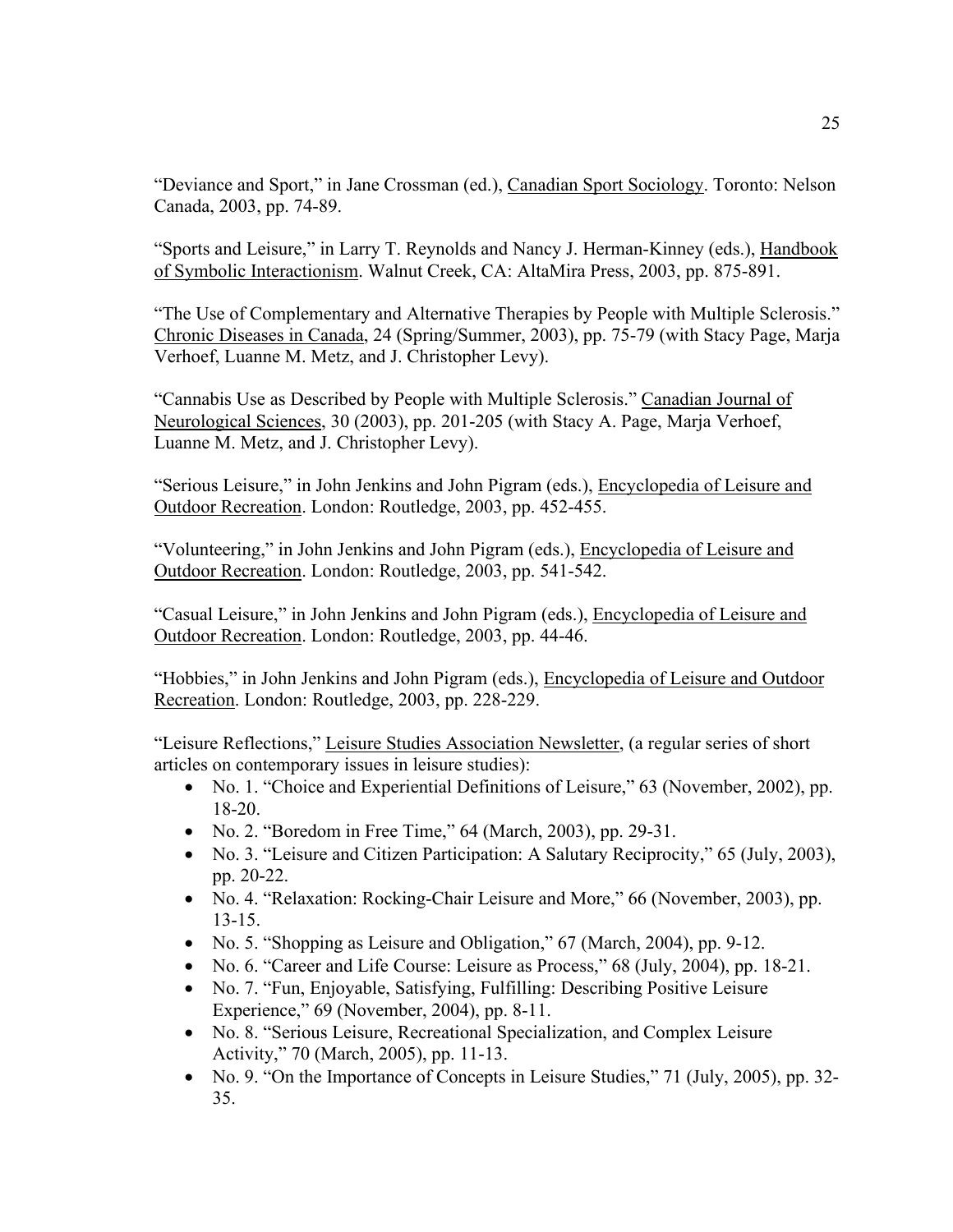- No. 10. "Non-Western Leisure: How to Study It," 72 (November, 2005), pp. 17-19.
- No. 11. "Contemplation as Leisure and Non-leisure," 73 (March, 2006), pp. 21-23.
- No. 12. "Discretionary Time Commitment: Effects on Leisure Choice and Lifestyle," 74 (July, 2006), pp. 18-20.
- No. 13. "The Serious Leisure Perspective," 75 (November, 2006), pp. 13-15.
- No. 14. "Leisure Studies: The Happy Science," 76 (March, 2007), pp. 20-22.
- No. 15. "Leisure's Role in Voluntary Simplicity," 77 (July 2007), pp. 16-20.
- No. 16. "A Leisure-Based, Theoretic Typology of Volunteers and Volunteering," 78 (November 2007), pp. 9-12.
- No. 17. "The Leisure Basis of Caring," 79 (March, 2008), pp. 34-37.
- No. 18. "New Leisure," 80 (July, 2008), pp. 23-26.
- No. 19. "Leisure Abandonment: Quitting Free Time Activity That We Love." 81 (November, 2008), pp. 14-19.
- No. 20. "Social Networks in Leisure: From Meso- to Macro-Structure." 82 (March, 2009), pp. 29-31.
- No. 21. "Paid to Volunteer: Linking Work and Leisure." 83 (July, 2009), pp. 32-35.
- No. 22. "Nature Challenge Activities: Answering the Call of the Wild." 84 (November, 2009), pp. 15-18.
- No. 23. "Social Entrepreneurship as Work and Leisure." 85 (March, 2010), pp. 30-33.
- No. 24. "Addiction to Work and Leisure Activities: Is It Possible?" 86 (July, 2010), pp. 19-22.
- No. 25. "Flow in Serious Leisure: Nature and Prevalence." 87 (November, 2010), pp. 21-23.
- No. 26. "Personal Memoirs, Project-Based Leisure and Therapeutic Recreation for Seniors." 88 (March, 2011), pp. 29-31.
- No. 27. "Choice, Facilitation, and Constraint," 89 (July, 2011), pp. 24-25.
- No. 28. "Leisure and Happiness," 90 (November, 2011), pp. 18-20.
- No. 29. "Self-Directed Learning as a Foundation for Complex Leisure," 91 (March, 2012), pp. 15-17.
- No. 30. "Leisure's Growing Importance as a Research Area in Library and Information Science," 92 (July, 2012), pp. 37-39.
- No. 31. "Literature and Music as Serious Pursuits in the Arab-Iranian Middle East and North Africa," 93 (November, 2012), pp. 21-23.
- No. 32. "*Homo Otiosus*: Who Is This Creature, Does It Exist, Should It Matter?" 94 (March, 2013), pp. 19-21.
- No. 33. "The Spaces of the Serious Pursuits: A Typology," 95 (July, 2013), pp. 21-24.
- No. 34. "Leisure Studies and the Study of Play: Differences and Similarities." (November 2013), pp. 13-16.
- No. 35. "Keeping a Personal Diary: Making Time for Relaxing Contemplation," 97 (March, 2014), pp. 30-32.
- No. 36. "Experience as Knowledge: Its Place in Leisure," 98 (July, 2014), pp. 33-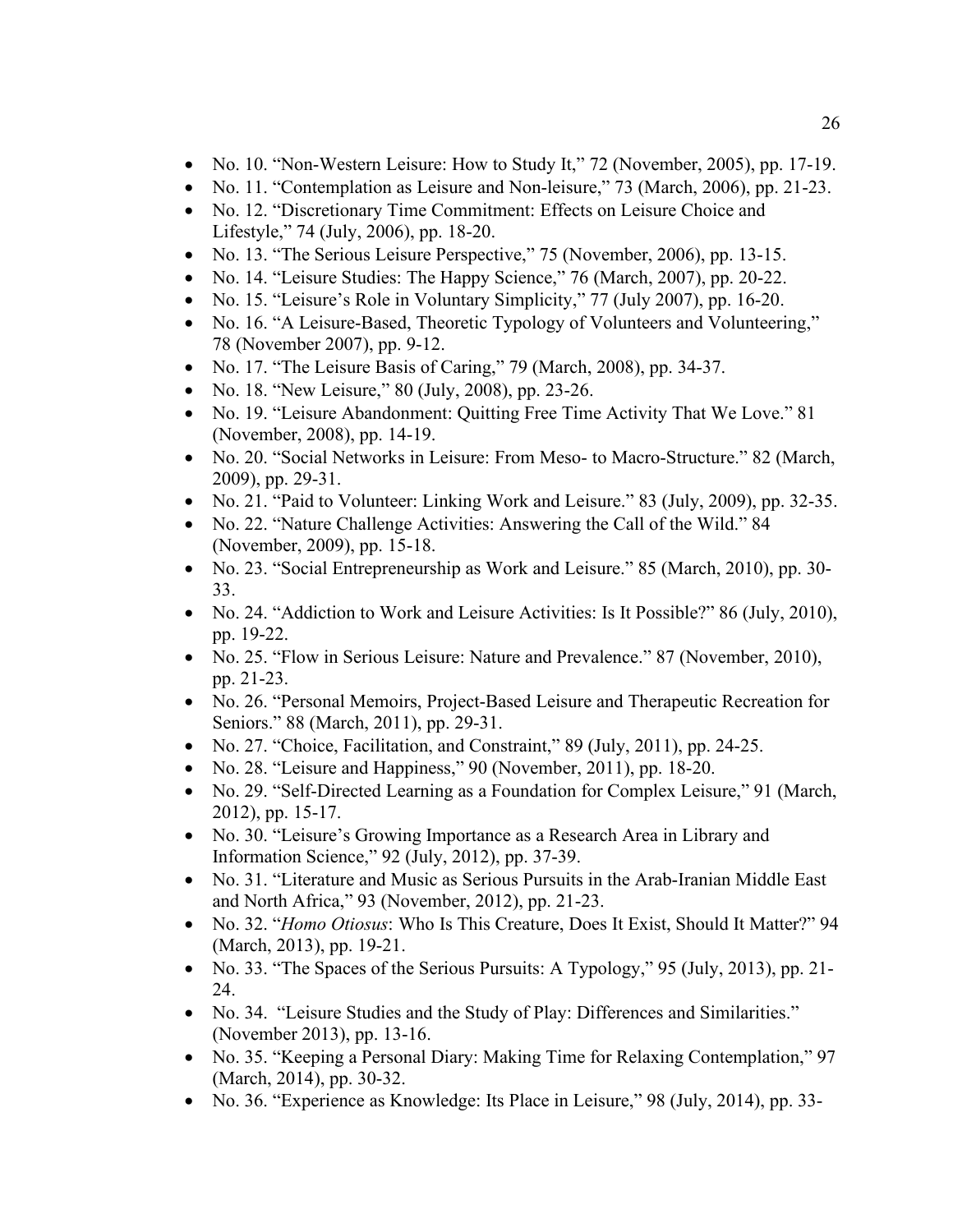35.

- No. 37. "The Emotions in Leisure: Positive and Negative Influences," 99 (November 2014), [http://leisurestudiesblog.wordpress.com/2014/11/09/the](http://leisurestudiesblog.wordpress.com/2014/11/09/the-emotions-in-leisure-positive-and-negative-influences/)[emotions-in-leisure-positive-and-negative-influences.](http://leisurestudiesblog.wordpress.com/2014/11/09/the-emotions-in-leisure-positive-and-negative-influences/)
- No. 38. "Economizing: On the Margin between Obligation and Leisure," 100 (March 2015), https://leisurestudiesblog.wordpress.com/2015/03/12/economizingon-the-margin-between-obligation-and-leisure.
- No. 39. "On Edutainment as Serious Hedonism," 101 (June, 2015), https://leisurestudiesblog.wordpress.com/2015/06/11/on-edutainment-as-serioushedonism.
- No. 40. "Tourism, Flow and the Serious Leisure Perspective," 102 (November, 2015), ([https://leisurestudiesblog.wordpress.com/2015/11/03/tourism-flow-and-the](https://leisurestudiesblog.wordpress.com/2015/11/03/tourism-flow-and-the-serious-leisure-perspective/#more-159)[serious-leisure-perspective/#more-159.](https://leisurestudiesblog.wordpress.com/2015/11/03/tourism-flow-and-the-serious-leisure-perspective/#more-159)
- No. 41. "Visible Leisure in the Community: Its Negative Side," 103 (March, 2016), https://leisurestudiesblog.wordpress.com/2016/03/10/visible-leisure-in-thecommunity-its-negative-side
- No. 42. "Getting the Big Picture of Leisure," 104 (July, 2016). http://www.seriousleisure.net/uploads/8/3/3/8/8338986/lsa\_newsletter\_july\_2016\_r eflections\_42.pdf
- No. 43. "Leisure's Images: Commonsense, Personal and Professional/Practitioner," 105 (November, 2016). http://www.seriousleisure.net/uploads/8/3/3/8/8338986/leisure\_reflections\_no\_43.p df
- No. 44. "The Role of History in Leisure Studies," 106 (March, 2017). http://www.seriousleisure.net/uploads/8/3/3/8/8338986/leisure\_reflections\_no\_44.p df
- No. 45. "Being a Politician in a Democracy: No Work like It," 107 (July, 2017). https://leisurestudiesblog.wordpress.com/2017/07/28/leisure-reflections-no-45 being-a-politician-in-a-democracy-no-work-like-it/
- No. 46. "The Literature Review in Exploratory Leisure Research, 108 (November, 2017). https://leisurestudiesblog.wordpress.com/2017/10/27/489/
- No. 47. "The Serious Leisure Perspective: Past, Present, and Future," 109 (March, 2018).
- No. 48. "The Social Worlds of Leisure," 110 (July, 2018).
- No. 49. "Competitive Leisure through Sport and Nature's Challenges," 111 (November, 2018).
- No. 50. "The Joys of Loafing," 112 (March, 2019).
- No. 51. "Leisure-Based Sociability: A Ubiquitous Reward of Free-Time Activity," 113 (July, 2019).
- No. 52. "Procrastination and Leisure," 114 (November, 2019).
- No. 53. "Fashion modeling: A dramaturgical analysis of an amateur-professional art," 115 (March, 2020).
- No. 54. "Collective Selfishness through Citizenship: On the Dark Side of Political Participation," 116 (July, 2020).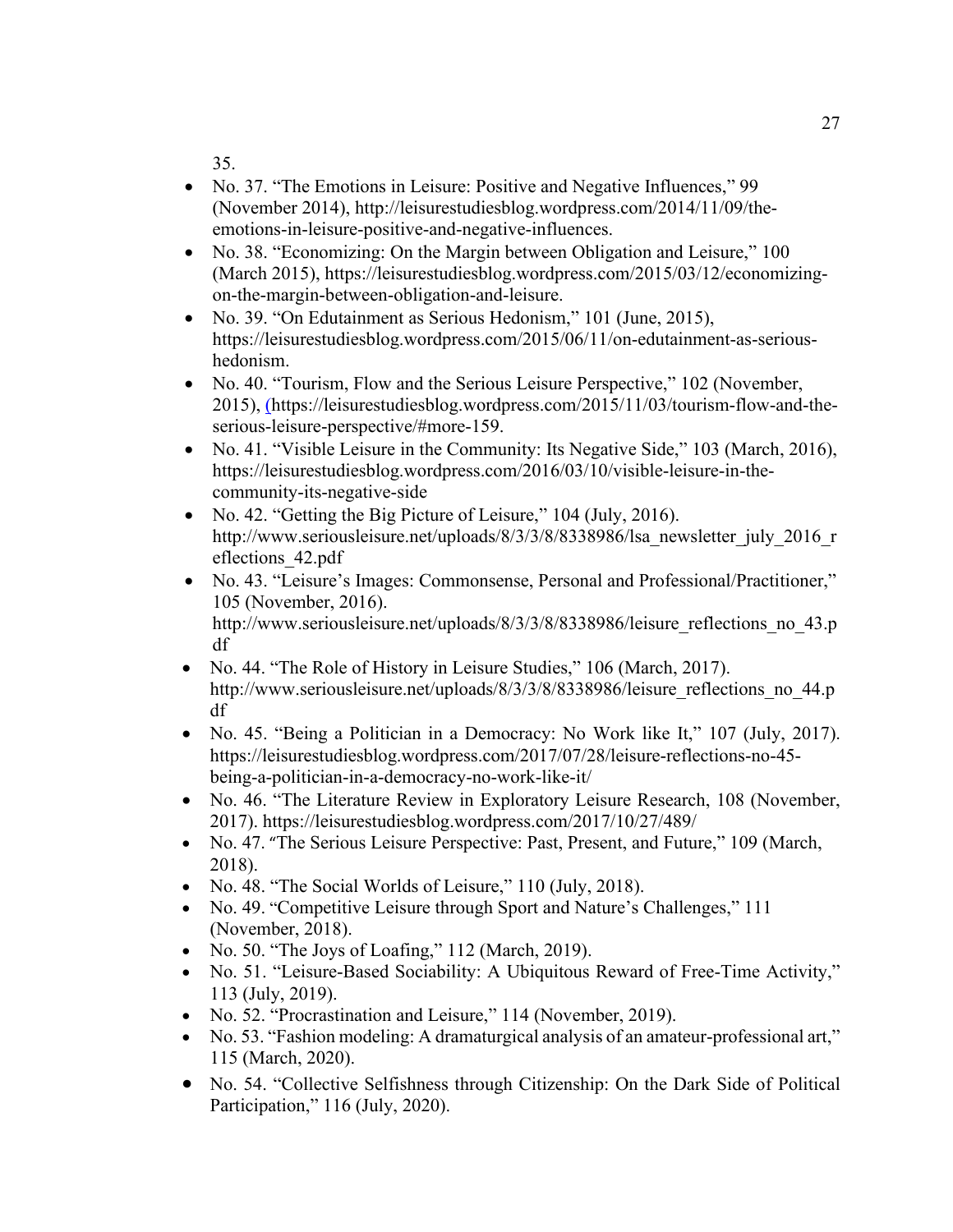- No. 55. "Self-Directed Learning and Leisure in Social Isolation," 117 (November, 2020).
- No. 56. "All Professional Athletes are Amateurs They, too, love Their Work," 118 (March, 2021).
- No. 57. "The Role of the Commodity Agent in the Serious Pursuits," 119 (July, 2021).
- No. 58. "Forced Non-Religious Contemplation: Is It Worse than Boredom?, 28 November 2021.
- No. 59.

"Changing levels of organisational commitment amongst sport volunteers: A serious leisure approach. Leisure/Loisir, 27 (2002-2003, 3-4), pp. 191-212 (with Graham Cuskelly and Maureen Harrington).

"De la perceptibilité des communautés francophones au Canada, in Simon Langlois and Jocelyn Létourneau (eds.), Aspects de la Nouvelle Francophonie Canadienne. Québec, QC: les Presses de l'Université Laval, 2004, pp. 203-241.

"Introduction," in Margaret Graham and Robert A. Stebbins (eds.), Volunteering as Leisure/Leisure as Volunteering: An International Assessment. Wallingford, Oxon, United Kingdom: CABI Publishing, 2004, pp. 1-12.

"Serious Leisure, Volunteerism, and Quality of Life," in John Haworth and Tony Veal (eds.), Work and Leisure. London: Routledge, 2004, pp. 200-212.

"Serious Leisure: Should We Promote It?" ADOZ (Boletín del Centro de Documentación en Ocio, Universidad de Deusto), No. 28, "Leisure Experience," 2004, pp. 47-54.

"Rational Recreation and Self-Improvement," in Gary S. Cross (ed.), Encyclopedia of Recreation and Leisure in America. New York: Charles Scribner's Sons, 2004, pp. 186- 188.

"Hobbies and Crafts," in Gary S. Cross (ed.), Encyclopedia of Recreation and Leisure in America. New York: Charles Scribner's Sons, 2004, pp. 437-440.

"Stamp Collecting," in Gary S. Cross (ed.), Encyclopedia of Recreation and Leisure in America. New York: Charles Scribner's Sons, 2004, pp. 310-311.

"Pleasurable Aerobic Activity: A Type of Casual Leisure with Salubrious Implications." World Leisure Journal, 46 (2004, no. 4), pp. 55-58.

"La connaissance des langues : Une définition du recensement du Canada peu utilisée, mais fort utile." Etudes canadiennes/Canadian Studies, 57 (2004, décembre), pp. 85-94.

"Project-Based Leisure: Theoretical Neglect of a Common Use of Free Time." Leisure Studies, 24 (2005, 1), pp. 1-11.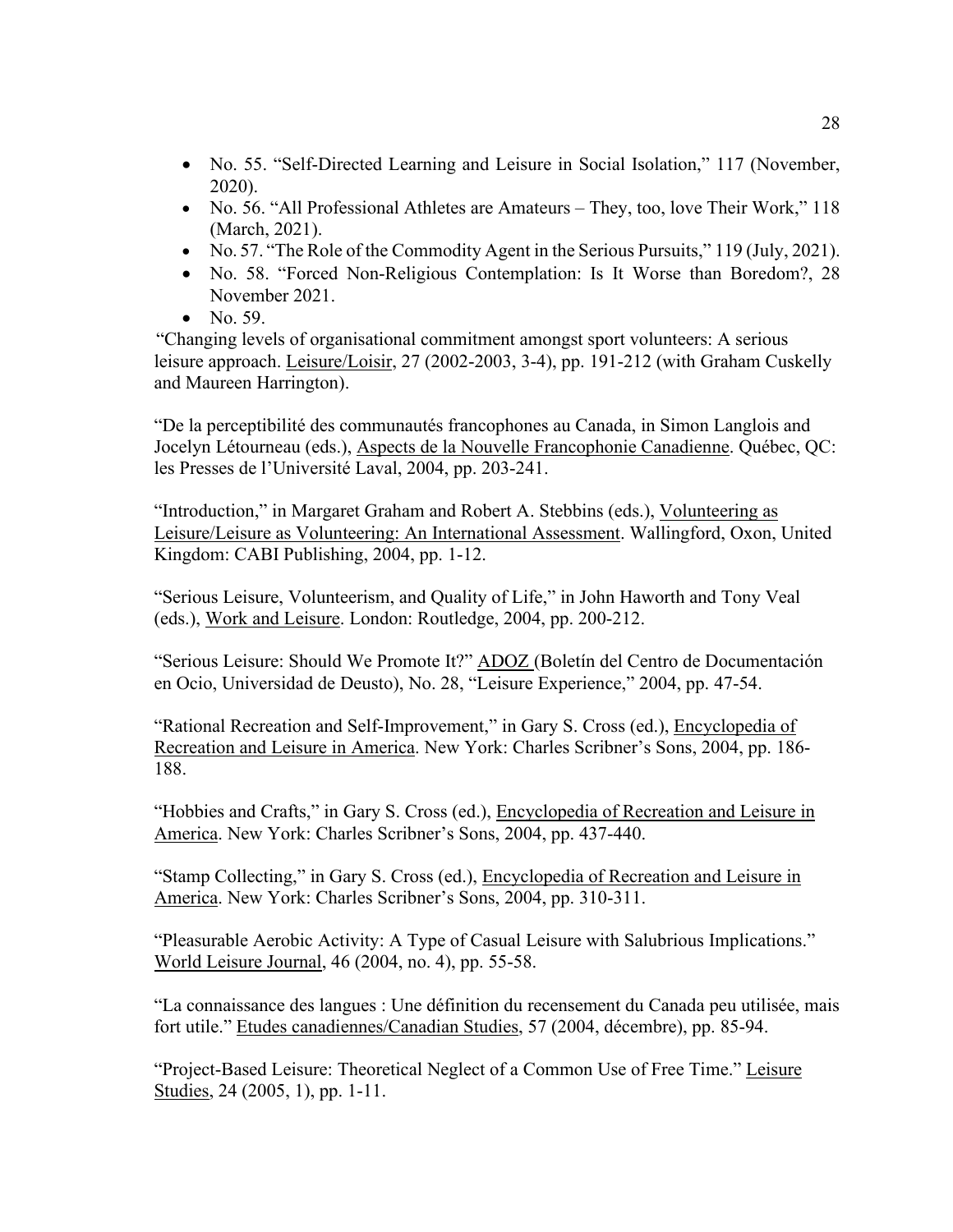"The Role of Leisure in Arts Administration." Occasional Paper Series, Paper No. 1. Eugene, OR: Center for Community Arts and Public Policy, University of Oregon Arts, 2005. (published online at: http://aad.uoregon.edu/icas/documents/stebbins0305.pdf)

"Choice and Experiential Definitions of Leisure." Leisure Sciences, 27 (2005, 4), pp. 349- 352 (a revised version of "Leisure Reflections" article no. 1, November, 2002).

"Inclination to Participate in Organized Serious Leisure: An Exploration of the Role of Costs, Rewards, and Lifestyle." Leisure/Loisir, 29 (2005, 2), pp. 183-202.

"Serious Leisure," in Chris Rojek, Susan Shaw, and A.J. Veal (eds.), A Handbook of Leisure Studies. London: Palgrave Macmillan, 2006, pp. 448-456.

"Shopping as Leisure, Obligation, and Community." Leisure/Loisir, 30 (2006, 2), pp. 475- 486 (a revised version of "Leisure Reflections" article no. 5, March, 2004).

"Extending the Serious Leisure Perspective," in Ian Jones, Lesley Lawrence, and Sam Elkington (eds.), Extensions and Applications of Serious Leisure. (LSA Publication No. 95). Eastbourne, UK: Leisure Studies Association, 2005, pp. 1-4.

"Concatenated Exploration: Aiding Theoretic Memory by Planning Well for the Future." Journal of Contemporary Ethnography, 35 (2006, 5), pp. 483-494.

**"**Mentoring as a Leisure Activity: On the Informal World of Small-Scale Altruism." World Leisure Journal, 48 (2006, 4), pp. 3-10.

"The Sociology of Leisure and Recreation," in Clifton D. Bryant and Dennis L. Peck (eds), 21st Century Sociology: A Reference Handbook, vol. 2. Thousand Oaks, Calif.: Sage, 2007, pp. 197-204 (chap. 23).

"The Sociology of Entertainment," in Clifton D. Bryant and Dennis L. Peck (eds), 21<sup>st</sup> Century Sociology: A Reference Handbook, vol. 2. Thousand Oaks, Calif.: Sage, 2007, pp. 178-185 (chap. 21).

"Leisure and Popular Culture," in George Ritzer (ed.), The Blackwell Encyclopedia of Sociology, vol. VI. Oxford: Blackwell Publishing, 2007, pp. 2596-2600; 2<sup>nd</sup> ed., 2015 (online).

"Edwin M. Lemert," in George Ritzer (ed.), The Blackwell Encyclopedia of Sociology, vol. VI. Oxford: Blackwell Publishing, 2007, pp. 2600-2601; 2nd ed., 2015 (online).

"William I. Thomas," in George Ritzer (ed.), The Blackwell Encyclopedia of Sociology, vol. X. Oxford: Blackwell Publishing, 2007, p. 5000; 2nd ed., 2015 (online). Short version published in the Concise Blackwell Encyclopedia of Sociology, 2011, pp. 649-650.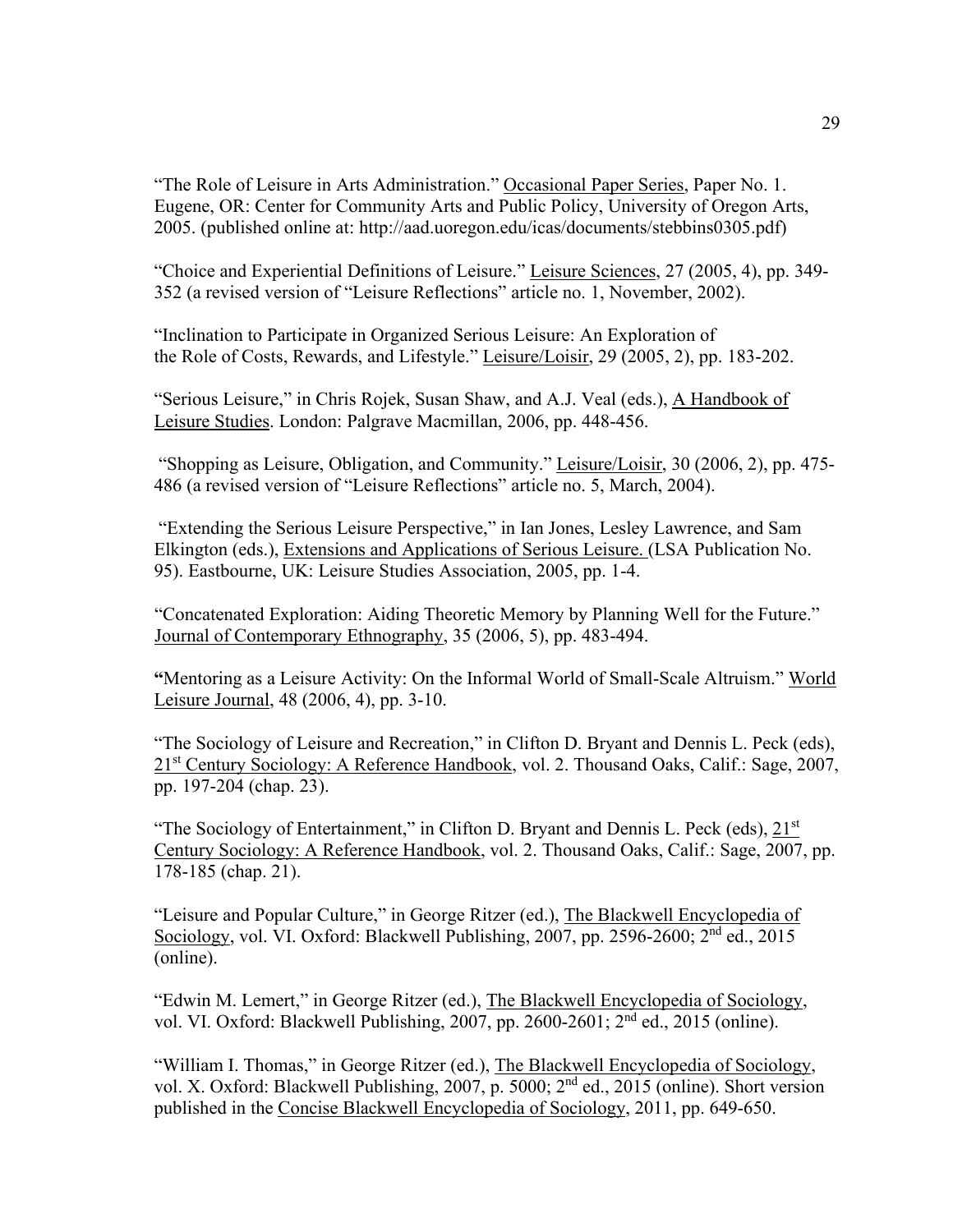"Florian Znaniecki," in George Ritzer (ed.), The Blackwell Encyclopedia of Sociology, vol. X. Oxford: Blackwell Publishing, 2007, pp. 5316-5317; 2nd ed., 2015 (online).

"Qualitative Methodologies," in Rob Williams, David Hodgins, and Garry Smith (eds), Research and Measurement Issues in Gambling Studies. San Diego, Calif.: Elsevier, 2007, pp. 112-127.

"Leisure Lifestyles," in Ronald E. McCarville and Kelly J. MacKay (eds.), Leisure for Canadians. State College, Penn.: Venture, 2007, pp. 555-561; 2nd edition, pp. 71-78.

"Leisure in French Canada," in Ronald E. McCarville and Kelly J. MacKay (eds.), Leisure for Canadians. State College, Penn.: Venture, 2007, pp. 165-172 (with Peter Morden); 2nd edition, 2013, pp. 213-222.

"The Idea of Leisure." In Elie Cohen-Gewerc and Robert A. Stebbins (eds.). The Pivotal Role of Leisure Education: Finding Personal-Fulfillment in This Century. State College, Penn.: Venture Publishing, 2007, pp. 1-14 (with Elie Cohen-Gewerc).

"The Nature of Leisure Education." In Elie Cohen-Gewerc and Robert A. Stebbins (eds.). The Pivotal Role of Leisure Education: Finding Personal-Fulfillment in This Century. State College, Penn.: Venture Publishing, 2007, pp. 33-50 (with Elie Cohen-Gewerc).

"Conclusions." In Elie Cohen-Gewerc and Robert A. Stebbins (eds.). The Pivotal Role of Leisure Education: Finding Personal-Fulfillment in This Century. State College, Penn.: Venture Publishing, 2007, pp. 153-172 (with Elie Cohen-Gewerc).

"Development of the Serious Leisure Inventory and Measure." Journal of Leisure Research, 40 (2008, 1), pp. 47-68 (with James Gould, DeWayne Moore, and Francis McGuire).

"Right Leisure: Serious, Casual, or Project-Based?" NeuroRehabilitation: An Interdisciplinary Journal, 23 (2008, 3), pp. 335-341.

"Exploratory Research." In Lisa M. Given (ed.), The Sage Encyclopedia of Qualitative Research Methods, Vol. 1. Thousand Oaks, Calif.: Sage Publications, 2008, pp. 327-329.

"Discovery." In Lisa M. Given (ed.), The Sage Encyclopedia of Qualitative Research Methods, Vol. 1. Thousand Oaks, Calif.: Sage Publications, 2008, pp. 220-222.

"Serendipity." In Lisa M. Given (ed.), The Sage Encyclopedia of Qualitative Research Methods, Vol. 2. Thousand Oaks, Calif.: Sage Publications, 2008, pp. 814-815.

"Exploratory Data Analysis." In Lisa M. Given (ed.), The Sage Encyclopedia of Qualitative Research Methods, Vol. 1. Thousand Oaks, Calif.: Sage Publications, 2008, pp.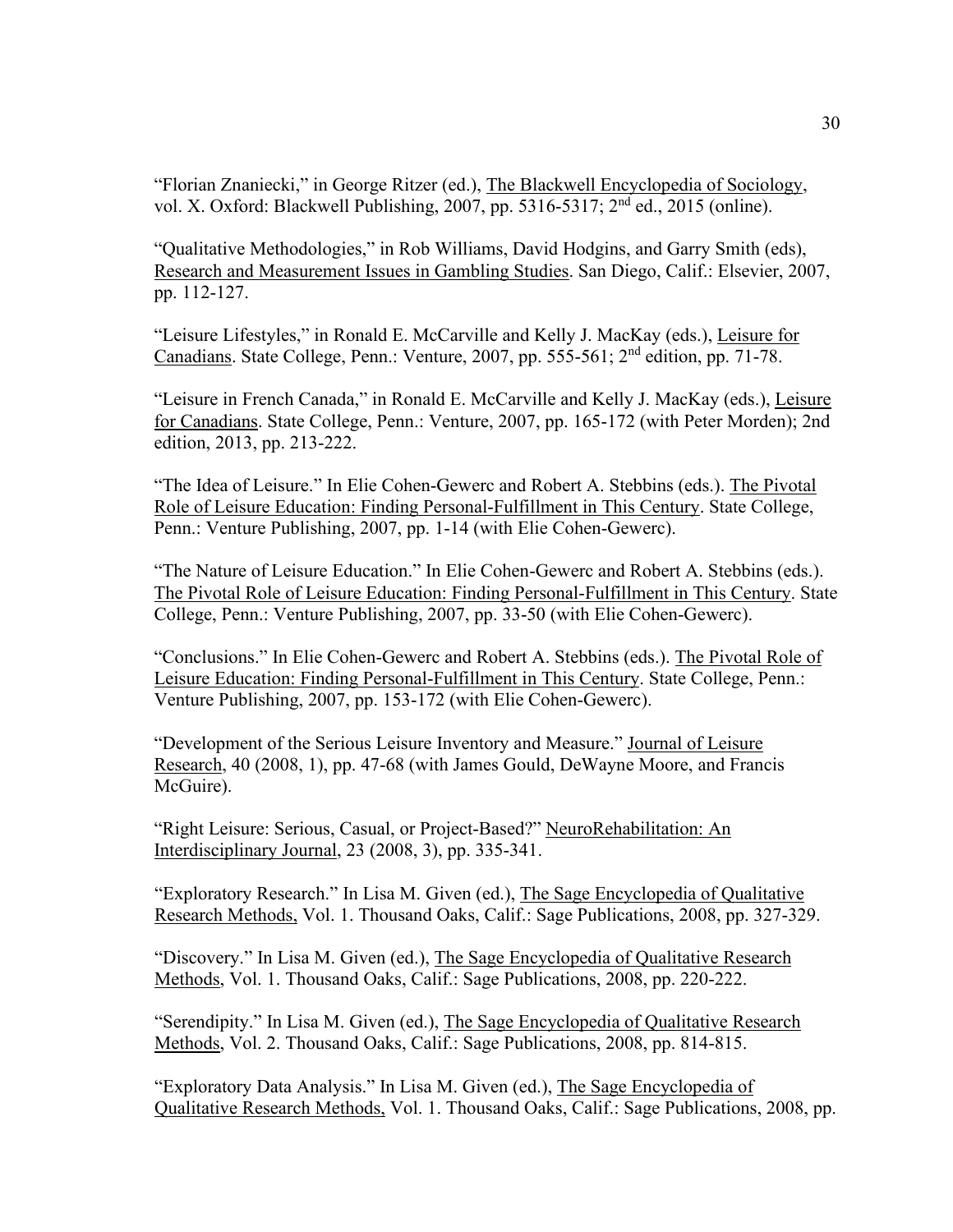325-326.

"Leisure and Consumption: Not always the Same." In Jayne Caudwell, Steve Redhead, and Alan Tomlinson (eds.). Relocating the Leisure Society: Media, Consumption and Spaces (LSA Publication No. 101). Eastbourne, UK: Leisure Studies Association, 2008, pp. 67-76.

"Would You Volunteer?" Society, 46 [\(2009,](http://www.springerlink.com/content/x861215206l2/?p=bfd3b3bcfdd243c19b0b329543d33ac3&pi=0) 2), pp. 155-159.

"Concatenated Theory." In Albert J. Mills, Gabrielle Durepos, and Elden Wiebe, (eds.). Encyclopedia of Case Study Research. Thousand Oaks, Calif.: Sage Publications, 2009, pp. 194-196.

"Serious Leisure and Work," Sociology Compass, 3 (2009, 5), pp. 764-774. Also available online.

"The Development of Leisure Theory in Three Nature Challenge Hobbies." In William Shaffir, Antony J. Puddephatt, and Steven W. Kleinknecht (eds.). Ethnographies Revisited: Constructing Theory in the Field. New York: Routledge, 2009, pp. 169-179.

"Case Study 7.1, "Mountain Climbing and Serious Leisure." In James Higham and Thomas Hinch (eds.), Sport and Tourism: Globalisation, Mobility,and Identity. Oxford, UK: Elsevier Butterworth Heinemann, 2009, pp. 131-133.

"Leisure and Its Relationship to Library and Information Science: Bridging the Gap." Library Trends, 57 (2009, 4), pp. 618-631.

"New Leisure and Leisure Customization." World Leisure Journal, 51 (2009, 2), pp. 78-84.

"The Leisure Industry and Positive Living: A Neglected Path to Community Development." International Journal of Tourism Development, 9 (2009, 3), pp. 72-93.

"Finding Individuality in Work and Leisure." Annals of Leisure and Recreation Research, 3 (2010, 2), pp. 2-29.

"Positive Sociology." In George Ritzer (ed.), The Blackwell Encyclopedia of Sociology Online. Oxford: Blackwell Publishing, 2010; 2nd ed., 2015.

"The Internet as a Scientific Tool for Studying Leisure Activities: Exploratory Internet Data Collection." Leisure Studies, 29 (2010), pp. 465-472.

"Canada's World Identity in Sport: A Legacy of Winter." Asian Journal of Canadian Studies, 16 (2010, 1-2), pp. 1-30.

"Fulfilling Leisure for Youth." Youth Development Initiative Research Brief, No. 6, 2010, Texas A&M University.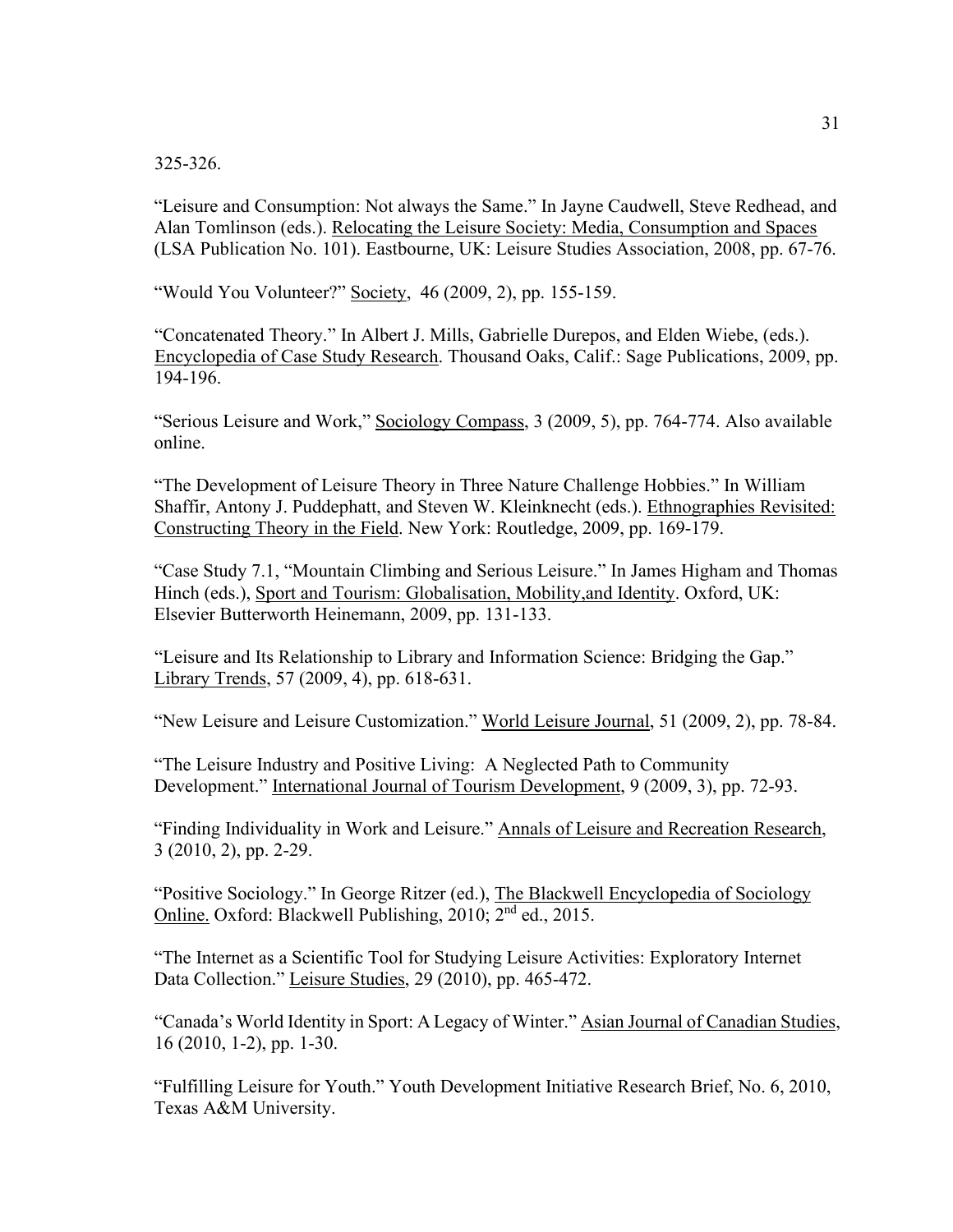"Leisure Studies: The Road Ahead." World Leisure Journal, 53(2011, 1), pp. 3-10.

"Leisure Education: Definition, Aims, Advocacy and Practices – Are We Talking about the Same Thing(s)?" World Leisure Journal, 53(2011,1), pp. 27-41 (with Atara Sivan).

"Loisirs sérieux : un exposé conceptuel." In Anne Degenne, Catherine Marry, and Stéphane Moulin (eds.). Les Catégories Sociales et Leurs Frontières. Québec, QC : Les Presses de l'Université Laval, 2011, pp. 121-146

Paid to Volunteer: The Monetary Consideration in Defining Volunteering. e-Volunteerism: A Journal to Inform and Challenge Leaders of Volunteers, 11 (2), January-April, 2011.

"The Semiotic Self and Serious Leisure." The American Sociologist, 42 (2011), pp. 238-248.

"Activités de loisir optimales et développement positif des adolescents: un rapprochement entre les perspectives psychologiques et sociologiques," in Charles Martin-Krumm and Cyril Tarquinio (eds.), Traité de Psychologie Positive. Bruxelles, Belgium: De Boeck (with Teresa M. Freire), 2011, pp. 557-576.

"Hobbyists and Amateurs." In Dale Southerton (ed.), Encyclopedia of Consumer Culture. Thousand Oaks, CA: Sage, 2011, pp. 736-738.

"Sport and Leisure." In Clifton D. Bryant (ed.). Handbook of Deviant Behavior New York: Routledge, 2011, pp. 351-357

"Tolerated, Acceptable, and Positive Deviance." In Clifton D. Bryant (ed.). Handbook of Deviant Behavior. New York: Routledge, 2011, pp. 24-30.

"Collecting." In Gary Cross, Robert Maddox, and William Pencak (eds.). Dictionary of American History (Dynamic Reference Edition). New York: Charles Scribner's Sons, in press.

"Leisure and Happiness: An Intricate Relationship." Journal of Zhejiang University, 42 (January, 2012), pp. 31-43 (in English and Chinese).

"Comment: Recreation Specialization and the CL-SL Continuum." (Comment on Scott, "Serious Leisure and Recreation Specialization: An Uneasy Marriage." Leisure Sciences, 34 (2012), pp. 372-374.

"Compromiso Temporal Discrecional: Efectos sobre la Elección y el Estilo de Ocio" ("Discretionary Time Commitment: Effects on Leisure Choice and Lifestyle"), Arbor: Ciencia, Pensamiento y Cultura, 188 (2012), pp. 293-300. (in Spanish, Abstract in English)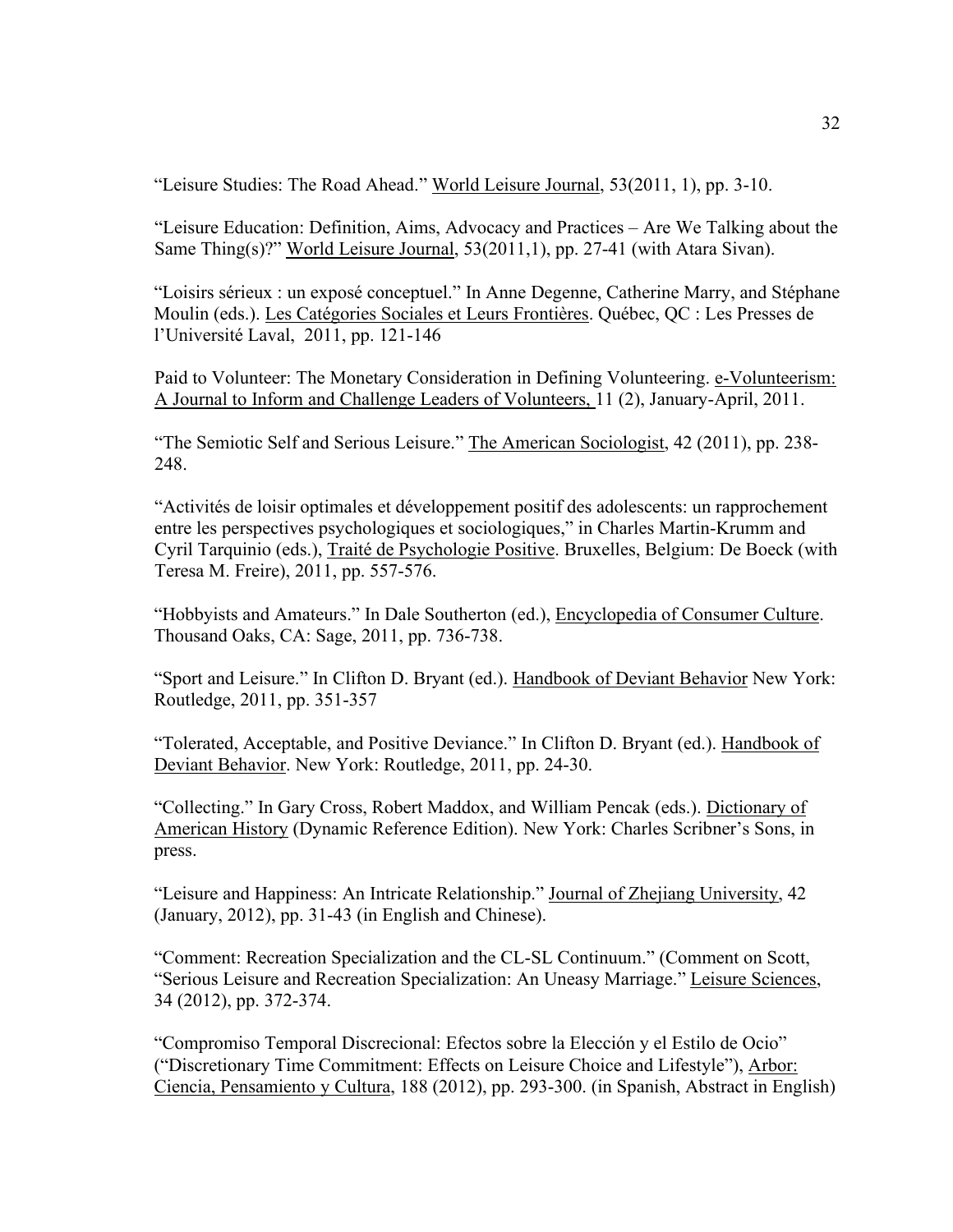"Understanding the Relationships among Central Characteristics of Serious Leisure: An Empirical Study of Older Adults in Competitive Sports," Journal of Leisure Research, 44 (2012), pp. 450-462 (with Jinmoo Heo, Inheok Lee, and Junhyoung Kim).

"L'mmigration, l'immersion et la création d'une nouvelle francophonie," in Yves Frenette, Étienne Rivard, and Yves Saint-Hilaire (eds.), Atlas historique de la francophonie nordaméricaine. Québec, QC: les Presses de l'Université Laval, 2012, pp. 475-480.

"Research and Theory on Positiveness in the Social Sciences - The Central Role of Leisure." In Teresa Freire (ed.), Positive Leisure Science: From Subjective Experience to Social Contexts. Philadelphia, PA: Springer, 2013, pp. 3-20.

**"**Unpaid Work of Love: Defining the Work-Leisure Axis of Volunteering." Leisure Studies, 32 (2013), pp. 339-345.

"Leisure." In Vicki Smith (ed.), Sociology of Work: An Encyclopedia, Vol 1. Thousand Oaks, CA: Sage, 2013, pp. 528-530.

"Consumerism as Shaped by the Pursuit of Leisure." In Tony Blackshaw (ed.), The Routledge Handbook of Leisure Studies. London: Routledge, 2013, pp. 402-412.

"Serious Leisure Profiles and Well-Being among Older Adults." Leisure Sciences, 35 (2013), pp. 16-32. (with Jinmoo Heo and Junhyoung Kim).

"Serendipity." In Byron Kaldis (ed.), Encyclopedia of Philosophy and the Social Sciences. Thousand Oaks, CA: Sage, 2013, pp.

"From Dabbler to Serious Amateur Musician and Beyond: Clarifying a Crucial Step." International Journal of Community Music, 6 (2013, 2), pp. 141-152.

"Role Distance, Activity Distance, and the Dramaturgic Metaphor." In Charles Edgley (ed.), The Drama of Social Life: A Dramaturgical Handbook. Burlington, VT: Ashgate, 2013, pp. 123-136.

"Formal Grounded Theory, The Serious Leisure Perspective, and Positive Sociology." In Jacqueline Low and Gary Bowden (eds.). The Chicago School Diaspora: Epistemology and Substance. Montreal. QC: McGill-Queens University Press, 2013, pp. 366-379.

"Leisure's Borders: What Are We Exporting beyond Them?" In Fabio M. Lo Verde, Ishwar Modi, and Gianna Cappello (eds.). Mapping Leisure across Borders. Newcastle upon Tyne, UK: Cambridge Scholars Publishing, 2013, pp. 20-29.

"The Longitudinal Process of Grounded Theory Development: A Case Study in Leisure Research." In *Sage Cases in Methodology* (online publication). London: Sage, 2014. **DOI:** [http://dx.doi.org/10.4135/978144627305013509771.](http://dx.doi.org/10.4135/978144627305013509771)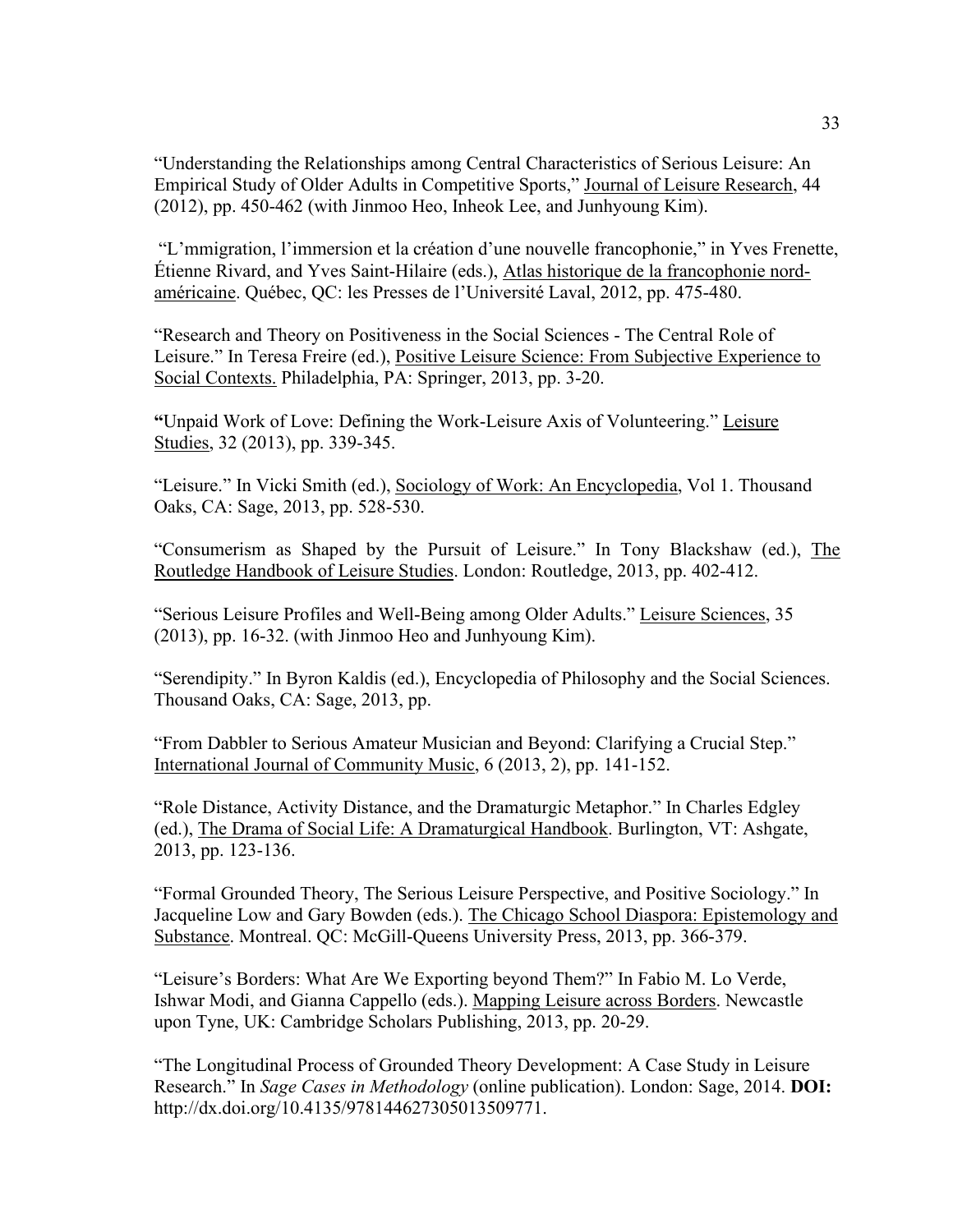"Leisure and Consumption." In Misamichi Sasaki, Jack Goldstone, Ekkart Zimmermann, and Stephen Sanderson (eds.), Concise Encyclopedia of Comparative Sociology, pp. 465- 473. Leiden, the Netherlands: Brill, 2014.

"Leisure, Happiness and Positive Lifestyle." In Sam Elkington and Sean J. Gammon (eds.), Contemporary Perspectives in Leisure: Meanings, Motives and Lifelong Learning. London: Routledge, 2014, pp. 28-38.

"Silo Ice Climbing: An Exploration of a New Outdoor Leisure Activity." Journal of Outdoor Recreation, Education, and Leadership, 6 (2014, 1), pp. 55-67. (with Don Briggs) <http://dx.doi.org/10.7768/1948-5123.1190>

["Quando o trabalho é essencialmente lazer"](https://seer.lcc.ufmg.br/index.php/rbel/article/view/331) ["When work is essentially leisure"]. *Revista Brasileira de Estudos do Lazer*, 1(2014, 1), pp. 42-56.

"Concerted Singing: Leisure Fulfillment in a University Faculty Chorus." Leisure Studies, 33 (2014, 5), pp. 533-545 (with Huimei Liu).

"Lazer e felicidade." *Com Ciência: Revista Electrônica de Jornalismo Científico*, 10 September 2014.

Case Study 5 "The Mountaineering Flow Experience." In Ghazali Musa, Anna Carr, and James Higham (eds.), Mountaineering Tourism (pp. 181-185). London: Routledge, 2015.

"Leisure, Aging, and Retirement." In Frank H. Fu and Joseph Levy (eds.), Active Aging and Quality of Life: 2014 Proceedings. Urbana, IL: Sagamore, 2015, pp. 98-102.

"Old bodies, young hearts: A qualitative exploration of the engagement of older male amateur rugby union players in Taiwan." Leisure Studies*,* 35(2016, 5), pp. 549-563 (with Hui-Ping Cheng and Shane Pegg) **DOI:**10.1080/02614367.2015.1031270.

"Educação para a Autorrealização: processo e context" ("Education for Self-Fulfillment: Process and Context"). Revista Educação & Realidade, 41(2016, 3), pp. 873-888. [http://dx.doi.org/10.1590/2175-623651738,](http://dx.doi.org/10.1590/2175-623651738) 2015.

"Costs, Constraints, and Perseverance: A Rejoinder to Lamont, Kennelly, and Moyle. Journal of Leisure Research, 48(2016, 1), pp. 1-4.

"Getting the Big Picture of Leisure." In B. K. Nagla and Vinay Kumar Srivastava (eds.), Globalisation, Leisure and Social Change. Jaipur, India: Rawat Publications, 2017, pp. 92- 97.

"Hedonism, Eudaimonia, and the Serious Leisure Perspective." In Joar Vittersø (ed.), Handbook of Eudaimonic Well-being. New York: Springer, 2016, pp. 497-506.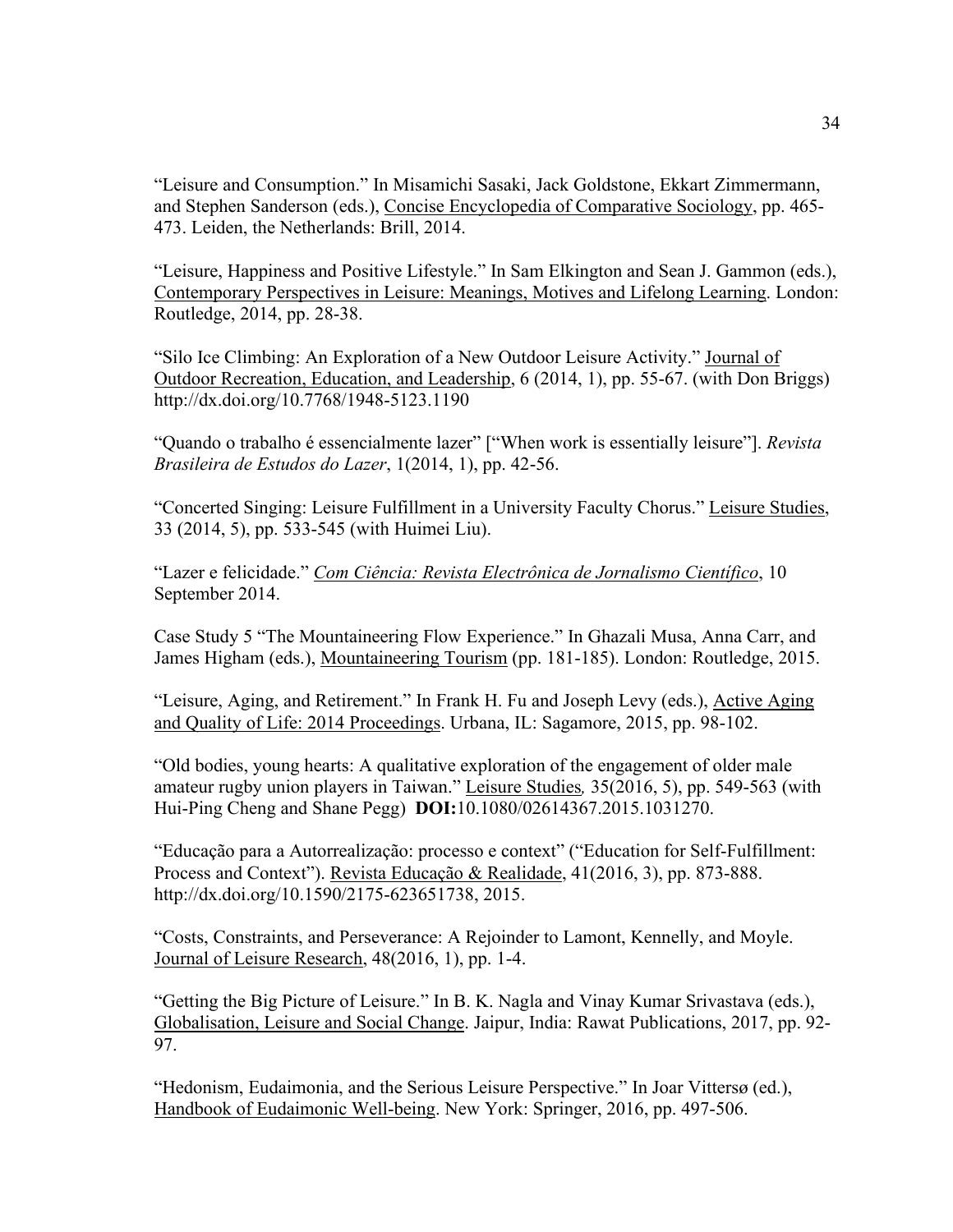"Dumazedier, the Serious Leisure Perspective, and Leisure in Brazil." World Leisure Journal, 58(2016, 3), pp. 151-162, DOI: 10.1080/16078055.2016.1158205.

"The Serious Leisure Perspective or the Leisure Experience Perspective? A Rejoinder to Veal." Published in Research Gate, September, 2016. DOI: 10.13140/RG.2.2.31471.23203

"Volunteer Motivations and Nonprofit Organizations." In Palina Prysmakova, Denise R. Vienne, and Ali Farazmand (eds.), Global Encyclopedia of Public Administration, Public Policy, and Governance. New York: Springer International, 2016 (online version). DOI: DOI 10.1007/978-3-319-31816-5\_2581-1.

"Social Entrepreneurship." In Palina Prysmakova, Denise R. Vienne, and Ali Farazmand (eds.), Global Encyclopedia of Public Administration, Public Policy, and Governance. New York: Springer International, 2016 (online version). DOI: 10.1007/978-3-319-31816- 5\_2582-1

"Serious leisure among older gardeners in Australia." Leisure Studies (with Hui-Ping Cheng and Jan Packer), 36(2016, 4), pp. 505-518. **DOI:**10.1080/02614367.2016.1188137.

"Leisure Music Production: Its Spaces and Places." In Roger Mantie and Gareth Dylan Smith (eds.). Oxford Handbook of Music Making and Leisure. New York: Oxford University Press, 2017, pp. 347-362.

"The Sociology of Leisure and Recreation." In Kathleen O. Korgen (ed.), The Cambridge Handbook of Sociology, vol. 2. New York: Cambridge University Press, 2017, pp. 275- 283.

"Self-Directed Learning as a Basis for Complex Leisure." *Loisir et Société/Society and Leisure*, 40 (2017, 3), pp. 377-387.

"Serious and Casual Leisure Activities in the Construction of Young Adult Identity: A Study Based on Participants' Self-Descriptions." OBETS: Revista de Ciencias Sociales (with Nuria Codina and Jose V. Pestana), 12(supp. 1, 2017), pp. 65-80.

"Leisure and Personal Development." In Maria Jesus Monteagudo (ed.), *Leisure Meanings, Opportunities and Contributions to Human Development*. Bilbao, Spain: Institute of Leisure Studies, University of Deusto, 2017, pp. 105-110.

"Leisure and the Positive Psychological States." *Journal of Positive Psychology*, 13(2018, 1), pp. 8-17.

"The Sociology of Leisure: An Estranged Child of Mainstream Sociology." *International Journal of the Sociology of Leisure*, 1 (2018, 1), pp. 43-53.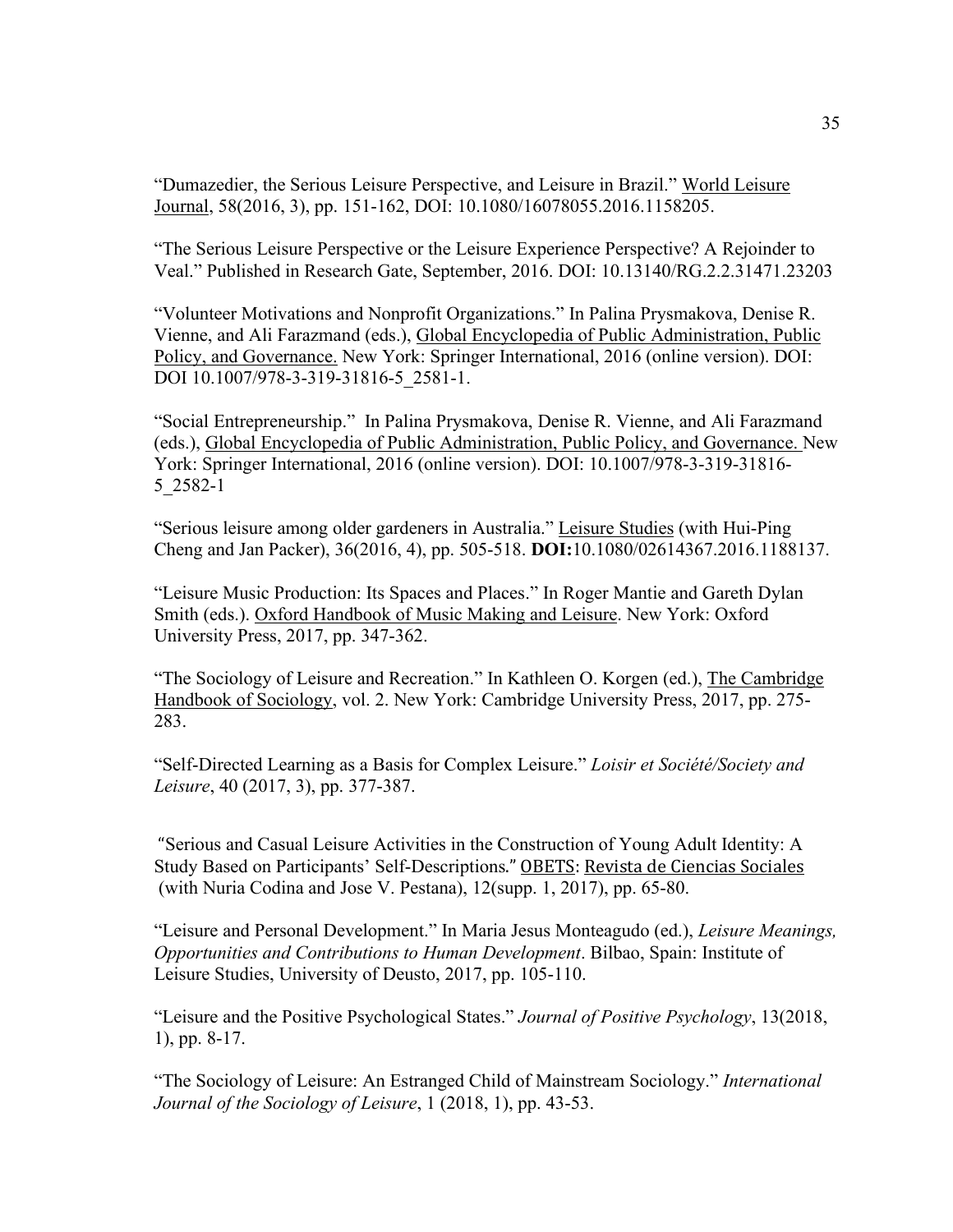"Leisure as not Work: A (far too) Common Definition in Theory and Research on Free-Time Activities." *World Leisure Journal*, 60(2018, 4), pp. 255-264. 60th Anniversary Special Paper

"Adolescents' Choice and Pursuit of their Most Important and Interesting Leisure Activities." *Leisure Studies*, 39 (2019, 1), pp. 98-113 (with Atara Sivan, Vicky Chiu Wan Tam, and Gertrude Po Kwan Siu).

"When Leisure Engenders Health: Fragile Effects and Precautions." *Annals of Leisure Research* (special issue on health and leisure), 24(2021, 3), pp. 430-444.

"Consumptive and Non-Consumptive Leisure and Its Fit with Deviance." In Oliver Smith and Thomas Raymen (eds.), *Deviant Leisure: Criminological perspectives on Leisure and Harm*. Basingstoke, UK: Palgrave Macmillan, 2019, pp. 67-85.

"Democracy's Politicians: An Occupation Like no Other." *Society*, 56(2019, 5), pp. 461- 462 DOI 10.1007/s12115-019-00399-w.

"Sport and Nature: A Comment on Their Relationship." *Annals of Leisure Research*  (special issue on nature sports), published online (2019), pp. 1-6. https://doi.org/10.1080/11745398.2019.1672569.

"The Serious Leisure Perspective: An Introduction for Therapeutic Recreation." *Therapeutic Recreation: Practice and Research*, 14, (2020), pp. 11-20.

"Fitness Training as a Body-Centered Hobby: The Serious Leisure Perspective for Explaining Exercise Adherence." *Journal of Sports Psychology* (with Nuria Codina and Jose V. Pestana), 29(2020, 2), pp. 73-81.

"Positive Sociology: An Overview." In Shintaro Kono, Anju Beniwal, Priyanka Baweja, Karl Spracklen (eds.), *Positive Sociology of Leisure: Contemporary Perspectives*. Cham, Switzerland: Springer, 2020, pp. 13-26.

"Seniors, Lifestyle, and Hobbyist Sport." In [Tyler Dupont](https://www.routledge.com/search?author=Tyler%20Dupont) and [Becky Beal](https://www.routledge.com/search?author=Becky%20Beal) (eds.), *Lifestyle Sports and Identities Subcultural Careers Through the Life Course*. London: Routledge, Chap. 13.

"Rejoinder to Veal's 'Critique of Serious Leisure as Theory'" *Leisure Studies*, 40(2021, 4), pp. 590-593, DOI: 10.1080/02614367.2021.1933576.

"Volunteering and Obligation: Positive and Negative." In Kirsten Holmes, Leonie Lockstone-Binney, Karen A. Smith, and Richard Shipway (eds.), *Routledge Handbook of Volunteering in Events, Sport and Tourism*, London: Routledge, 2021, pp. 425-433.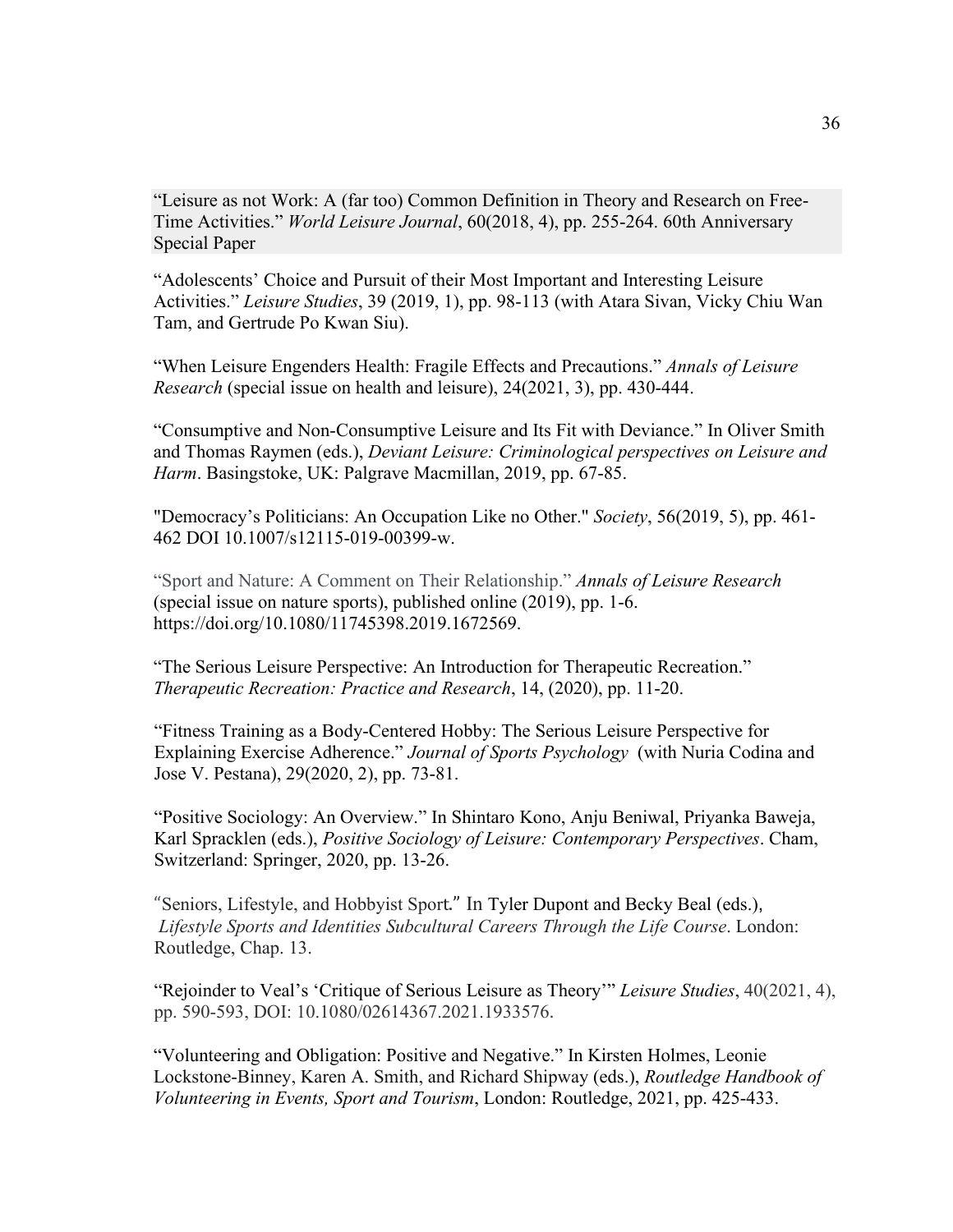"Exploring non-work obligation on the internet: The flaneur approach." In *SAGE Research Methods: Doing Research Online*, 2022 (online publication).

## **4. Review Articles**

"Toward A National Social Psychology," Canadian Psychologist, 14:4 (October, 1973), pp. 365-366 (a review of Social Psychology: The Canadian Context by J.W. Berry and G.J.S. Wilde (eds.).

"Schooling as A Ritual Performance," British Journal of Sociology of Education, 8 (1987), pp. 83-86 (a review of Schooling as a Ritual Performance by Peter McLaren).

"Eclectic Theory in Social Psychology: Blessing or Blight," Contemporary Psychology, 35: 6 (1990), pp. 548-550 (a review of A Theory of Social Interaction by Jonathan H. Turner).

"Happiness and the Social Sciences," in Contexts: Understanding People in Their Social Worlds, 9 (Spring, 2010), pp. 80-82 (a review of Happiness: A Revolution in Economics, by Bruno S. Frey and The Psychology of Happiness: A Good Human Life, by Samuel S. Franklin).

#### **5. Other Publications**

"When Sociologists Should Neglect History," American Sociologist, 6:4 (November, 1971), pp. 328-329 (Letter to the Editor).

"A Sociological Theory of Motivation," Behavioral Sciences Tape Library (3-hour cassette, cat. no. 90067). (Fort Lee, N.J.: Sigma Information, 1974).

"The Nature and Development of Tolerance," Behavioral Sciences Tape Library (3-hour cassette, cat. no. 90056). (Fort Lee, N.J.: Sigma Information, 1974).

"Commitment: A Theory of Forced Behavior," Behavioral Sciences Tape Library (6-hour cassette, cat. no. 82009). (Fort Lee, N.J.: Sigma Information, 1974).

"Interviewing Amateur Archaeologists: A New Kind of Dig," The Record (Dallas Archaeological Society), 32:2 (March, 1976), pp. 7-8.

"Think Before You Joke," The Networker (May-June, 1987): 12.

"Foreword" to Mark Lowes, Inside the Sports Pages: Work Routines, Professional Ideologies, and the Manufacture of Sports News. Toronto, ON: University of Toronto Press, 1999.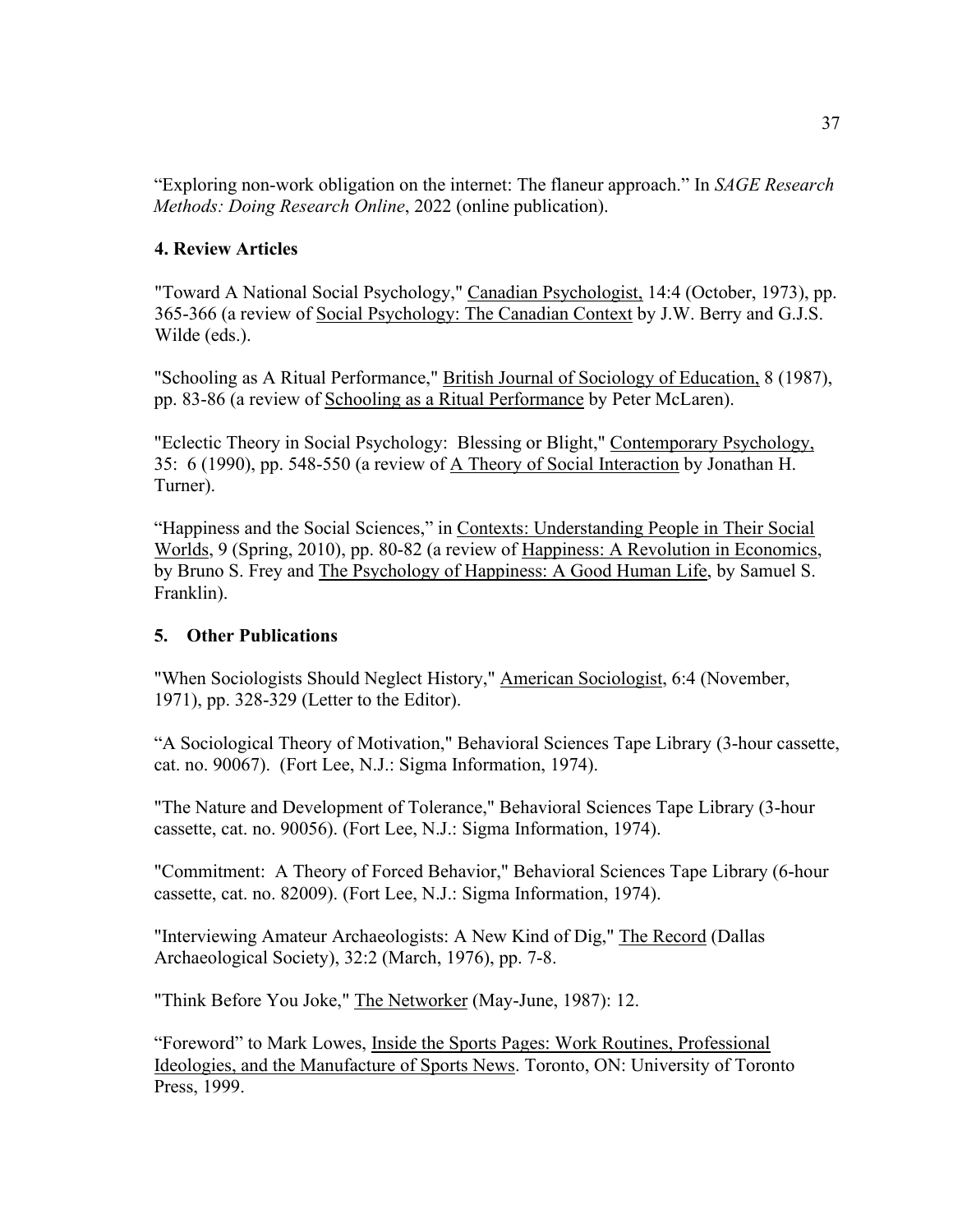"World Leisure's Volunteerism Commission," Australian Parks and Leisure, 4 (June, 2001), pp. 39-40.

"Société d'accueil francophone : histoire, bilan, gageures," in Claude Couture and Josée Bergeron (eds.), L'Alberta et le multiculturalisme francophone : témoinages et problématiques. Edmonton, AB : Centre d'études canadiennes de la Faculté Saint-Jean, Université de l'Alberta, 2002, pp. 168-171.

"Introduction to the Reprinted Edition," Dennis Brissett and Charles Edgley (eds.), Life as Theater: A Dramaturgical Sourcebook, 2nd ed. New Brunswick, NJ: AldineTransaction Publishers, 2005, pp. xi-xiv.

"Working with People from Different Cultures," WellSpring, 17 (October, 2006), p. 1 (an introduction to Marianne Rogerson, "Cultural Competence for Practitioners").

"Interview: Touting the Benefits of Leisure for Retirement Living**."** *Aging Horizons Bulletin: A Canadian Bimonthly Educational Webzine* (March/April, 2009) (online at www.AgingHorizons.com).

"Serious Leisure," *Citizendium*: *The Citizen's Compendium* (final approval pending).

"Casual Leisure," C*itizendium*: *The Citizen's Compendium* (final approval pending).

"Serious Leisure Perspective," *Citizendium*: *The Citizen's Compendium* (final approval pending).

"Leisure" *Citizendium: The Citizen's Compendium* (approval pending).

"Altruism and Social Entrepreneurship: Its Leisure Base," Newsletter of the Altruism and Social Solidarity Section (American Sociological Association), vo1 (2009, 2), pp. 10, 28.

"Interview: Serious Leisure: The Ticket To a Fulfilling Retirement." *Aging Horizons Bulletin: A Canadian Bimonthly Educational Webzine* (July/August, 2012) (online at www.AgingHorizons.com).

"Personal Development and Leisure Education in Scout and Youth Programs." Australasian Parks and Leisure, 15 (Summer, 2012), pp. 11-14. Reprinted in *Ki Waho - Into the Outdoors*, no. 9, March, 2014, pp. 35-37.

"Prologue" (with Atara Sivan) to Rodney Dieser, *Leisure Education: A Person-Centered, System-Directed, and Social Policy Perspective.* Urbana, IL: Sagamore, 2013, pp. xix-xxi.

"Being Positive in Negative Times." *ANZALS Newsletter*, no. 53 (December, 2013), pp. 34-36.